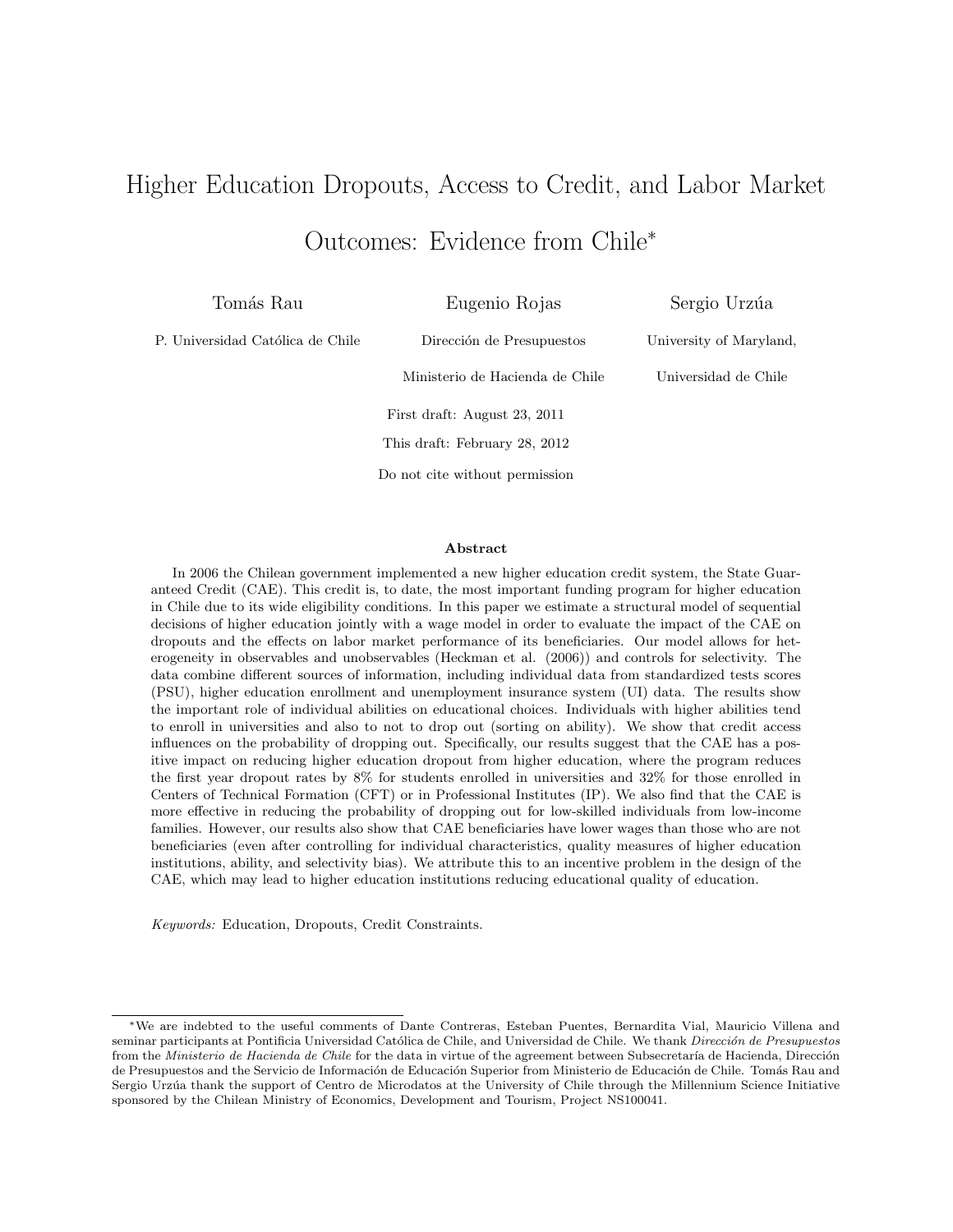### 1 Introduction

Although credit constraints have been reported to be a determinant of the college dropout decision, the difficulty in identifying credit constrained students have led to the implementation of indirect empirical approaches in the related literature (Heckman, Lochner and Taber (1998), Card (1995), Lang (1993), Cameron and Heckman (1998, 2001), Carneiro and Heckman (2002), Kane (1996), and Keane and Wolpin (2001)). Moreover, the empirical evidence on the effects of credit constraints on the dropout decision is mixed and there is no clarity on the importance of them, as pointed out by Kane (2007).

Even direct approaches exploiting rich panel data, such as Stinebrickner and Stinebrickner (2009), suggest that further research is needed to understand how low income students make the decision to stay in school.

This article contributes to the literature by analyzing the impact of credit constraints on the decision of dropping out from Higher Education Institutions (HEI) using rich panel data from the Chilean higher education system.<sup>[1](#page-1-0)</sup> Using a unique database we estimate a structural model of sequential schooling decisions, allowing for the presence of unobserved heterogeneity (Heckman, Stixrud and Urza (2006)) that is interpreted as a combination of cognitive and noncognitive skills. This is the first model in the context of higher education which integrates selectivity (with flexible functional forms that relax the usual normality assumptions), unobservable skills, and individual characteristics to study the determinants of dropouts.

We focus on the impact of the State Guaranteed Credit program (CAE) on the college dropout decision.<sup>[2](#page-1-1)</sup> Our interest in this program is due to its large impact on access to the higher education system. As reported in Tables [2](#page-24-0) and [3,](#page-24-1) between 2006 and 2010 the allocation of CAE loans have quadrupled, going from a 10% of the total student aids in 2006 to 43% of aid in 2010.

The related literature for the Chilean case evaluate the effects of credit programs on enrollment and the drop out decision. Solis (2011) analyzes the effect of two loan programs (CAE and a different program for a reduced set of public universities) on enrollment and dropout rates finding a significant negative effect. He exploit the discontinuity in the assignment rule and estimates a local average treatment effect for a very specific neighborhood of students: those around the minimum qualifying score in the University Selection Test (PSU). He finds a significant effect on enrollment and dropout rates after the first and second year.<sup>[3](#page-1-2)</sup>

We also analyze the impact of the CAE on labor market outputs which is one important contribution of this paper. The potential impact of this loan program is related to some characteristics of its design. In particular, it gives economic incentives to HEI to reduce dropout rates. This may have consequences in labor

<span id="page-1-0"></span><sup>1</sup>We consider higher education dropouts in the first year.

<span id="page-1-2"></span><span id="page-1-1"></span> ${}^{2}$ CAE stands for *Crédito con Aval del Estado*.

 $3$ Other studies analyzing the determinants of the dropout decision for the Chilean case includes Gonzlez and Uribe (2002), Microdatos (2008) and Meller (2010) finding that vocational issues, familiar problems, and economic reasons as the most important determinants of dropping out of college.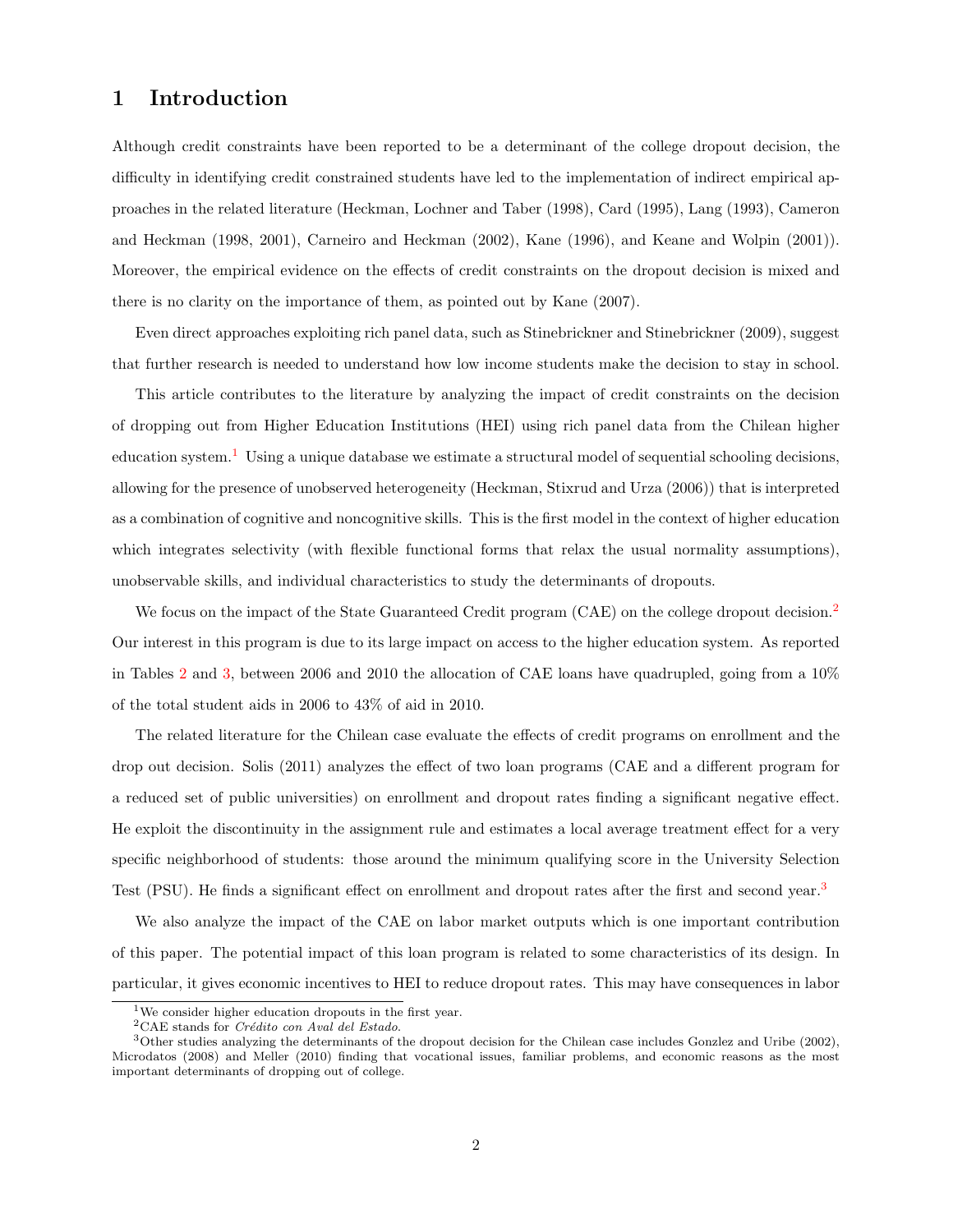market outcomes, such as wages, due to its effects on the quality of accumulated human capital. Thus, we estimate the sequential schooling choice model with a wage model for the same individuals since we are able to match administrative records from the unemployment insurance (UI) system with our enrollment data.

The empirical strategy we use in this paper considers the existence of unobserved factors that influence the dropout decision, which may bias the estimates of the impact of the CAE on dropping out (Dynarski (2002), Stinebrickner and Stinebrickner (2007, 2009)). Hence, there may be sorting in ability, which implies that other factors than monetary costs (e.g. effort) could be affecting the dropout decision.<sup>[4](#page-2-0)</sup> This could be explained by what Carneiro and Heckman (2002) calls the long-run constraints. These constraints are related to long-run characteristics such as ability unlike short-run constraints such as funding. This paper evaluates the importance of both on the probability of dropping out.

We find that there is sorting in ability such that higher skilled students enroll in universities and have a lower dropout rate after the first year.<sup>[5](#page-2-1)</sup> We also find that the CAE reduces the dropout rate after the first year by 8% for universities and and 32% for CFT-IP, after controlling for ability. Also, our results show that both short and long run constraints are binding.

Our results also suggest that although the CAE has positive effects on dropout rates, it may have some negative effects. Specifically, we find that students with CAE have lower wages even after adjusting for individual characteristics, quality measures of higher education institutions, ability and selectivity bias. This may reflect serious issues in the mechanism design of the incentives that the CAE gives to HEI.

The following is the organization of the paper. Section [2](#page-2-2) analyzes the institutions and the Chilean system. In section [3](#page-5-0) we present the model of sequential decisions with unobserved heterogeneity and section [4](#page-10-0) describes the database and presents descriptive statistics. In section [5](#page-11-0) we present the estimation results and an analysis of sorting in ability. In section [6](#page-14-0) we compute some treatments effects such as the effect of the CAE on dropping out after the first year and the effect of the CAE on wages. In section [7](#page-19-0) we conclude.

## <span id="page-2-2"></span>2 The Chilean Institutions

The education reform implemented in the 1980s created incentives for private agents to participate in the Chilean education system. This permitted the incorporation of a large number and types of private HEI, including universities, Professional Institutes (IP) and Centers of Technical Formation (CFT).[6](#page-2-3) Between 1984 and 2010, enrollment in higher education institutions quadrupled, as shown in Figure [1.](#page-34-0) This growth

<span id="page-2-0"></span><sup>4</sup>Tiebout sorting in ability means that there is self-selection in the decisions where ability is a determinant factor, such as the case of higher education dropouts.

<span id="page-2-1"></span><sup>5</sup>We consider two types of HEI: universities and then a category consisting of Centers of Technical Formation (CFT) and Professional Institutes (IP).

<span id="page-2-3"></span> $6$ The CFT are institutions that are allowed to grant technical degrees and IP are permitted to grant technical and professional degrees that not require a bachelor's degree.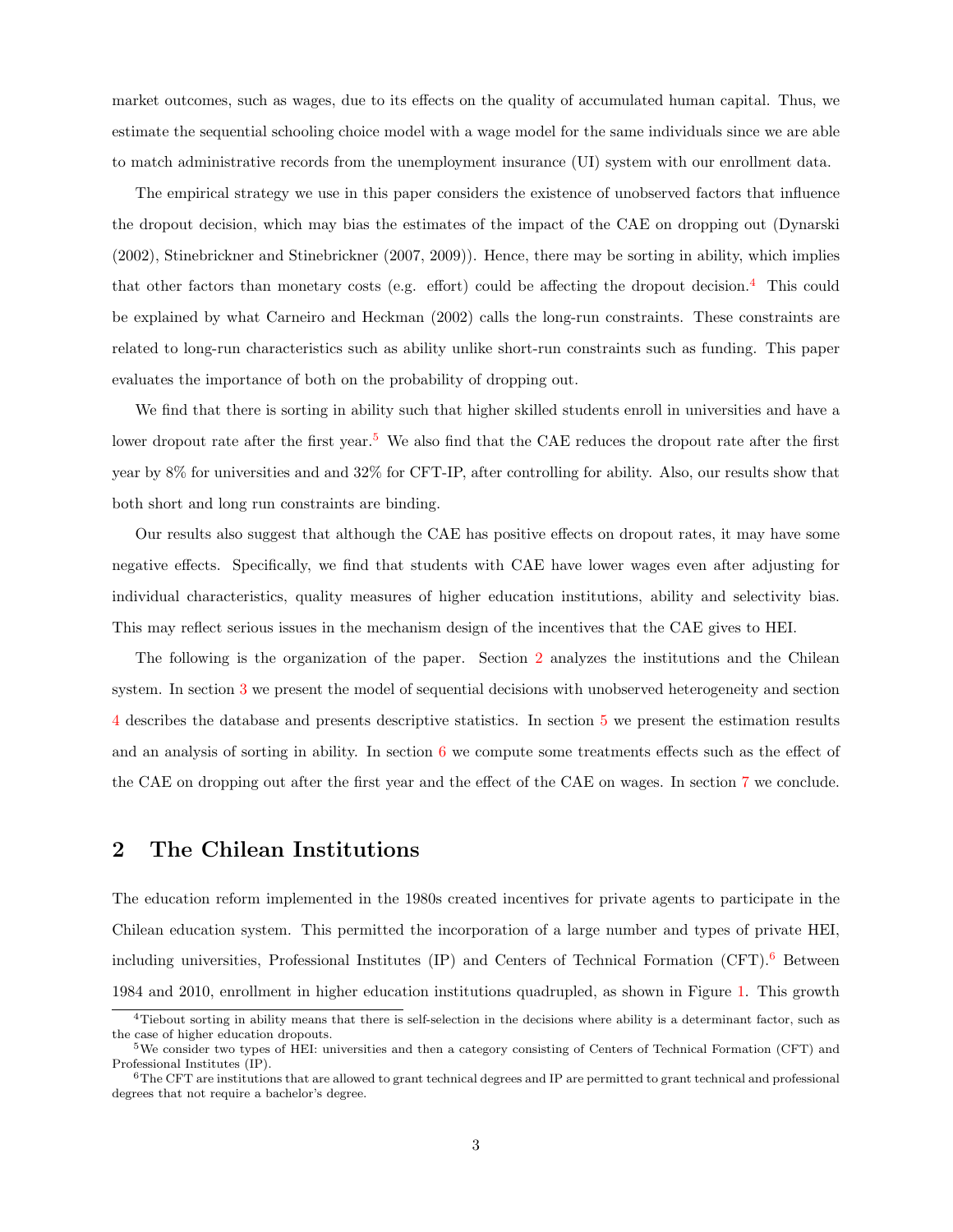was strongly influenced by the universities, as shown in Figure [2.](#page-34-1)<sup>[7](#page-3-0)</sup> We can see an important break in the trend of enrollment in the early 1990s, when the effects of the educational reform seems to be larger (Meller  $(2010)$ ).

Even though the increasing access to HEI has contributed to increased enrollment, an important goal of public policy in Chile, this has not translated into increased participation in all sectors of society, and the access has been quite uneven (Espinoza et al. (2006)). That is why, since 2006 it has been provided an increased financial support consisting of grants and loans for vulnerable students. Figure [3](#page-34-2) shows the total amount of financial aid that has been awarded to undergraduate students between 1989 and 2009.

In 2006, the Ministry of Education of Chile (MINEDUC) started implementing a new system of credits, the state-guaranteed credit (CAE), where the Chilean government is the guarantor. Given that the student is acquiring an intangible asset (human capital), financial institutions have few incentives to lend to vulnerable students, thus necessitating Chile as guarantor.

The CAE is an instrument that has increased its relative importance in recent years. Figure [4](#page-34-3) shows the substantial increase of student aid coverage from 2006. This increase coincides with implementation of the CAE, which annual allocation statistics are presented in Table [2.](#page-24-0) Additionally, Table [3](#page-24-1) shows the ratio of CAE to other student aid per year. We observe a substantial growth of this ratio between 2006 and 2010 (it went from  $10\%$  to approximately  $43\%$ ), showing that the CAE is now a key instrument of financing higher education.

In addition to increased coverage as described before, a second purpose of the CAE is to allow students to not have to work/worry about their tuition, which would reduce the high dropout rates in higher education (which presented in Table [1\)](#page-24-2), which is supported by national and international literature (Gonzlez and Uribe (2002), Meller (2010), Goldrick-Rab et al. (2009), etc.). At an aggregate level, we can see that the CAE has not had a decisive impact on dropout rates, as described in Table [5.](#page-24-3) However, it is important to note that this is an aggregate level and thus lacks precision. This analysis will be made more precise later in this article.

Regarding the formalities of the application process to the CAE, the applicants must meet certain requirements. Among these are to be Chilean, get above 475 points on the University Selection Test (PSU), maintain a satisfactory academic performance, have not graduated from any HEI or dropped out more than once from a higher education institution, have a socio-economic environment that justifies the allocation of CAE, and certify that they are enrolled at a HEI (certificate of registry or letter of acceptance).[8](#page-3-1)[9](#page-3-2) The loans

<span id="page-3-1"></span><span id="page-3-0"></span><sup>7</sup>According to Meller (2010) the number of universities increased from 10 in 1981 to 60 in 2009.

 ${}^{8}$ The University Selection Test (*Prueba de Selección Universitaria*, PSU) is a standardized test needed to access the Chilean higher education system. It assesses, by separate tests, language and communication skills, mathematics, social sciences and history, and science. Math and language are required and students must take one of the last two.

<span id="page-3-2"></span><sup>&</sup>lt;sup>9</sup>In case a student is applying for a CFT or IP it is allowed optionally to the PSU minimum, a GPA greater than or equal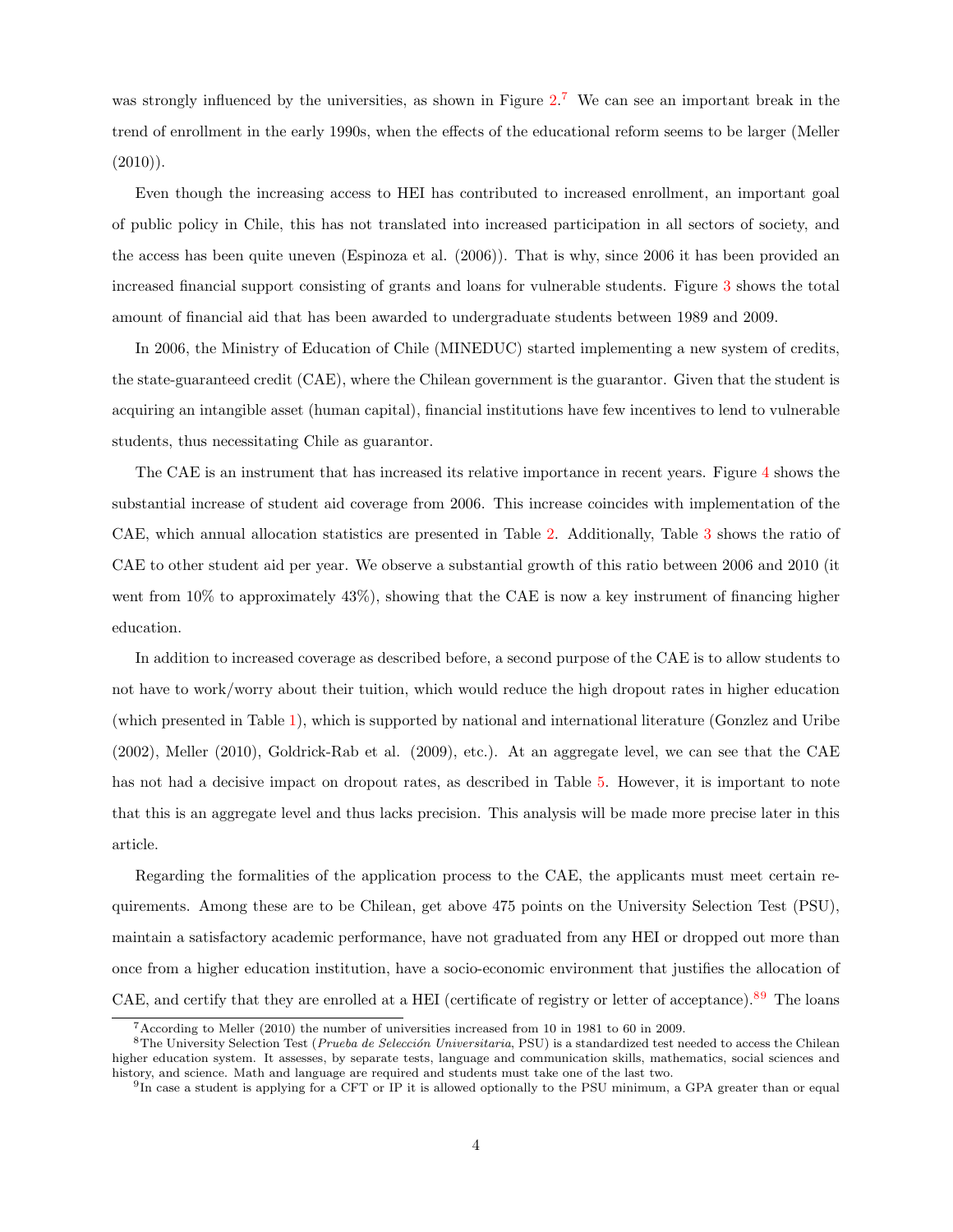are granted through the financial institutions (typically banks). The Chilean government auction packages of students' loans (these packages are as homogeneous as possible to make them equally attractive to banks) and some institutions win this auction, after making appropriate bids. After the bidding process and its final allocation, the financing institutions provide the loans to the students.

Once assigned the CAE, the beneficiary must meet many requirements, which depend on the stage of study. If the beneficiary is studying and dropped out from the HEI, the mechanism that begins to operate is the "guarantee for academic dropout".<sup>[10](#page-4-0)</sup> This guarantee is granted by the HEI (which can be at most  $90\%$ ) of the principal plus interest) and operates as long as the individual is in the HEI. If a student drops out, the HEI must reimburse the lending institution. In the event that the HEI guarantee is less than 90% of the capital (plus interest), the government has to cover the additional amount (to get to the 90%). In Table [4](#page-24-4) we present the percentage of the academic dropout guarantee that HEI and the government cover.

The HEI, even when the student is on the verge of graduating, always covers a significant percentage of the loan (plus interest) awarded to the student. If a student dropped out, the financial institution may require payment of the guarantee.<sup>[11](#page-4-1)</sup> The HEI will continue the collection process with the financial institution as the debt acquired by the student is not longer enforceable.

An important factor to be considered is that the collection process for a student who has not graduated may be very complicated and expensive, especially if the student does not have a guarantee. The design of the CAE creates incentives for the HEIs to reduce dropout rates. To the extent that these incentives imply lower academic standards, the mechanism design can impact the quality of education.<sup>[12](#page-4-2)</sup> Our results suggest that this is indeed the case.

In cases where the beneficiaries have graduated another collection mechanism operates, the "state guarantee". If the graduate cannot meet the quotas for repaying the CAE (with a grace period of 18 months after graduation), financial institutions may start legal proceedings. If this is not possible, the institutions have the right to require to Chile to pay the guarantee, which corresponds to 90% of the amount due including capitalized interests.

to 5.3 in high school. The Chilean scale ranges from 1.0 to 7.0 being a 4.0 the minimum passing grade.

<span id="page-4-0"></span><sup>&</sup>lt;sup>10</sup>A dropout is defined formally as an unjustified scholling interruption for at least 12 consecutive months.

<span id="page-4-2"></span><span id="page-4-1"></span> $11$ This is once you have met certain requirements, such as the exhaustion of judicial collection agencies.

 $12$ Easier courses or lower failure rates, for example, are mechanisms that HEI can use to prevent dropouts. These measures have a direct effect on the quality of education.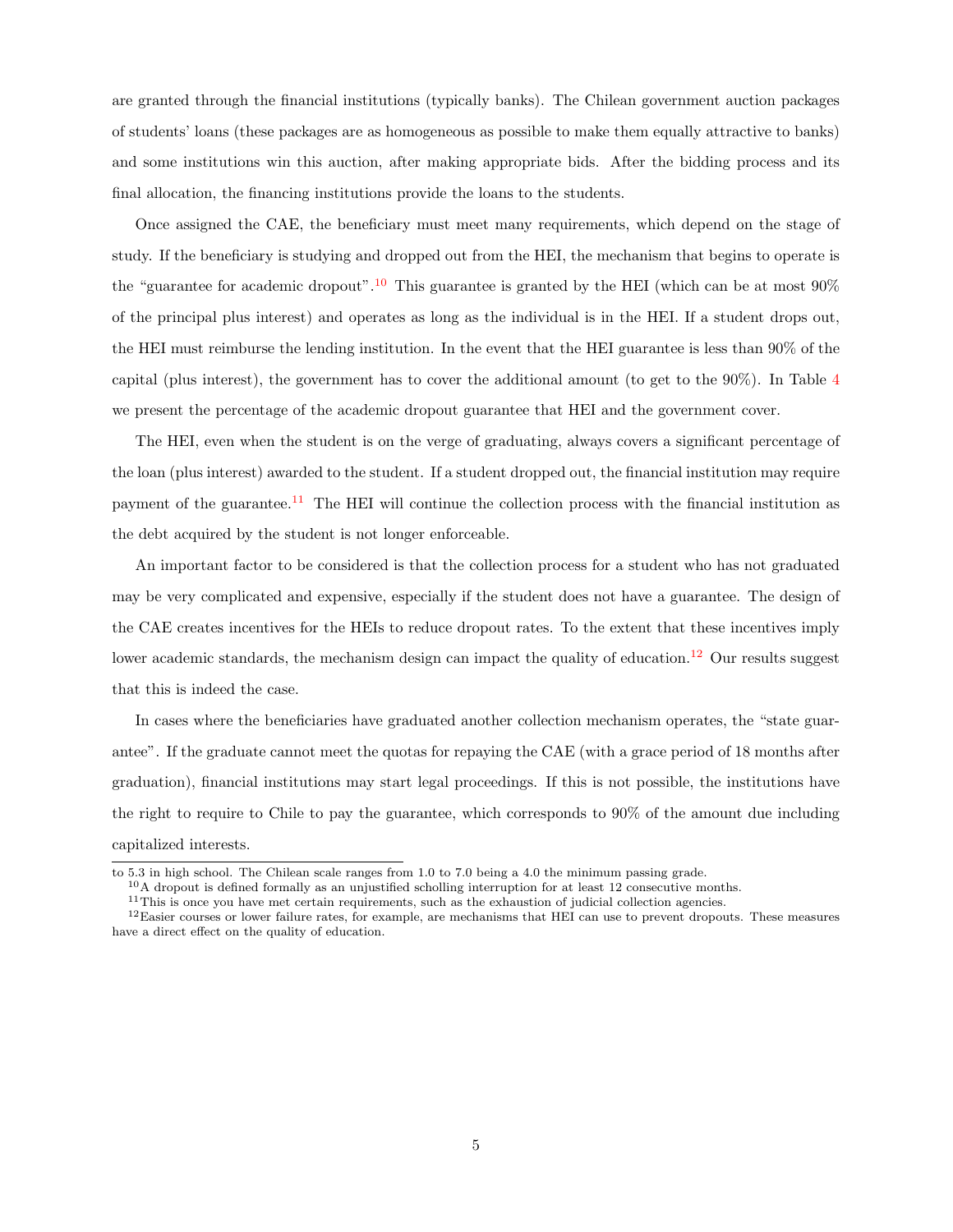# <span id="page-5-0"></span>3 A Simple Structural Model for Dropout Decisions with Unobserved Heterogeneity

The highest level of education achieved by each individual is the conclusion of a sequence of decisions determined by the institutions of the educational system. It is important to consider the fact that individual's decisions are conditional on a set of feasible alternatives. Furthermore, the choices made also depend on her skills and/or preferences, so that the final observed results (sequences of decisions) do not allow proper comparisons between individuals.

In this section we model the decision of dropping out as the final result of a sequence of decisions, which are influenced by observable and unobservable components. Even after controlling for potential endogeneity in decision-making, selectivity, and observable characteristics, we may have observationally equivalent individuals responding differently to the same stimulus. The reason for this may be explained by the presence of unobserved heterogeneity in endowments, as is seen in Hansen, Heckman and Mullen (2004), Heckman, Stixrud and Urza (2006), Urza (2008) and Rau, Snchez and Urza (2011). These endowments are a combination of cognitive and noncognitive unobservable skills, which can vary among individuals and determine their schooling decisions. The structure modeled in this paper considers the presence of unobserved heterogeneity in addition to considering the presence of endogeneity and selection in the decisions of students.

The timing of the decisions considered in this paper is as follows: before taking the University Selection Test (PSU), students can apply for the CAE and then, after learning the test results, they can enroll in Centers of Technical Formation (CFT), Professional Institutes (IP) or in universities.[13](#page-5-1)

The conditions, as explained above, for being eligible for the CAE are that there must be proof of admision (registration or an acceptance letter, for example) and others such as socioeconomic requirements. After that, the credit is assigned (or not) and eventually they may choose to complete the first year or dropout from the corresponding HEI.

#### 3.1 The Model

We model a tree of sequential binary decisions, which is based on structural choice models closely related to Rau, Snchez and Urza (2011). Following Hansen, Heckman and Mullen (2004) we model the decisions as follows.

Consider a choice node j (for instance, applied or not to the CAE). Let  $V_{id(j)}$  the indirect utility individual i obtain when choosing alternative d (with  $d \in \{0, 1\}$ ), belonging to an alternative set in node j:

<span id="page-5-1"></span><sup>13</sup>For purposes of this paper we consider two groups of institutions: universities and non universities, the CFT-IP.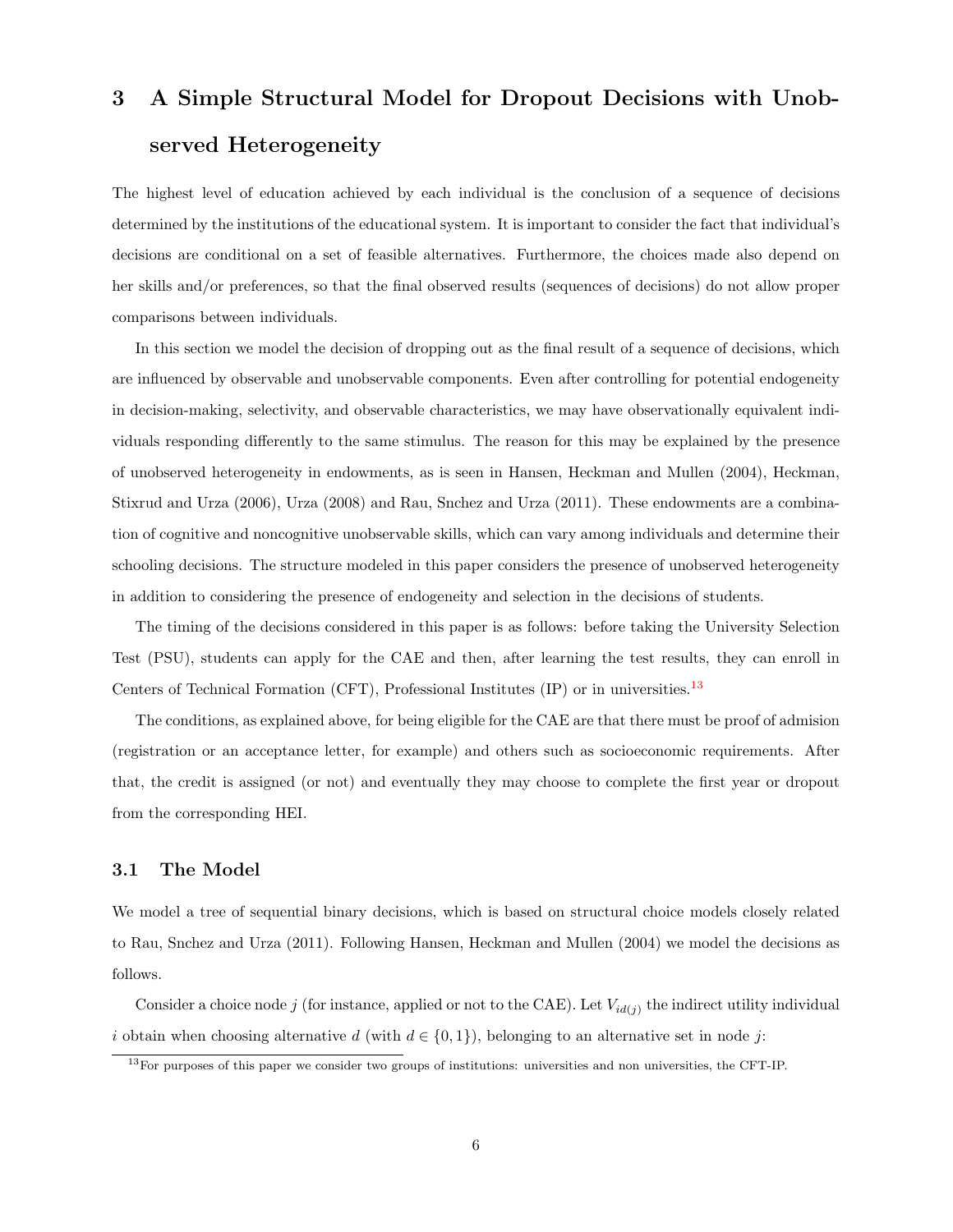<span id="page-6-3"></span>
$$
V_{id(j)} = \mathbf{Z}_{id(j)} \delta_{d(j)} + \mu_{id(j)}
$$
\n
$$
(1)
$$

where  $\mathbf{Z}_{id(j)}$  is a vector of observed characteristics that affects individual's schooling decision and  $\mu_{id(j)}$  is an error term. All this is conditional in being at node  $j$ .<sup>[14](#page-6-0)</sup>

Let  $D_{id(i)}$  be a binary variable defined as follow

<span id="page-6-5"></span>
$$
D_{id(j)} = \begin{cases} 1 & \text{if} \quad V_{id(j)} \ge 0 \\ 0 & \text{otherwise} \end{cases}
$$
 (2)

The previous expression implies that individual  $i$  chooses the schooling path that maximizes her utility, conditional on her characteristics.<sup>[15](#page-6-1)</sup> Thus, we observe sequences of decisions in terminal nodes, noted as  $D_l$ , with  $l = 1, 2, \ldots, L$ .<sup>[16](#page-6-2)</sup> In Figure [5](#page-35-0) we show the tree of sequential decisions, in which  $L = 6$  in our model.

Finally, after observing the sequences of optimal schooling decisions we observe two outcomes: dropping out (or not) from higher education and wages for dropouts and non dropouts. The equation modeling the dropout decision is

$$
\Lambda_i^{\mathbf{D}_l} = \begin{cases} 1 & \text{if} \quad V_{i\mathbf{D}_l} \ge 0 \\ 0 & \text{otherwise} \end{cases}
$$
 (3)

where the dropout decision depends on the node in which individual  $i$  is. On the other hand, the wage equation is given by:

<span id="page-6-4"></span>
$$
W_{i\Lambda}^{\mathbf{D}_l} = \alpha_{\Lambda}^{\mathbf{D}_l} \mathbf{M}_{i\Lambda}^{\mathbf{D}_l} + \nu_{i\Lambda}^{\mathbf{D}_l} \tag{4}
$$

Where  $W_{i\Lambda}^{D_l}$  corresponds to the log wages associated to the choice  $\Lambda$  in node  $D_l$  for individual i,  $M_{i\Lambda}^{D_l}$  is a vector containing observed characteristics determining wages for individual i in case of choosing  $\Lambda$  in the same node and  $\nu_{i\Lambda}^{\mathbf{D}_l}$  is an error term.

<span id="page-6-0"></span> $14$ In particular, we consider five nodes: the first one is the decision to apply to CAE, the second and third considers the decision of enrolling into a university or CFT/IP conditional on having applied or not to the CAE. The fourth and fifth nodes consider the allocation of the CAE conditional in that individuals enroll in a university or CFT/IP and apply to the CAE. <sup>15</sup>We assume that indirect utility of unchosen alternatives is strictly negative.

<span id="page-6-1"></span>

<span id="page-6-2"></span><sup>&</sup>lt;sup>16</sup>For instance,  $D_1$  is the sequence for students that applied to the CAE, enrolled in a university, and obtained the CAE.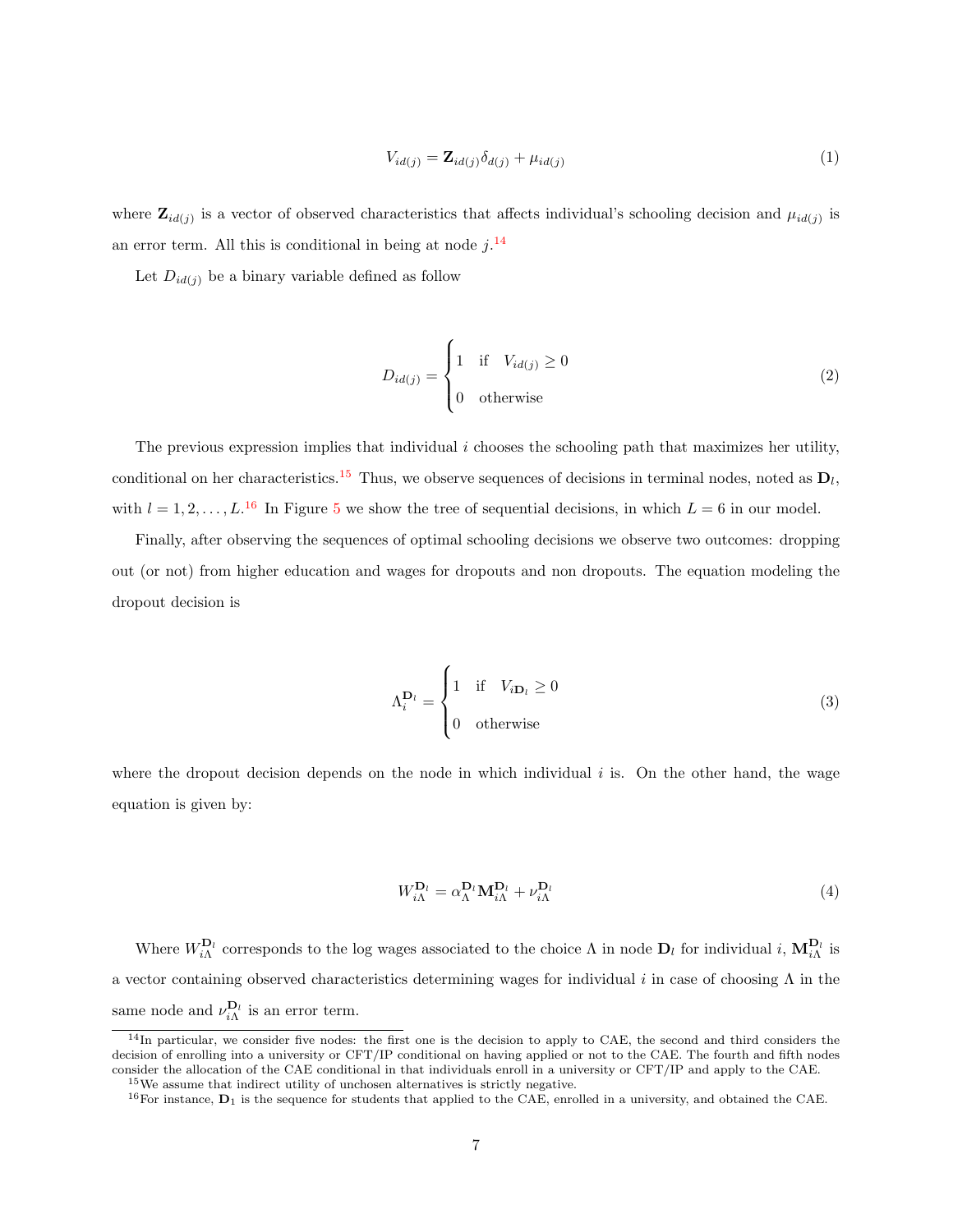Then, the observed outcome vector is given by the dropout decision and the associated wage, denoted as

$$
\mathbf{Y}^{\mathbf{D}_l} = [\Lambda^{\mathbf{D}_l} \quad W_\Lambda^{\mathbf{D}_l}] \quad l = 1, \dots, L \tag{5}
$$

It is important to mention that the model allows that all error terms  $(\nu_\Lambda^{\mathbf{D}_l})$  are correlated. Thus, schooling decisions are correlated with the outcomes, which implies that self-selection is based on unobservables factors. The model assumes the presence of unobserved heterogeneity, which is denoted as  $f$  and we call factor. This factor represents individual's ability and has an important role in the decisions in each node since it allows us to control for selectivity and endogeneity. Additionally, it is possible to estimate counterfactual outcomes and obtain treatment effects as we show in section [6.](#page-14-0) Imposing some structure for the factor allows us to identify the effect of ability in the sequential choices. Thus, the structure is as follows:

$$
\mu_{id(j)} = \eta_{d(j)} f_i - \varepsilon_{id(j)} \tag{6}
$$

<span id="page-7-4"></span><span id="page-7-3"></span>
$$
\nu_{i\Lambda}^{\mathbf{D}_l} = \psi_{\Lambda}^{\mathbf{D}_l} f_i + \xi_{i\Lambda}^{\mathbf{D}_l} \tag{7}
$$

where  $\varepsilon$  and  $\xi$  are error terms of the corresponding equations. We assume that  $\varepsilon_d \perp \!\!\! \perp \xi_{\Lambda} \perp \!\!\! \perp f$ .

Following Carneiro, Hansen, and Heckman (2003) and Heckman, Stixrud, and Urza (2006), we posit a linear measurement system to identify the distribution of the unobserved endowments f. We supplement the model described above with a set of linear equations linking measured ability with observed characteristics and unobserved endowments. This allows us to interpret the unobserved factor f as a combination of different abilities (cognitive and non-cognitive). In particular, we observe University Selection Test (PSU) and the GPA from high school and we call them just "test scores".<sup>[17](#page-7-0)</sup> The equations describing these scores are

<span id="page-7-2"></span>
$$
T_{ik} = \mathbf{X}_{ik}\gamma_k + \lambda_{ik} \quad k = 1, 2, 3 \tag{8}
$$

Where  $T_{ik}$  is a test score k of individual i,  $\mathbf{X}_{ik}$  is a vector containing observed characteristics (such as socioeconomic characteristics, parents' education, type of school attended, among others) and  $\lambda_{ik}$  is an error term associated to test  $k$  for individual  $i$ .<sup>[18](#page-7-1)</sup>

In the same way we proceed before, we impose a factor structure for error terms in the test score equations

<span id="page-7-1"></span><span id="page-7-0"></span><sup>&</sup>lt;sup>17</sup>Then we consider three measures: high school GPA, language and mathematics PSU scores.

<sup>18</sup>Hansen, Heckman and Mullen (2004) shows that three is the minimum number of measurements to achieve identification, which is our case.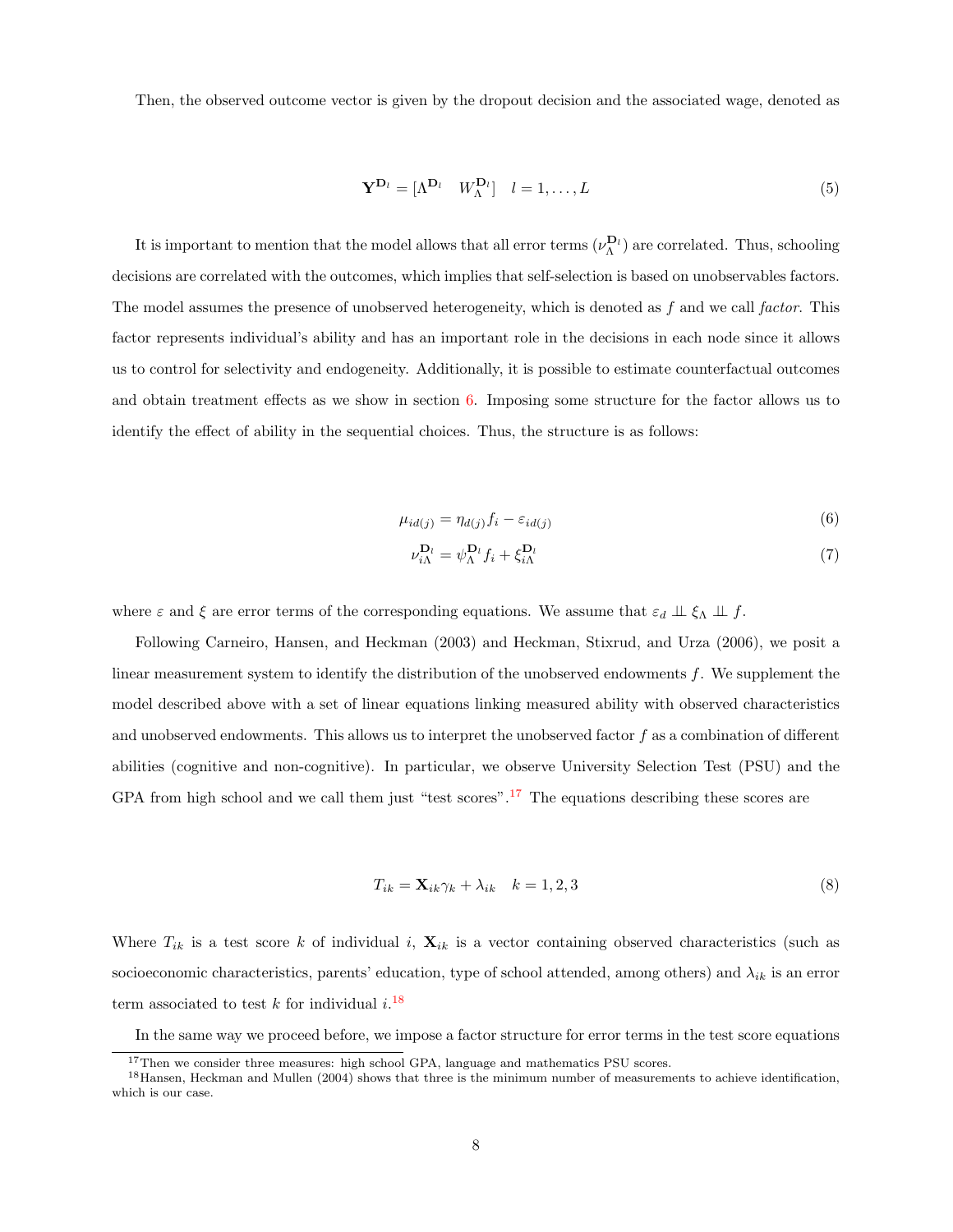<span id="page-8-0"></span>
$$
\lambda_{ik} = \omega_k f_i + \theta_{ik} \quad k = 1, 2, 3 \tag{9}
$$

where  $\theta$  is an error term. We assume that  $\varepsilon_d \perp \!\!\! \perp \theta_k \perp \!\!\! \perp \xi_\Lambda \perp \!\!\! \perp f$  and that the measurement system allows to identify the distribution of unobserved abilities. We can use equations [\(8\)](#page-7-2) and [\(9\)](#page-8-0) to express the test score equations as follow

$$
T_{ik} = \mathbf{X}_{ik}\gamma_k + \omega_k f_i + \theta_{ik} \quad k = 1, 2, 3
$$

Similarly, we can use equations  $(6)$  and  $(7)$  to express equations  $(1)$  and  $(4)$  as follow

$$
V_{id(j)} = \mathbf{Z}_{id(j)} \delta_{d(j)} + \eta_{d(j)} f_i - \varepsilon_{id(j)}
$$

$$
W_{i\Lambda}^{\mathbf{D}_l} = \alpha_{\Lambda}^{\mathbf{D}_l} \mathbf{M}_{i\Lambda}^{\mathbf{D}_l} + \psi_{\Lambda}^{\mathbf{D}_l} f_i + \xi_{i\Lambda}^{\mathbf{D}_l}
$$

Assuming that  $\varepsilon_{id(j)} \sim \mathcal{N}(0, 1)$ , from equation [\(2\)](#page-6-5) we have a probit model for choice d. Conditioning on the factor we have

$$
\Pr(D_{id(j)} = 1 | \mathbf{Z}_{id(j)}, f_i, D_{id(j-1)}) = \Pr(V_{id(j)} \ge 0 | \mathbf{Z}_{id(j)}, f_i, D_{id(j-1)})
$$
\n(10)

$$
= \Phi\left(\mathbf{Z}_{id(j)}\delta_{d(j)} + \eta_{d(j)}f_i\right) \tag{11}
$$

Where  $D_{id(j-1)}$  are the previous decisions taken by individual i (if there is a previous decision). Consequently, we can express the probability of a particular schooling sequence  $D_l$  for individual i, given the observed characteristics and the factor  $f$ , in the following way

$$
\prod_{d \in H_i} \left[ \Pr \left( D_{id(j)} = 1 | \mathbf{Z}_{id(j)}, f_i, D_{id(j-1)} \right) \right]^{D_{id(j)}} \left[ \Pr \left( D_{id(j)} = 0 | \mathbf{Z}_{id(j)}, f_i, D_{id(j-1)} \right) \right]^{1 - D_{id(j)}} \tag{12}
$$

Where  $H_i$  is the set of nodes visited by individual i. The structural model depends on observed variables and the unobserved factor. Given this structure, we can use an identification structure similar to those used by Hansen, Heckman and Mullen (2004) and Kotlarski (1967). With this, we are able to identify the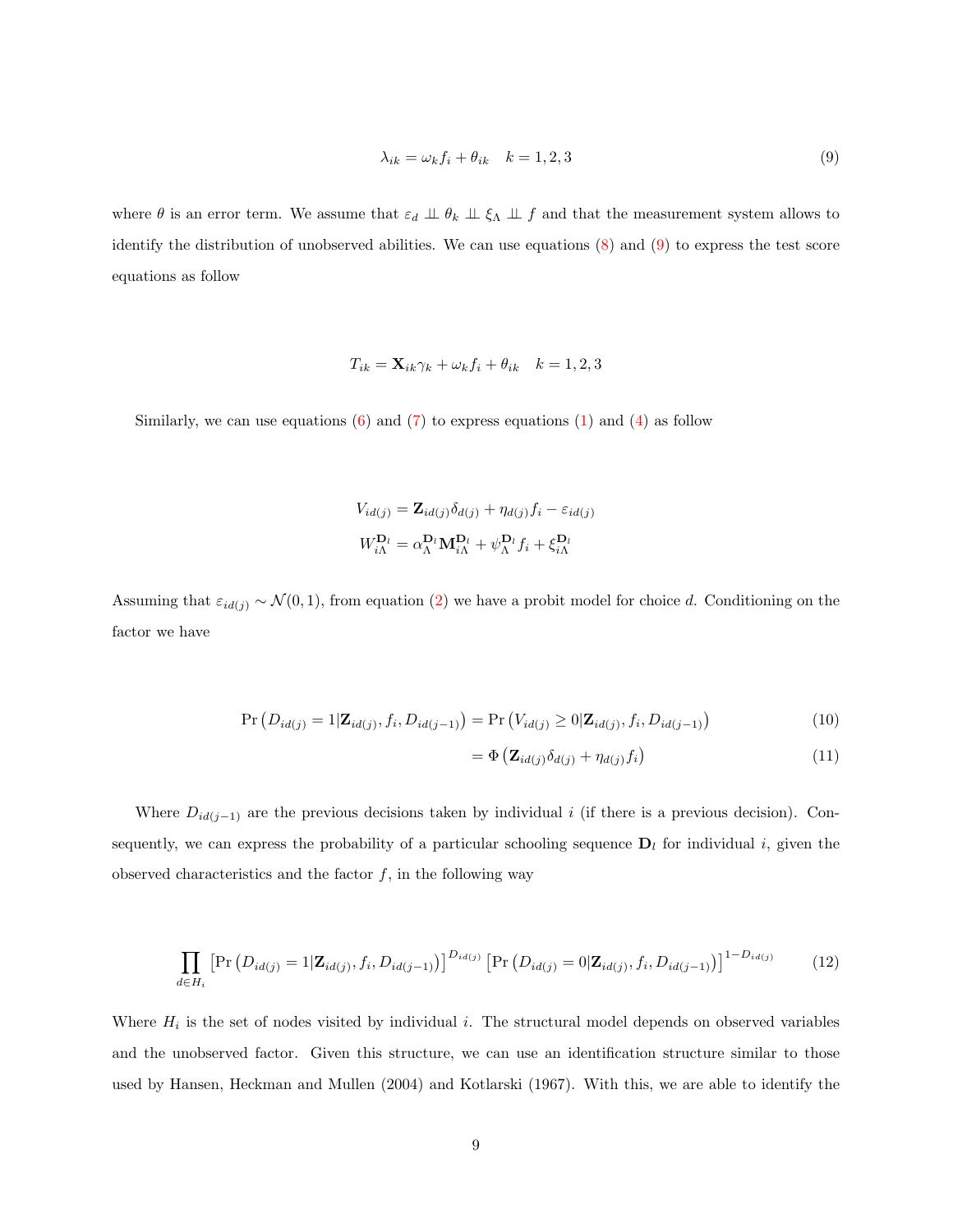distribution of the factor and the parameters of the model.

#### 3.2 Implementing the Model

In the model, we have optimal schooling decisions, individual's characteristics, an outcome vector and its determinants, and test scores and their determinants  $(D_l, Z, Y, M, T$  and X, respectively). As it was described, the timing of the decisions is the following: an individual  $i$  decides to apply to CAE, then she takes the PSU, decides to enroll in an university or in a CFT/IP, and finally she decides whether to drop out or not after the first year. We observe wages after the schooling sequence.

The model allows the existence of endogeneity in the decisions since choices in each node depends on unobserved characteristics which may be correlated to some characteristics. The independence assumption between the error terms and the factor, conditioning in unobserved ability, is crucial since it allows us to write the likelihood function in the following way

$$
L(\mathbf{T}, \mathbf{D}, \mathbf{Y} | \mathbf{X}, \mathbf{Z}, \mathbf{M}) = \prod_{i=1}^{N} \int f(\mathbf{T}_i, \mathbf{D}_i, \mathbf{Y}_i | \mathbf{X}_i, \mathbf{Z}_i, \mathbf{M}_i, f) dF(f) df
$$

In which we integrate respect the density of the factor, because it is unobserved. We assume a mixture of normal distributions for the distribution of the factor to give flexibility to its shape allowing for asymmetries and multi modalities

$$
f \sim \rho_1 \mathcal{N}(\tau_1, \sigma_1^2) + \rho_2 \mathcal{N}(\tau_2, \sigma_2^2) + \rho_3 \mathcal{N}(\tau_3, \sigma_3^2)
$$

It is important to mention that this mixture structure for the distribution of the factor does not implies normality a priori. Given the numeric complexity in maximizing the likelihood introduced by the integral, we estimate the model by *Markov Chain Monte Carlo* (MCMC).

A final comment related to the factor is that, given that there is no intrinsic scale for ability, it is necessary to normalize the mean of factor to 0 and normalize the parameter accompanying the factor of the math test score to 1. We also normalize the test scores so they have zero mean and standard deviation equal to one and permit the presence of correlation among the error terms.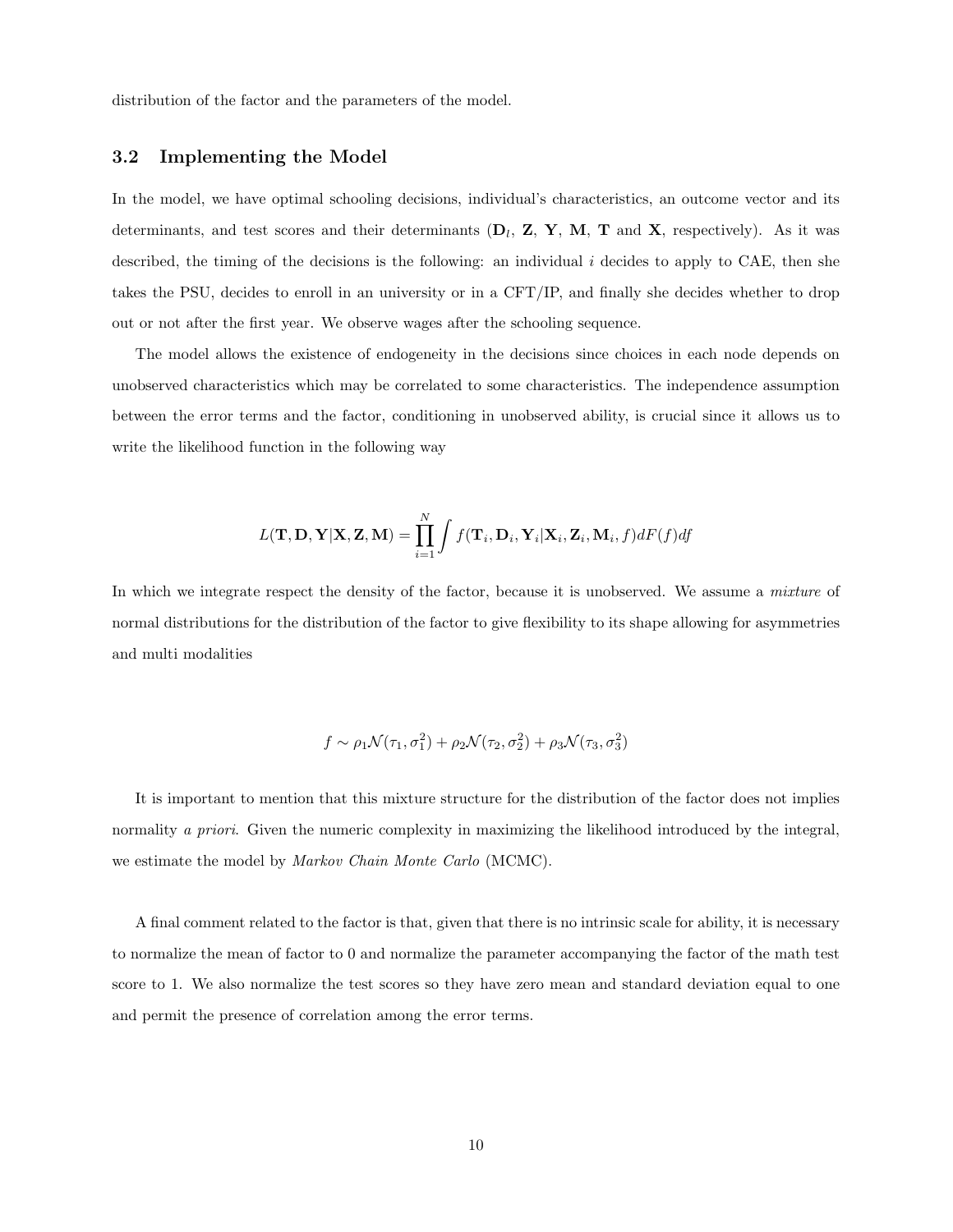#### <span id="page-10-0"></span>4 Data

The data used in this paper comes from different sources of information.<sup>[19](#page-10-1)</sup> To identify dropouts after the first year we use administrative enrollment data from SIES for years 2006 and 2007. We focus only on individuals enrolled in a HEI in 2006 for two reasons. First, we are able to merge this data with unemployment insurance (UI) data so we can observe wages in 2011. This could be unfeasible if we consider individuals enrolled in 2007 because a large fraction of them would not necessarily be in the labor market in 2011. Second, in 2006 the CAE was mistakenly assigned to individuals from all quintiles of the income distribution and this does not happened in  $2007<sup>20</sup>$  $2007<sup>20</sup>$  Thus, we will be able to estimate different parameters of interest to individuals from all quintiles of the income distribution using this mistake.

The enrollment data was merged with administrative records from the University Selection Test (PSU) undertaken in 2005. It added information on test scores, as well as socioeconomic characteristics and family background. Additionally, administrative data from the CAE permitted the identification of CAE applicants and those who obtained the credit in 2006. The number of observations of the merged database is  $31481$ .<sup>[21](#page-10-3)</sup>

Tables [6](#page-25-0) and [7](#page-27-0) show some descriptive statistics separated by decision node and choice. The variables included are a gender dummy (where female is the baseline), age (in 2006), geographic zone dummies for North and South, family size, and family income dummies in Chilean pesos with the base category of 0 to \$278.000.

We also include dummies for parents' schooling years with base category of less than 8 years of schooling. We add dummies for funding characteristics of (graduating) school: public and private-voucher dummies (where graduating from private school is the base category), a dummy for scholarship during the first year, and dummies for educational categories of the higher education program the student is enrolled in, according to the MINEDUC definition (the educational category of Administration and Commerce is the base). We also consider the length of the program measured in number of semesters, years of accreditation of the higher education institutions (as a measure of HEI quality), and test scores (mathematics and language) along with high school GPA.

<span id="page-10-1"></span> $19$ The data were provided by the Dirección de Presupuestos del Ministerio de Hacienda de Chile in virtue of the agreement between Subsecretaría de Hacienda, Dirección de Presupuestos and the Servicio de Información de Educación Superior (SIES) from Ministerio de Educación (MINEDUC) de Chile, letter of agreement and confidentiality N 2011.

<span id="page-10-2"></span> $20$ The misallocation of the loans was due to a computational mistake that assigned the CAE to individuals in the fourth and fifth quintiles. Political pressure led to an increase in the number of loans assigned to students in the lowest three quintiles. For details see Ingresa (2010).

<span id="page-10-3"></span><sup>21</sup>These 31481 observations include only individuals with no missing values. We did not use imputation methods to increase the number of observations.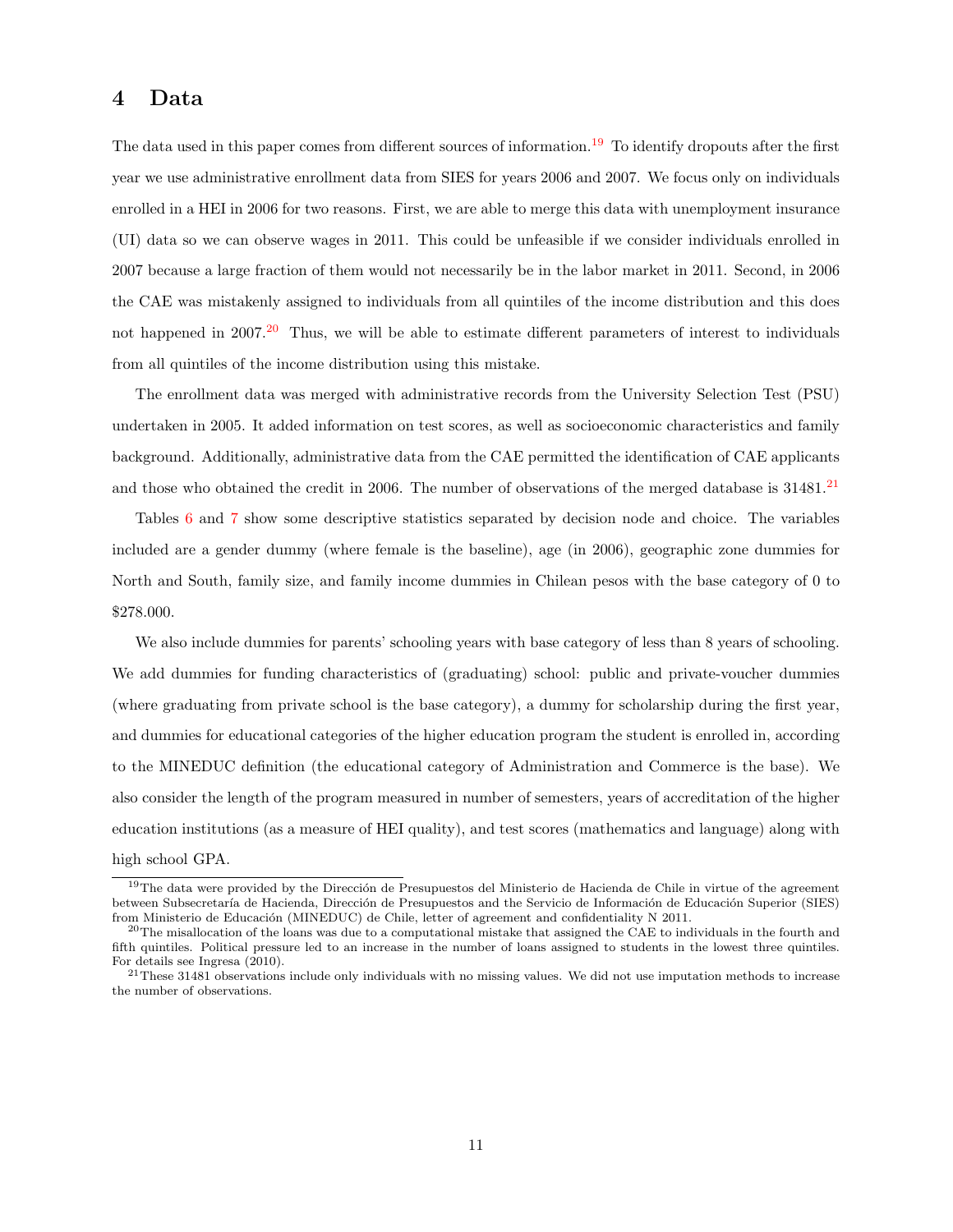### <span id="page-11-0"></span>5 Results

In Table [8](#page-26-0) we present the estimation of the parameters of intermediate decision nodes  $D_1$ ,  $D_2$ ,  $D_3$ ,  $D_4$ , and  $D_5$ . Note that men have a lower probability of applying to CAE, enrolling in a university, and obtaining the credit. On the other hand, older applicants tend to enroll more in universities and, conditional on this, have a higher probability of obtaining the CAE.

The geographic zone dummies tell us that people in south apply more to CAE than those in the north, relative to inhabitants of the central part of the country. Northern applicants enroll more in universities relative to those from the center. Once enrolled in a university, people from the north and south have a lower probability of obtaining the CAE.

The more people in the household, the lower the probability of receiving the credit for those enrolled in any HEI. Additionally, students from high-income families tend to enroll in universities and not apply to CAE. Regarding income, we can see that for those enrolled in universities, the probability of obtaining the CAE increases with family income. This is mainly due to the misallocation of credits that occurred in 2006 (Ingresa, 2010).

Having attended a public or private-voucher increases the probability of applying to the CAE and decreases the probability of enrolling in a university. However, conditional on being enrolled in a university, students from public and private-voucher schools have a lower probability of obtaining the CAE

Finally, we see the importance of ability (measured by the factor) in schooling and financing decisions. Individuals with higher ability apply more to CAE and are more likely to enroll in universities. Also, high ability applicants have a higher probability of receiving the CAE. This is interesting since the credit should not be assigned by academic merit or ability, except for the minimum passing score.<sup>[22](#page-11-1)</sup>

Table [9](#page-28-0) presents the estimation of the decision of dropping out.<sup>[23](#page-11-2)</sup> In some nodes, men have a higher probability of dropping out. In three nodes  $(D_2, D_4, D_5)$  older students have a higher probability of dropping out. On the other hand, geographic region dummies do not play a role on explaining dropout decisions, except for students who did not apply to the CAE and enrolled in a CFT/IP. In that case, people in the north show a higher probability of dropping out.

Regarding to family background we have that, students from larger households have a higher probability of dropping out, and the higher the family income, the lower the probability of dropping out. Attending a public or private-voucher school increases the probability of dropping out from a HEI. This is particularly relevant for those enrolled in universities and who did not apply to CAE. Having received a scholarship

<span id="page-11-2"></span><span id="page-11-1"></span><sup>22</sup>475 in PSU test score or a GPA of 5.3 for the case of CFT and IP.

<sup>&</sup>lt;sup>23</sup>There are some nodes with few numbers of observations that make us to choose more parsimonious specifications to achieve convergence.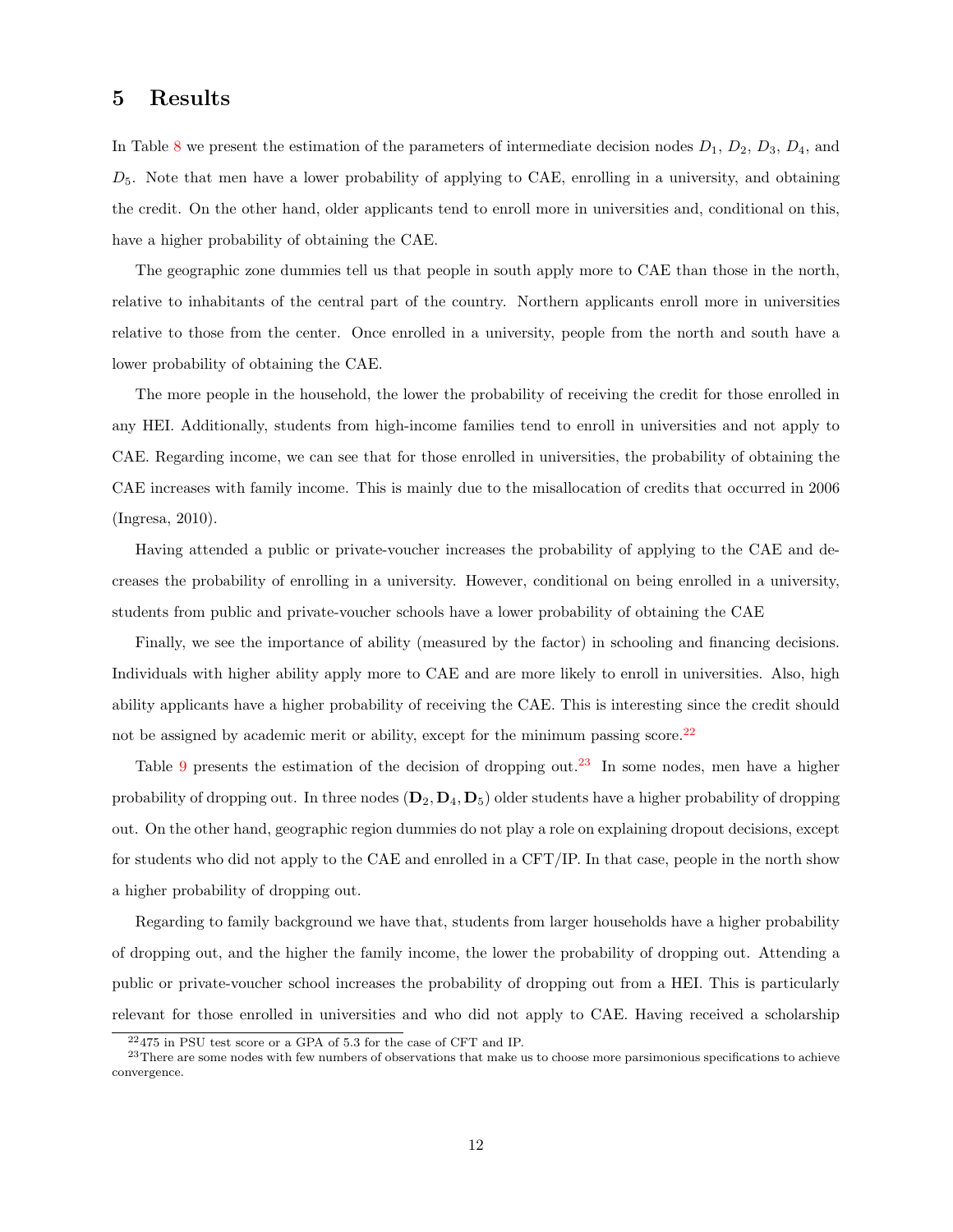significantly decreases the probability of dropping out after the first year in most terminal nodes.

Education categories have mixed impacts on the probability of the dropping out. We have that Arts and Architecture are associated with a higher probability of dropping out, conditional on being enrolled in a university and not receiving the CAE. While those enrolled in programs related to Basic Sciences have a higher probability of dropping out. Social Sciences and Agriculture programs do not exhibit any particular effect on the probability of dropping out. For people enrolled in Law, there is no relationship with dropping out decision except for those who did not apply to the CAE and enrolled in a university. This probability is lower for students in Education with no credit (applicants and no applicants) and higher for those in Humanities. We see that the Health category reduces the probability of dropping out for individuals enrolled in a CFT/IP who did not apply to the CAE. On the other hand, those enrolled in the Technology educational category are more likely to drop out conditional on not applying to the CAE and being enrolled in a university.

Finally, we can see that career length increases the probability of dropping out while the years of accreditation of the HEI reduce this probability for those enrolled in a CFT/IP and did not obtain the CAE. We also see that ability (measured by the factor) is negatively correlated with dropping out. It is important to mention that, apart from learning about the effect of ability on decisions, it allows to obtain estimations of the structural parameters purged of endogeneity due to ability.

Table [10](#page-29-0) presents the results for the wage equations.<sup>[24](#page-12-0)</sup> We can see that men have higher wages than women. Wages increase with age and, in general, with being enrolled in a career in of the Administration and Commerce area. The career length is negatively related with wages, which can be related to the fact that those enrolled in longer careers have spent less time in the labor market while the HEI years of accreditation do not have a clear effect on wages. Last, we see that ability is strongly related with wages for those who did not drop out after the first year.

Now we analyze the results for the test score equations. In Table [11](#page-30-0) we can see that men perform better than women in mathematics and worst in language. It can be observed that older people perform better in the PSU but have lower high school GPAs. Living in the north decreases the three scores measures and those from the south perform better in language and have higher high school GPAs compared to those living in the center of the country.

The number of people in the household is negatively correlated with PSU scores and GPA and the opposite occurs for family income. Having attended a public or private-voucher school is negatively associated with all three scores. We can see that parent's education positively affects PSU scores but is negatively correlated with high school GPA. Last, we observe that ability is strongly positively correlated with the three test

<span id="page-12-0"></span> $^{24}\mathrm{We}$  did not include characteristics of career they attended for those who dropped out in the first year.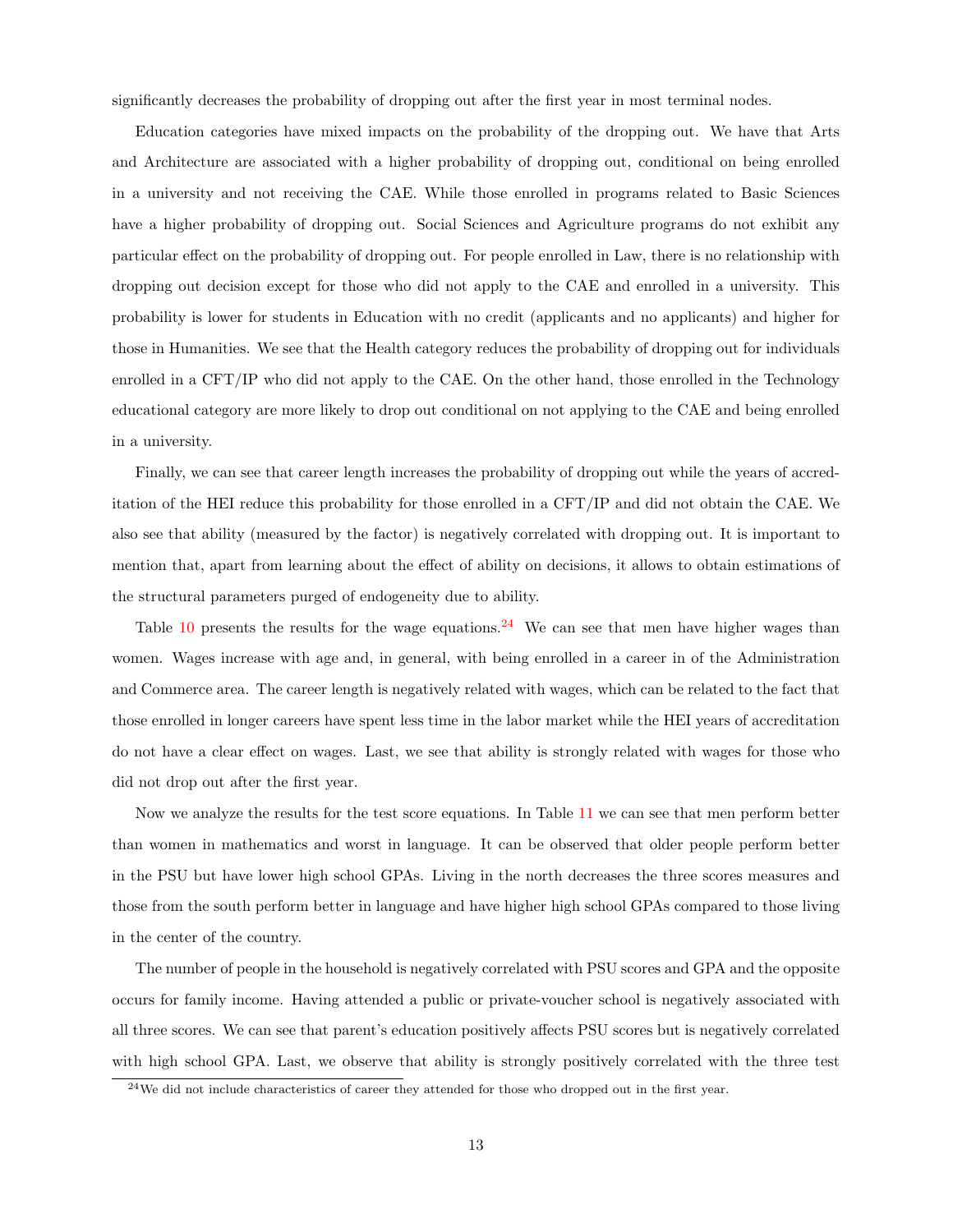scores measures. This suggests that the factor is strongly related with cognitive abilities.

#### 5.1 Goodness of fit

We compute goodness of fit statistics of the structural model. Specifically we compute  $\chi^2$  tests to contrast estimated and actual proportions.<sup>[25](#page-13-0)</sup> We first implement a simple hypothesis test through decision nodes. In Table [12](#page-30-1) we can see the results.

In particular, we can see the p-values of each single null hypothesis of equality between model and actual data. It can be appreciated that most of the single hypothesis tests cannot be rejected at a 1% level, which means that our structural model performs well at least in predicting the averages.

A more conservative goodness of fit test is to test the joint null hypothesis of equality between model and actual proportions. We can see the p-value of the joint hypothesis in Table [13.](#page-31-0) There is no evidence to reject the null of joint equality between the predictions of the model and the actual data.

#### 5.2 The Role of Ability in the Sequential Decisions

In this subsection we analyze in detail the central role of ability in individual choices according to our structural model. In particular, we study if there is sorting in ability and its relationship with schooling decisions. In order to do so, we use the estimated structural parameters of our model to simulate the distribution of the ability factor.<sup>[26](#page-13-1)</sup>

Figure [6](#page-36-0) shows us the unconditional distribution of the factor and the estimated parameters of the mixture of normals that generate it. We can see the non-normality of the distribution, which validates our mixture model.<sup>[27](#page-13-2)</sup>

Next, we show the distribution of ability for those who applied to the CAE relative to those who did not apply. We observe that CAE applicants are more able than non-applicants. There is first order stochastic dominance.

The distribution of ability by type of HEI is presented in Figure [8.](#page-37-0) We see that there is positive sorting (regarding to ability) in university enrollment: more able students enroll in universities instead of CFT/IP. This is consistent with what we found in Table [8,](#page-26-0) where the ability factor is a strong predictor of the decision of enrolling in a university.

Figure [9](#page-37-1) presents the distribution of the ability factor according to having obtained the CAE or not, conditional on having applied. We can see that, either for those enrolled in a university or a CFT/IP, more

<span id="page-13-0"></span> $^{25}$ Since we have the structural parameters, we can simulate an economy with one million observations. The null hypothesis is that  $Model = Actual$ .

<span id="page-13-1"></span><sup>26</sup>The simulation considers one million observations

<span id="page-13-2"></span> $^{27}\mbox{Additionally, we performed a normality test and reject the null hypothesis of normality.}$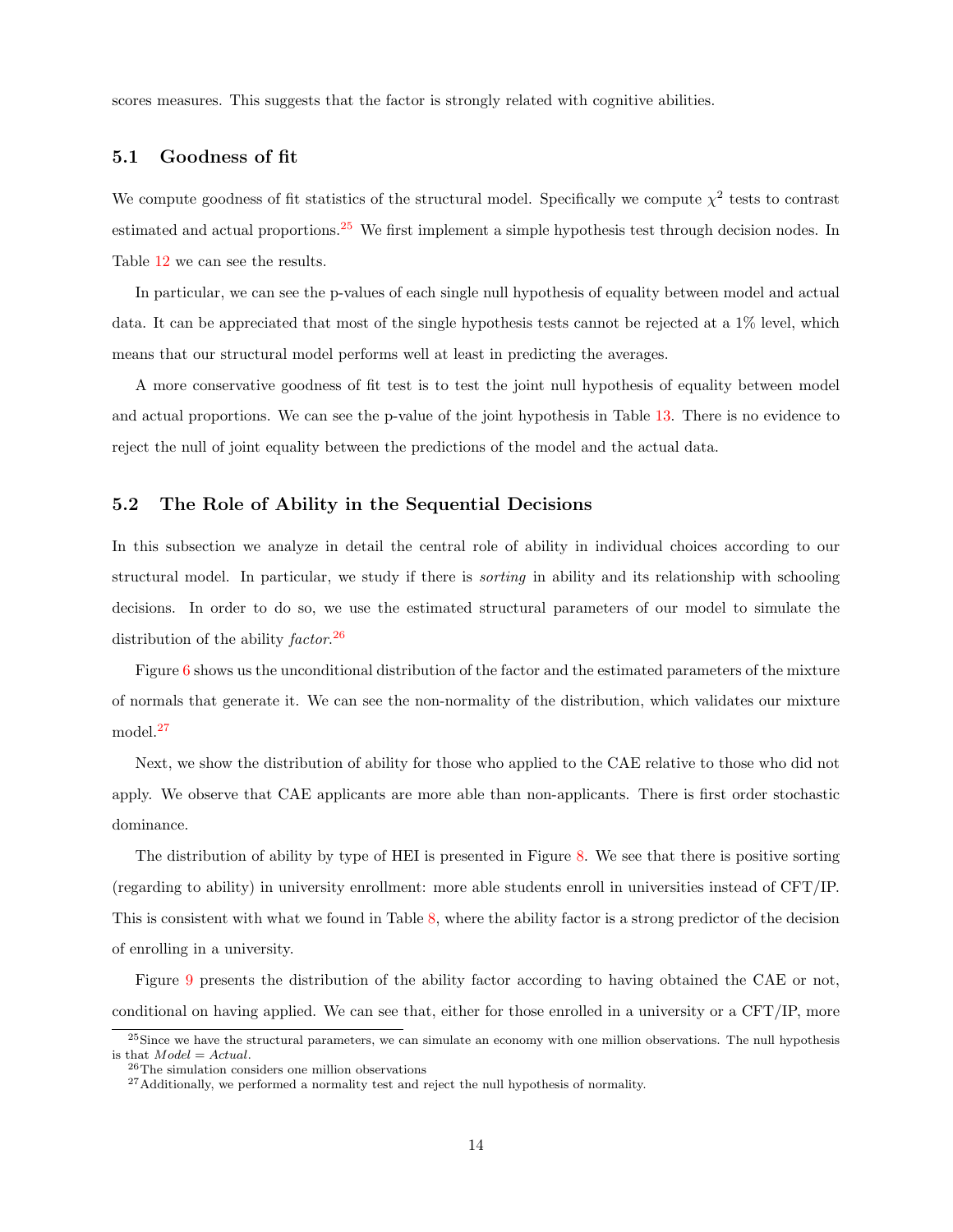able students have a higher probability of getting the CAE but this sorting is stronger for those enrolled in a CFT/IP. This agrees with Table [8](#page-26-0) as well since the ability factor has a greater impact in the probability of obtaining the CAE for those enrolled in a CFT/IP. Finally, in Figure [10](#page-38-0) we observe sorting in the decision of dropping out of a HEI. We see that less able students have a higher probability of dropping out, even after controlling for observable variables such as family income among others. This result holds through decision nodes, independent of having applied to the CAE, having received the CAE, and having enrolled in a university or a CFT/IP. These results coincide with those found in Table [9,](#page-28-0) where the ability factor is consistently negative in the dropping out decision.[28](#page-14-1)

### <span id="page-14-0"></span>6 Treatment Effects

In this section we estimate the causal effect of having the CAE on the probability of dropping out after the first year. We also estimate the effect of having the CAE on wages five years after enrolling in a HEI for those who did not dropout (in the first year).

#### 6.1 On the Effects of CAE on Dropout Decision

We estimate the causal impact of the CAE on the probability of dropping out of a HEI, separated by type of institution: university or CFT/IP. It is important to mention that this type of estimation is likely to suffer from endogeneity/selectivity issues (Dynarski (2002) and Acua, Makovec and Mizala (2010)). However, in this paper we control for these issues, modeling the decision process in each node with our structural model. This will allow us to estimate counterfactual scenarios and to compute treatment effects of interest.

In section [2](#page-2-2) we presented Table [5,](#page-24-3) which shows that there was no apparent change in dropouts rates before and after the introduction of the CAE in 2006.<sup>[29](#page-14-2)</sup> However, a correct exercise would be such that analyzes the effect of the CAE on dropout rates, relative to those without CAE, controlling for observable variables and ability.

A first approach is to compute the unconditional impact of CAE on the dropping out of a HEI after the first year.<sup>[30](#page-14-3)</sup> Thus, we estimate the following treatment parameters

<span id="page-14-1"></span><sup>28</sup>We performed stochastic dominance analysis for all comparisons finding first order dominance in all pair wise comparisons mentioned.

<span id="page-14-2"></span> $^{29}$ We see that through decision nodes there are significant differences. In particular, for those enrolled in a university, the CAE reduces the dropout probability by 5.2 percentage points and by 10.7 for those enrolled in a CFT/IP. These are unadjusted measures.

<span id="page-14-3"></span><sup>&</sup>lt;sup>30</sup>This effect is unconditional, thus it does not control for observable variables, such as income, and integrates over the density of the ability factor.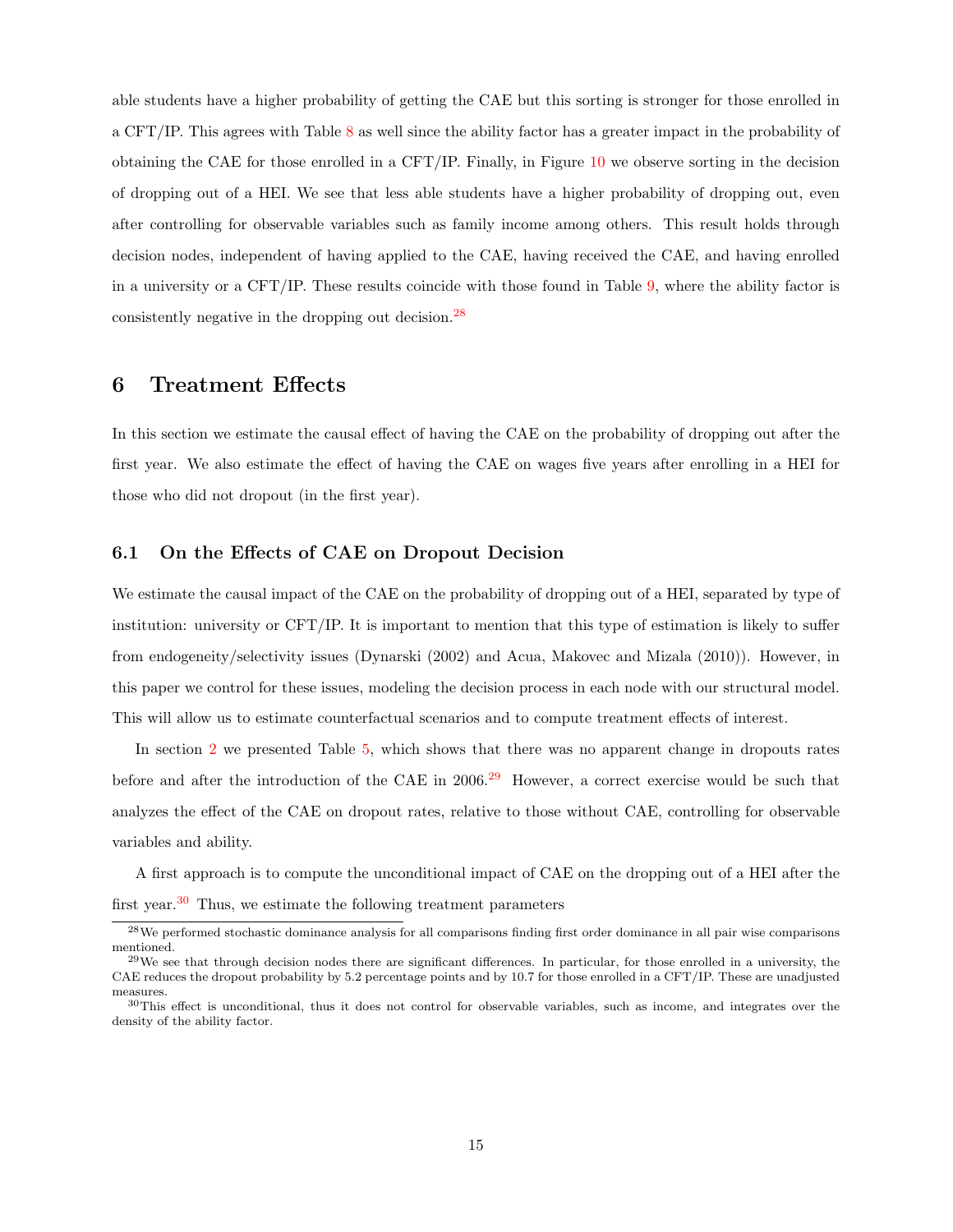$$
\Upsilon_{D_4=1}^{\text{CAE}} = \int E(\Lambda^{\mathbf{D}_1} - \Lambda^{\mathbf{D}_2} | D_4 = 1, f = \zeta) dF_{f|D_4=1}(\zeta)
$$
\n(13)

$$
\Upsilon_{D_5=1}^{\text{CAE}} = \int E(\Lambda^{\mathbf{D}_3} - \Lambda^{\mathbf{D}_4} | D_5 = 1, f = \zeta) dF_{f|D_5=1}(\zeta)
$$
\n(14)

where  $\Upsilon_{D_4=1}^{\text{CAE}}$  is the treatment parameter that accounts for the effect of CAE on the probability of dropping out of a university and  $\Upsilon_{D_5=1}^{\text{CAE}}$  is the treatment parameter associated to the effect of CAE on the probability of dropping out of a  $CFT/IP<sup>31</sup>$  $CFT/IP<sup>31</sup>$  $CFT/IP<sup>31</sup>$  These treatment parameters are estimated using those from the structural model, which permit us to estimate the counterfactual for each individual and then average over the distribution of the factor. Thus, our estimates controls for endogeneity and selectivity.

In Table [14](#page-31-1) we present our estimates for the treatment parameters. We observe that the impacts of the CAE on the probability of dropping out of a HEI are statistically significant (we reject the null hypothesis  $\Upsilon_{D_j=1}^{\text{CAE}}=0$   $j=4,5$  at 1% level) and heterogeneous. For those enrolled in a university the CAE reduces the probability by 1.6 percentage points that corresponds to a reduction of 8% in the dropout rate for students enrolled in this type of FEI. For students enrolled in a CFT/IP, we have a higher impact, close to 10.9 percentage points, corresponding to a decrease of  $32\%$  $32\%$  of the dropout rate.<sup>32</sup> These results differ from the uncorrected rates obtained dividing the number of dropouts over the total number of enrolled in each HEI. For instance, the difference in dropout rates between those with and without CAE is 5.2 and 10.7 percentage points for students enrolled in universities and CFT/IP respectively. This is important to remark since it shows the importance of controlling for endogeneity, self-selection, and unobservable ability when estimating the impact of the CAE on dropout rates. Our results differ from those of Solis (2011) since he finds a decrease of 6 percentage points for students enrolled in universities corresponding to a decrease of 32% in the dropout rate instead of the 8% that we find. Certainly our estimates correspond to the average treatment effect and Solis' (2011) are local average treatment effects for a very specific population.

A more detailed analysis requires to conditioning in other type of variables besides type of HEI. In order to see if the impact of CAE on the probability of dropping out after the first year varies through income level or factor quintiles, we estimate the following treatment parameters

<span id="page-15-0"></span> $31$ In the decision tree presented in Figure [5,](#page-35-0) these parameters answer the question: what would have been the dropout rates for those in  $D_2$  and  $D_4$  if they had obtained the CAE respectively.

<span id="page-15-1"></span> $32$ Alternatively, we can see that in our sample, due to CAE there are 460 less dropouts in universities and 3,438 less dropouts in CFT/IPs after the first year.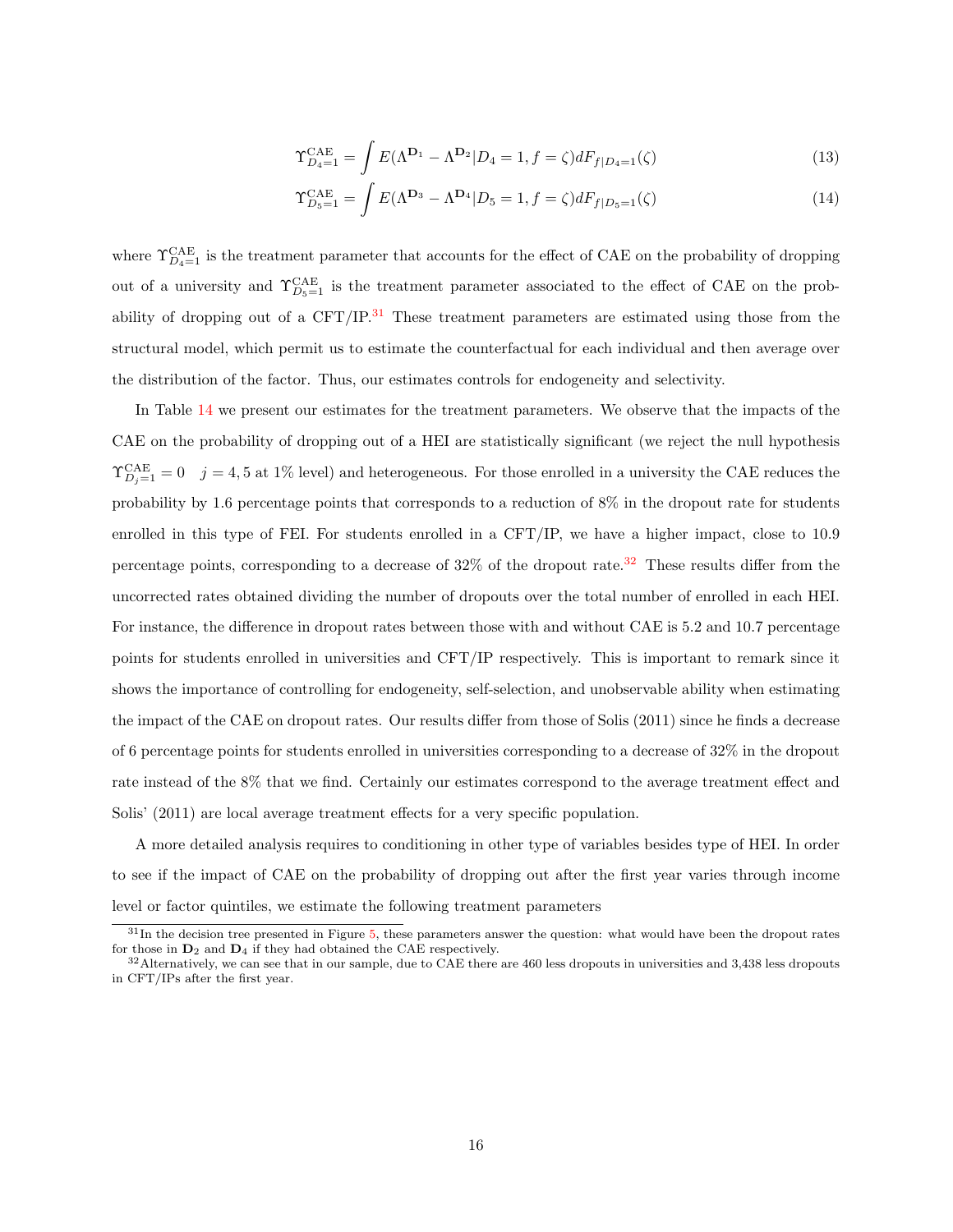$$
\tilde{\Upsilon}_{D_4=1}^{\text{CAE}} = \int E(\Lambda^{D_1} - \Lambda^{D_2} | D_4 = 1, X = x, f = \zeta) dF_{f|D_4=1, X=x}(\zeta)
$$
\n(15)

$$
\tilde{\Upsilon}_{D_5=1}^{\text{CAE}} = \int E(\Lambda^{\mathbf{D}_3} - \Lambda^{\mathbf{D}_4} | D_5 = 1, X = x, f = \zeta) dF_{f|D_5=1, X=x}(\zeta)
$$
\n(16)

Where the vector  $X$  includes family income categories, quintiles of (ability) factor, and quintiles of PSU scores.<sup>[33](#page-16-0)</sup> The factor quintiles represent a mixed of cognitive and noncognitive unobservable abilities and the PSU quintiles are a proxy of cognitive ability. Three income categories are considered due to the reduced number of observations in the higher tail of the income distribution in our sample.<sup>[34](#page-16-1)</sup>

In Table [15](#page-31-2) we present the effect of CAE on dropout rates for those enrolled in a university and applied to the CAE by income category and factor quintile. Similarly, in Table [16](#page-32-0) we present the same effect but instead of factor quintile, we consider PSU score. It is important to note that students enrolled in universities from low-income families benefit more in reduction in dropout rates. When factor quintiles are considered, we see that individuals with lower factor benefit more. When we condition on both income category and quintile of the factor (or PSU score) we see that there is not a clear pattern. We also observe that less able students from income categories 1 and 3 benefit more than those from income category 2.

Similarly, Tables [17](#page-32-1) and [18](#page-32-2) show the effect of CAE on dropout rates for those enrolled in a CFT/IP by income category and factor (PSU score) quintile. There are three interesting results in these tables. First, student from low-income families benefit more in terms of reduction of dropout rates, as in the previous analysis. Second, students with lower level of ability benefit significantly more than those in the higher tail of the factor distribution. Third, when we condition on both income and factor (PSU score), we find that students from low-income families with lower levels of ability benefit more in terms of reduction of dropout rates.

In Figure [11](#page-39-0) we summarize the previous results. We plot the impact of the CAE on dropout rates in percentage points over income category and factor (PSU scores) quintiles for type of HEI.

The results suggest that short run constraints related to income are binding in the case of Chile. Additionally, there is evidence of active long-term constraints as well. These constraints are related to ability, and our results shows a significantly higher reduction of dropout rates due to CAE for those with lower ability levels who are enrolled in CFT/IP institutions. These reductions are even higher for students with low ability levels who are from low-income families. This finding may shed light on the use of resources if focalization is desired.

<span id="page-16-1"></span><span id="page-16-0"></span><sup>33</sup>Quintiles of PSU scores are calculated over the average PSU score.

 $34$ The income categories are from \$0 to \$278,000 Chilean pesos (1), from \$278,000 to \$834,000 (2), and from \$834,000 on (3).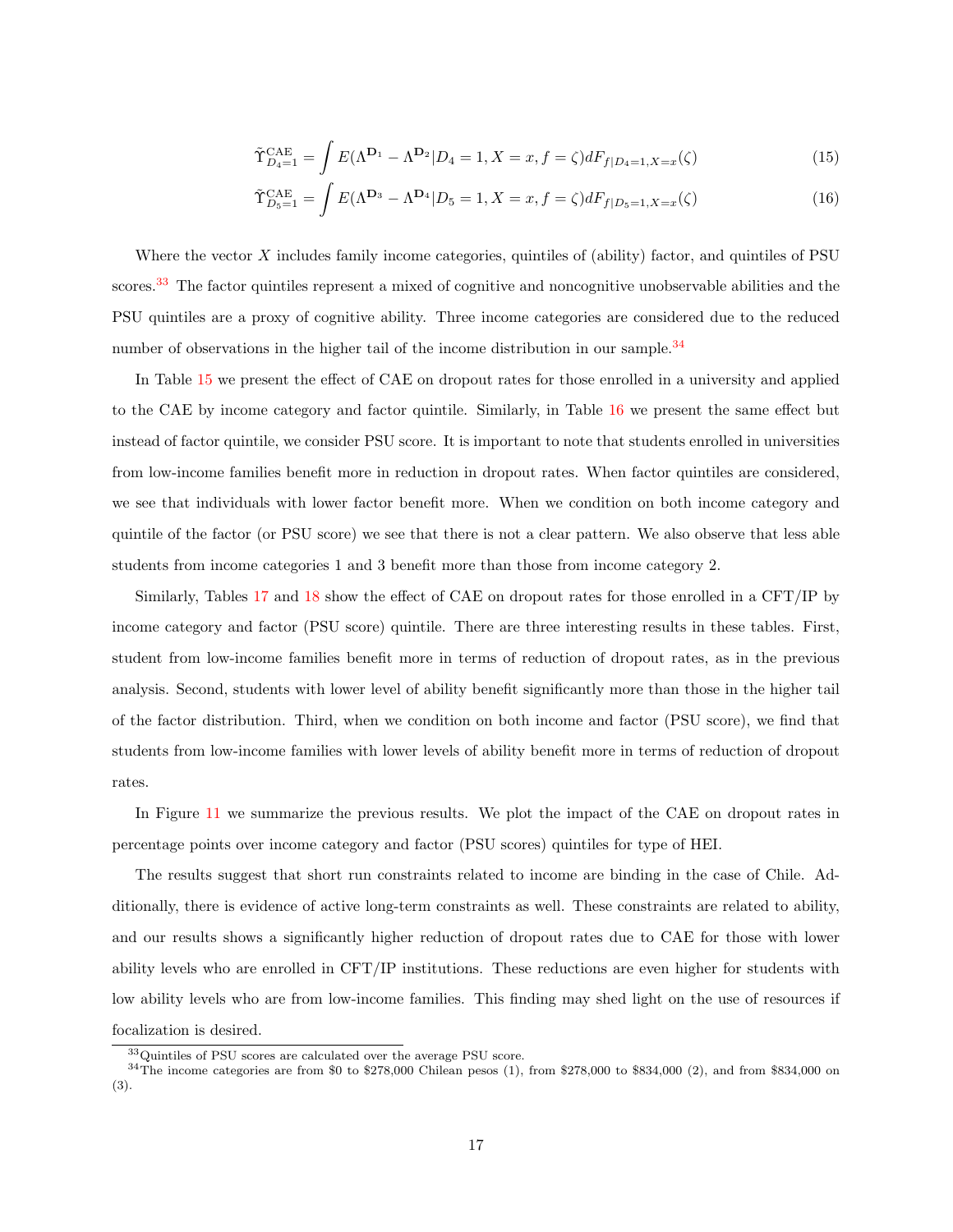#### 6.2 Credit Access and Wages

We now estimate the impact of CAE on wages. The design of this program may lead to higher education institutions decreasing dropout rates for those with CAE. This is due to the fact that higher education institutions are responsible for the credit during the period in which beneficiaries are enrolled. Thus, higher education institutions have an incentive to ensure graduation.<sup>[35](#page-17-0)</sup> Although the Chilean higher education system does not have a method to measure the quality of its graduates, we can use information about the labor market performance of individuals as a proxy of quality. In this context, we use the results of wage equations to identify differences in quality among those individuals receiving CAE and those individuals who do not, if they exist.

To estimate the impact of CAE on wages, we must recognize that this may have an effect on two decisions the student faces. First, the prospective student decides whether or not to apply to the CAE. This does not only determine the type of financing that she will eventually have access to, but also the type of institution where she can study. This second instance is defined by obtaining credit (conditional on the application). Hence, we can define two pairs of treatment effects, depending on the HEI where the individual is enrolled:

$$
\Delta_{\mathbf{D}_1, \mathbf{D}_2}^{\text{CAE}} = \int E(W_{\Lambda=0}^{\mathbf{D}_1} - W_{\Lambda=0}^{\mathbf{D}_2} | \mathbf{D}_1 = 1, \Lambda^{\mathbf{D}_1} = 0, \zeta) dF_{f|\mathbf{D}_1 = 1, \Lambda^{\mathbf{D}_1} = 0}(\zeta)
$$
\n(17)

$$
\Delta_{\mathbf{D}_3,\mathbf{D}_4}^{\mathbf{CAE}} = \int E(W_{\Lambda=0}^{\mathbf{D}_3} - W_{\Lambda=0}^{\mathbf{D}_4} | \mathbf{D}_3 = 1, \Lambda^{\mathbf{D}_3} = 0, \zeta) dF_{f|\mathbf{D}_3 = 1, \Lambda^{\mathbf{D}_3} = 0}(\zeta)
$$
\n(18)

and

$$
\Delta_{\mathbf{D}_1, \mathbf{D}_5}^{\text{CAE}} = \int E(W_{\Lambda=0}^{\mathbf{D}_1} - W_{\Lambda=0}^{\mathbf{D}_5} | \mathbf{D}_1 = 1, \Lambda^{\mathbf{D}_1} = 0, \zeta) dF_{f|\mathbf{D}_1 = 1, \Lambda^{\mathbf{D}_1} = 0}(\zeta)
$$
\n(19)

$$
\Delta_{\mathbf{D}_3,\mathbf{D}_6}^{\text{CAE}} = \int E(W_{\Lambda=0}^{\mathbf{D}_3} - W_{\Lambda=0}^{\mathbf{D}_6} | \mathbf{D}_3 = 1, \Lambda^{\mathbf{D}_3} = 0, \zeta) dF_{f|\mathbf{D}_3 = 1, \Lambda^{\mathbf{D}_3} = 0}(\zeta)
$$
\n(20)

It is important to remark that the parameters described above are conditional on the fact that the student applies to the CAE, enroll in a particular HEI, get the CAE and does not dropout in the first year.

Hence, the first pair of parameters identify the effect of CAE on wages of those that applied to CAE and did not dropout.<sup>[36](#page-17-1)</sup> The second pair of parameters identify the impact of getting the CAE vs. having not

<span id="page-17-0"></span><sup>35</sup>Table [4](#page-24-4) shows the guarantee that HEI would pay while students are enrolled. As can be appreciated, this guarantee decreases along the study period and disappears after graduation. Potential incentives to prevent dropouts might arise between these institutions that could be reflected in the quality of education they provide to their students (e.g., easier courses or lower failure rates).

<span id="page-17-1"></span> $36$ According to Figure [5](#page-35-0) this is equivalent when comparing wages of those in node  $D_1$  who did not drop out, with wages of those in node  $D_2$  who did not drop out. For those in a CFT/IP, this is equivalent to comparing wages of people at node  $D_3$ and did not drop out, with those from individuals at node  $D_4$  and also did not drop out.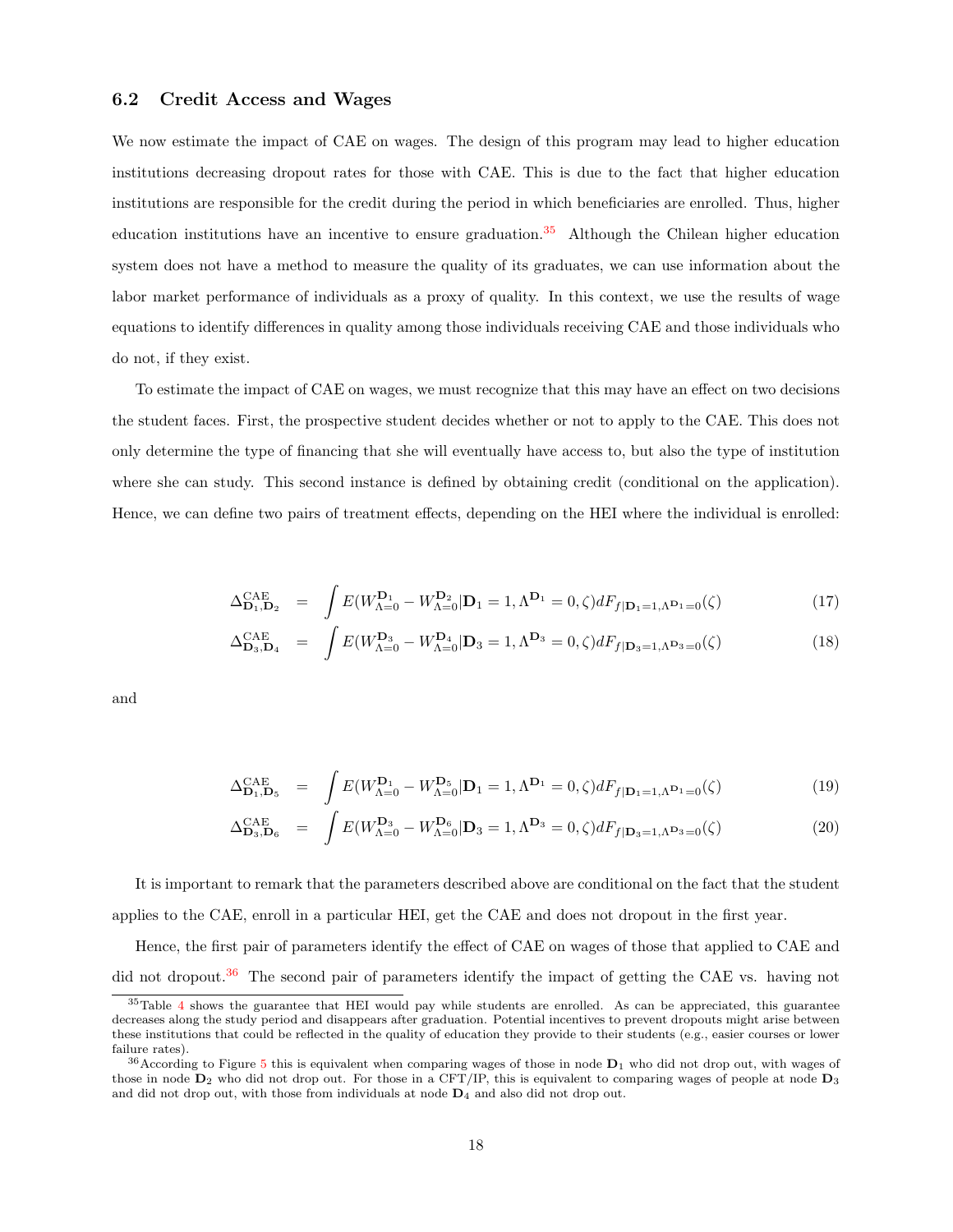even applied to the CAE.[37](#page-18-0)

In Table [19](#page-32-3) we present the results of the estimation. We can see that for those enrolled in a university, the impact of getting the CAE on wages is -1.8%. For those enrolled in a CFT/IP, the impact of CAE on wages is -4.8%. These results are different from uncorrected comparisons. While for those in universities the uncorrected wage gap is  $-3.4\%$ , for those in CFT/IP the wage gap is  $2.1\%$ . This suggests that selectivity bias and/or endogeneity issues affects these measures and supports the necessity of pursuing methods that controls for these issues.

For treatment effects  $\Delta_{\mathbf{D}_1,\mathbf{D}_5}^{\mathbf{CAE}}$  and  $\Delta_{\mathbf{D}_3,\mathbf{D}_6}^{\mathbf{CAE}}$ , the decreases are larger. Individuals enrolled in universities with CAE shows a reduction of  $13.2\%$  in their wages in comparison with those enrolled in universities who did not apple to CAE. For those in CFT/IP, the wage gap is 9.2%. These results are statistically significant at 1% level.[38](#page-18-1)[39](#page-18-2)

The results show that after controlling for self-selection and endogeneity in the decisions, individuals with CAE in the first year, have lower wages five years after in the labor market in comparison to those that study without CAE.

#### 6.2.1 Understanding the Wage Gap

According to the results, the CAE reduces the probability of dropping out after the first year. Thus, comparing the wages of those who did not dropout and received CAE versus those who did not obtain CAE, needs a labor market experience adjustment. This is due to the fact that the individuals who did not obtain the CAE have, according to the estimations in this section, a greater probability of dropping out in the future than those with the CAE.

In Tables [20](#page-33-0) and [21](#page-33-1) we show the cumulative average number of pension contributions between 2007 and 2010 for individuals enrolled in universities and CFT/IP. For university enrollees we fail to reject the null hypothesis of equality of pension contributions between CAE and non-CAE recipients for most years. On the other hand, for CFT/IP enrollees, the number of pension contributions is larger for those who did not obtain the CAE. This difference is 3.7 contributions and seems to not account for the wage gap. For instance, according to Sapelli (2009) the average annual return to experience is 2.4%, hence this could explain a 0.07% of wage gap but we observe a wage gap of at least -4.8% (depending on the treatment effect considered) between CAE recipients and non-recipients.

<span id="page-18-0"></span> $37$ According to Figure [5](#page-35-0) this is equivalent to compare wages of those in node  $D_1$  who did not drop out with those from people at node D<sup>5</sup> and did not drop out either. For those enrolled in a CFT/IP this is equivalent to compare wages of individuals at node  $D_3$  and did not drop out with those of node  $D_6$  and did not drop out as well.

<span id="page-18-2"></span><span id="page-18-1"></span><sup>38</sup>To compute the significance we perform difference in mean tests for the estimated parameters.

 $39$ Similarly, uncorrected measures shows a wage gap of -12.9% for those enrolled in universities and -0.2% for those in CFT/IP. This suggests that endogeneity and selectivity bias is present, especially for those in CFT/IP.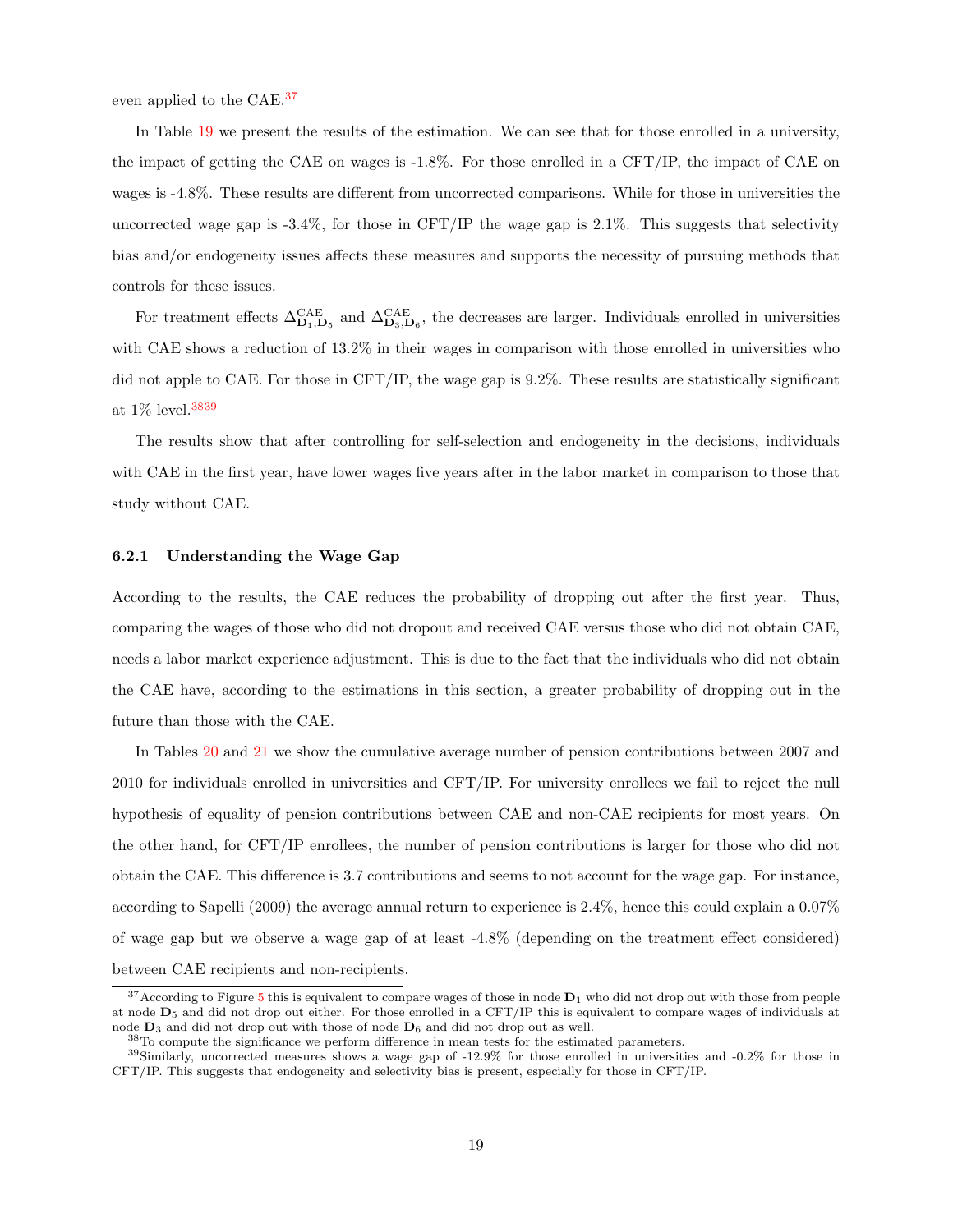One plausible hypothesis to understand this wage gap, in addition to labor market experience, is that the incentive for HEI to retain CAE students may decrease the retention requirements for students with the credit. As explained before, HEI are responsible for the credit during the period in which beneficiaries are enrolled. Thus, higher education institutions have an incentive to ensure graduation. This may be affecting the quality of the average CAE graduates, which is reflected in wages. Thus, it may be relevant to revise the design of this credit since the increasing number of beneficiaries that could be affected.

## <span id="page-19-0"></span>7 Conclusions

The relationship between access to credit and dropping out from higher education is an important topic in the literature and several approaches have been implemented to estimate it. However, the evidence is mixed and there is not any clarity on the importance of credit constraints on dropout decision as pointed out by Kane (2007).

In this paper we analyze the determinants of the dropout (from higher education institutions, HEI) decision in the first year using a unique database that includes information on type of higher education institution, credit access, and labor market outcomes. We estimate a structural model of sequential schooling decisions that allows us to control for endogeneity, self-selection, and unobserved heterogeneity. We estimate the causal effect of the Crédito con Aval del Estado (CAE), the most important funding program in Chile. on the probability of dropping out from a HEI, and the effect of the CAE on wages for non-dropouts.

Our results suggest that there is sorting in ability, where more able students enroll in universities and dropout less often. There is heterogeneity in the results of the effect of the CAE on dropout decisions. We find also that the CAE reduces the dropout rate after the first year by 8% for universities and 32% for CFT-IP, controlling for ability.

We also compute the impact of the CAE for different levels of family income and ability. This allows us to investigate if there are short-run (related to income) and long-run (related to ability) constraints, as defined by Carneiro and Heckman (2002). We find a significantly higher impact on dropout rates for students with low level of ability from poorer families.

Although the CAE has positive effects on dropout rates, it may have some negative effects. In particular, we find that students with CAE have lower wages even after adjusting for ability and HEI quality measures. This may reflect serious issues in the mechanism design of the incentives to HEI with students with CAE as these institutions benefit more from retaining students.

In this paper we present evidence of the impact of credit access on dropout rates. The evidence shows that the CAE is a good instrument. However, the results on the impact of CAE on wages shows that the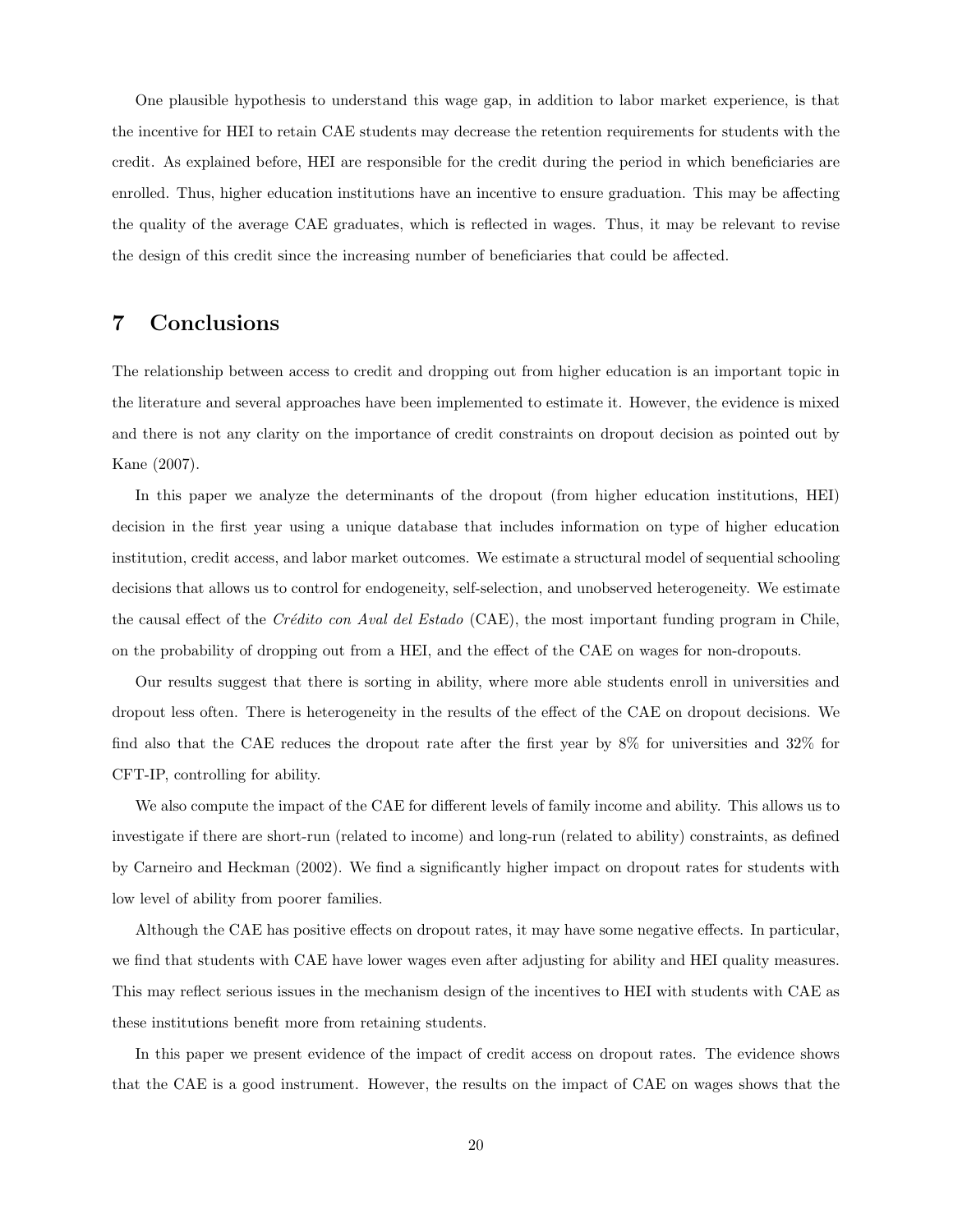beneficiaries of this credit will be harmed by getting lower wages, even after controlling for selection bias, endogeneity, and unobserved heterogeneity. These results question the design of this instrument and call for an urgent revision due to its incentives to reduce dropouts via lowering retention requirements and, thus, reducing the quality standards.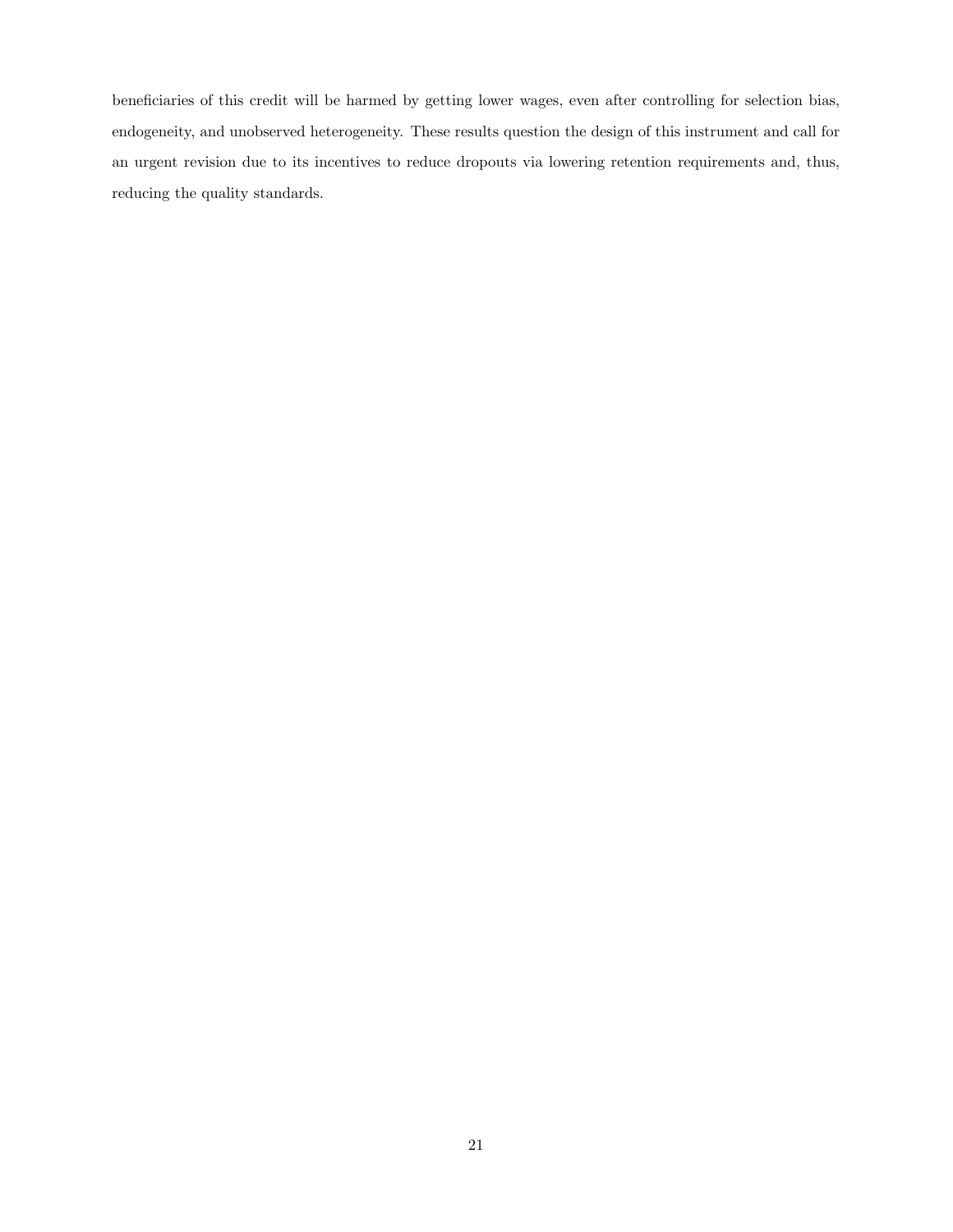## References

- ACUÑA, C., M. MAKOVEC, AND A. MIZALA (2010): "Access to Higher Education and Dropouts: Evidence from a Cohort of Chilean Secondary School Leavers," Working Paper.
- ARRAU, F. (2003): "Deserción en la Educación Superior en Chile," Biblioteca del Congreso Nacional.
- BRAVO, D., C. SANHUEZA, AND S. URZÚA (2008): "Ability, Schooling Choices And Gender Labor Market Discrimination: Evidence For Chile," Research Network Working Paper, IADB, (No. R-558).
- Cameron, S., and J. Heckman (1998): "Life Cycle Schooling and Dynamic Selection Bias: Models and Evidence for Five Cohorts of American Males," Journal of Political Economy, 106(2), 262–333.
- (2001): "The Dynamics of Educational Attainment for Black, Hispanic, and White Males," *Journal* of Political Economy, 109(3), 455–499.
- CARD, D. (1994): "Earnings, Schooling and Ability Revisited," National Bureau of Economic Research Working Paper Series, No. 4832.
- Carneiro, P., K. T. Hansen, and J. J. Heckman (2003): "Estimating Distributions of Treatment Effects with an Application to the Returns to Schooling and Measurement of the Effects of Uncertainty on College Choice," International Economic Review, 44(2), 361–422.
- Carneiro, P., and J. J. Heckman (2002): "The Evidence on Credit Constraints in Post-Secondary Schooling," The Economic Journal, 112(482), 705–734.
- DYNARSKI, S. (2002): "The Behavioral and Distributional Implications of Aid for College," American Economic Review, 92(2), 279–285.
- Espinoza, O., E. Fecci, L. E. Gonzalez, V. Kluge, A. Mora, O. Ocaranza, J. P. Prieto, ´ and E. RODRIGUEZ (2006): "Informe: Educación Superior en Iberoamérica El Caso de Chile," Centro Interuniversitario de Desarrollo CINDA.
- Glocker, D. (2010): "The Effect of Student Aid on the Duration of Study," Economics of Education Review, 30(1), 177–190.
- Goldrick-Rab, S., D. Harris, and P. Trostel (2009): "Why Financial Aid Matters (or does not) for College Success: Toward a New Interdisciplinary Perspective," Higher Education: Handbook of Theory and Research, pp. 1–45.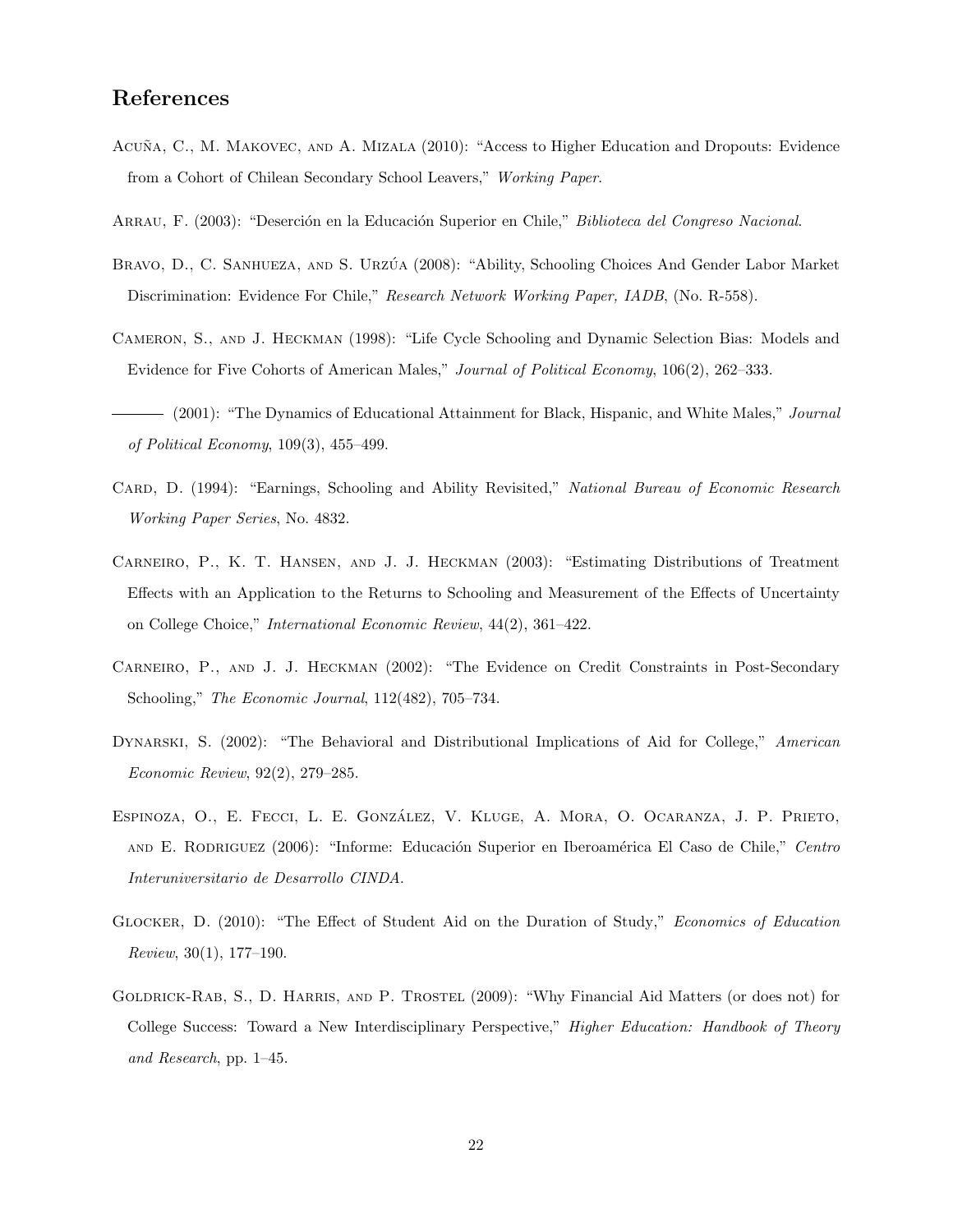- GONZÁLEZ, L. E., AND D. URIBE (2002): "Estimaciones Sobre la Repitencia y Deserción en la Educación Superior Chilena. Consideraciones sobre sus Implicaciones," Consejo Superior de Educación.
- GOODMAN, J. (2008): "Skills, Schools and Credit Constraints : Evidence from Massachusetts," Columbia University Department of Economics, Discussion Paper Series, No.0809-03.
- Hansen, K., J. J. Heckman, and K. J. Mullen (2004): "The Effect of Schooling and Ability on Achievement Test Scores," Journal of Econometrics, 121(1-2), 39–98.
- HECKMAN, J., L. LOCHNER, AND C. TABER (1998): "Tax Policy and Human Capital Formation," National Bureau of Economic Research Working Paper Series, No. 6462.
- HECKMAN, J., J. STIXRUD, AND S. URZÚA (2006): "The Effects of Cognitive and Noncognitive Abilities on Labor Market Outcomes and Social Behavior," Journal of Labor Economics, 24(3), 411–482.

Ingresa (2010): "Balance Anual 2006-2010," Cuenta Pblica 2010.

- Kane, T. J. (1996): "College Cost, Borrowing Constraints and the Timing of College Entry," Eastern Economic Journal, 22(2), 181–194.
- (2007): "Evaluating the Impact of the D.C. Tuition Assistance Grant Program," Journal of Human Resources, 42(3), 555–582.
- Keane, M., and K. Wolpin (2001): "The Effect of Parental Transfers and Borrowing Constraints on Educational Attainment," International Economic Review, 42(4), 1051–1103.
- KOTLARSKI, I. (1967): "On Characterizing the Gamma and the Normal Distribution," Pacific Journal of Mathematics, 20(1), 69–76.
- Lang, K. (1994): "Does the Human Capital/Educational Sorting Debate Matter for Development Policy?," American Economic Review, 84(1), 353–358.
- Lochner, L., and A. Monge-Naranjo (2008): "The Nature of Credit Constraints and Human Capital," National Bureau of Economic Research Working Paper Series, No. 13192.
- MELLER, P. (2010): Carreras Universitarias: Rentabilidad, Selectividad y Discriminación. Uqbar Editores, Santiago.
- MICRODATOS (2008): "Estudio Sobre Causas de Deserción Universitaria," Departamento de Economía, Universidad de Chile.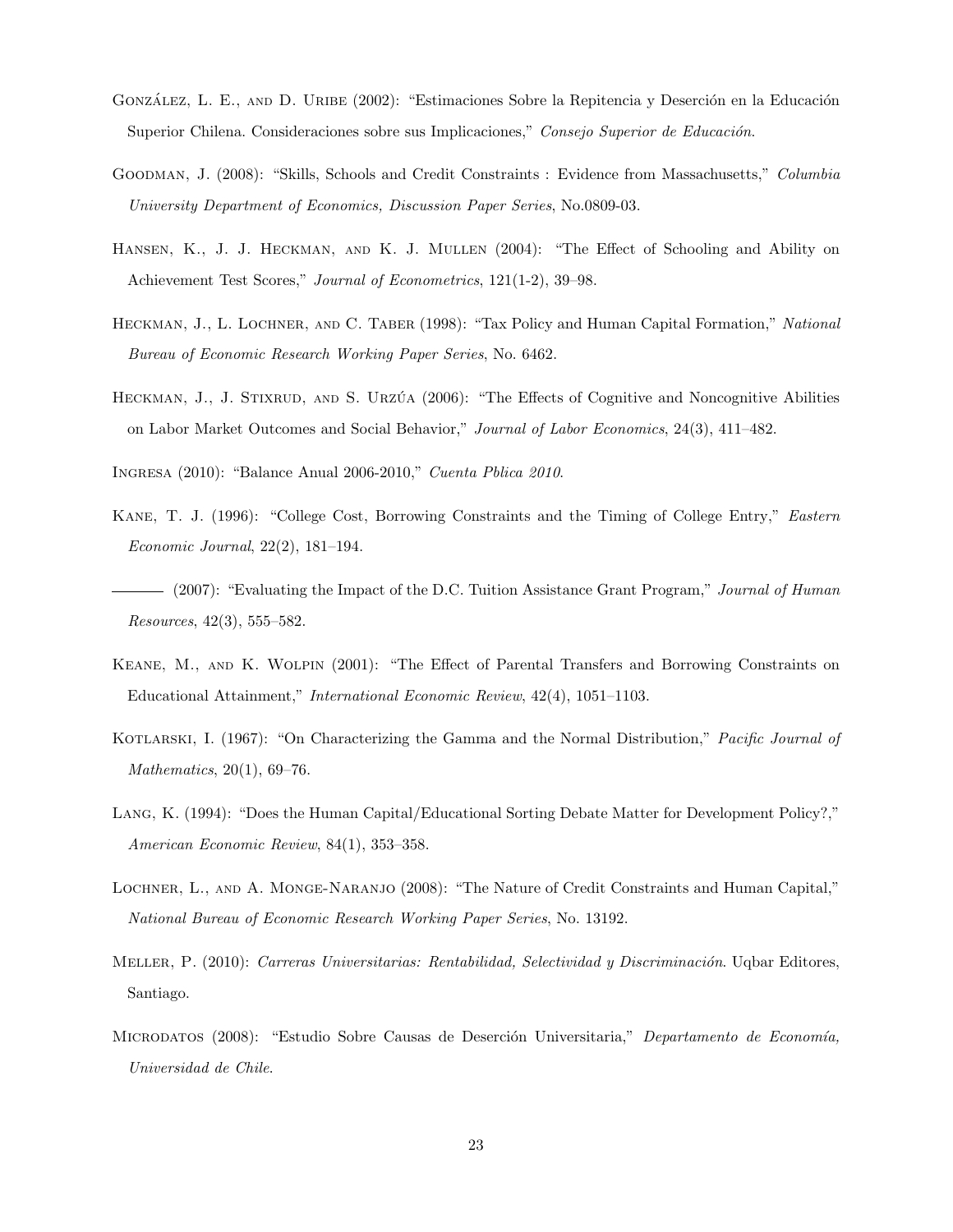- RAU, T., C. SÁNCHEZ, AND S. URZÚA (2011): "Unobserved Heterogeneity, School Choice and The Effect of Voucher Schools: Evidence from Chile," Working Paper.
- ROLANDO, R., J. SALAMANCA, AND A. LARA (2010): "Retención de Primer Año en el Pregrado: Descripción y Análisis de la Cohorte de Ingreso 2007," Ministerio de Educación de Chile.
- SAPELLI, C. (2009): "Los Retornos a la Educación en Chile: Estimaciones por Corte Transversal y por Cohorte," Documento de Trabajo N 254, Instituto de Economía PUC.
- Solis, A. (2011): "Credit Access and College Enrollment," Mimeo University of California, Berkeley.
- Stinebrickner, R., and T. Stinebrickner (2008): "The Effect of Credit Constraints on the College Drop-Out Decision: A Direct Approach Using a New Panel Study," The American Economic Review, 98(5), 2163–2184.
- Stinebrickner, T. R., and R. Stinebrickner (2009): "Learning About Academic Ability and the College Drop-Out Decision," National Bureau of Economic Research Working Paper Series, No. 14810.
- URZÚA, S. (2008): "Racial Labor Market Gaps: The Role of Abilities and Schooling Choices," Journal of Human Resources, 43(May 2006), 919–971.
- WILLIS, R. J., AND S. ROSEN (1979): "Education and Self-Selection," Journal of Political Economy, 87(5), S7.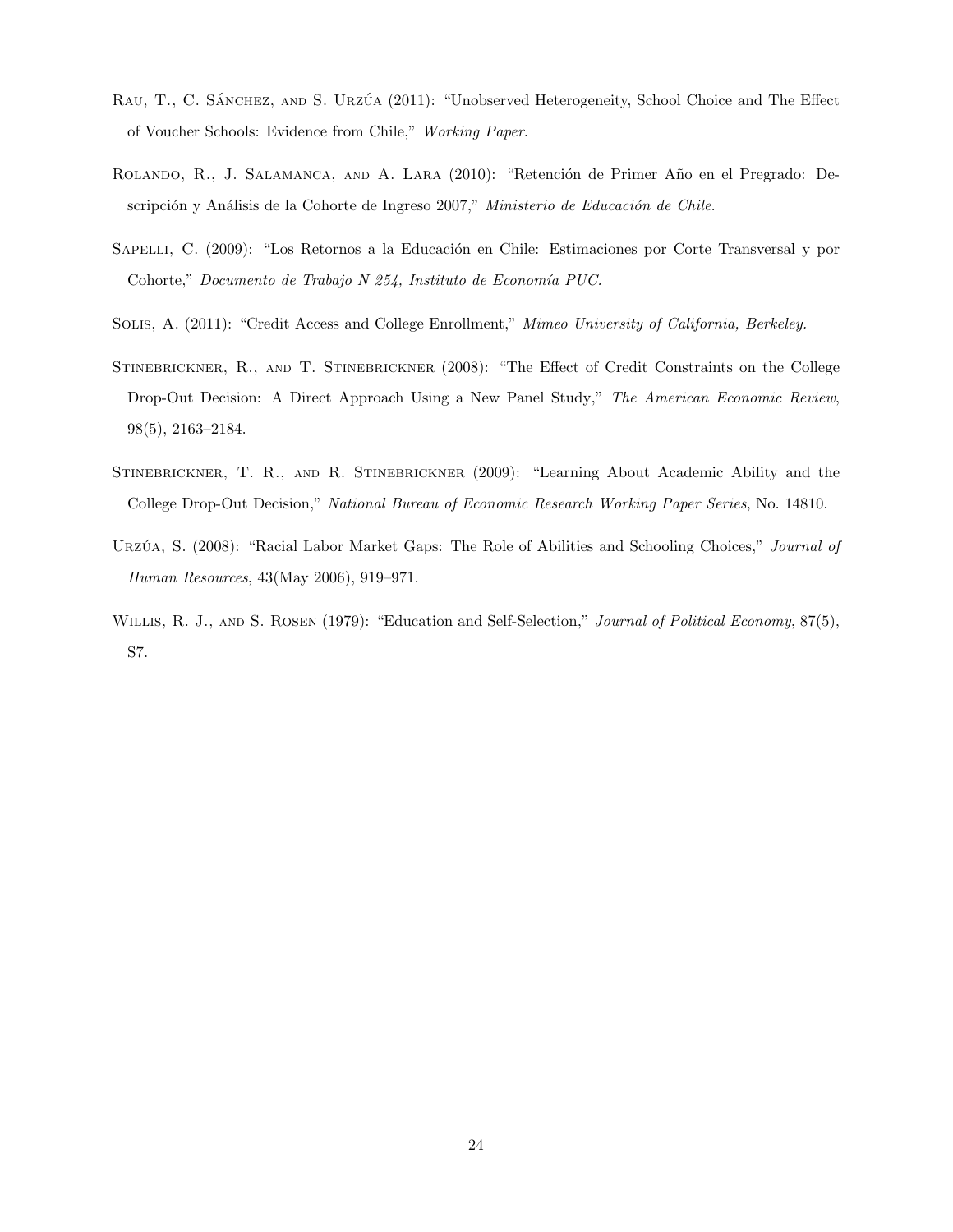## <span id="page-24-2"></span>Tables

|             | University |          | CFT    |
|-------------|------------|----------|--------|
| First Year  | $20.0\%$   | 35.3%    | 33.1\% |
| Second Year | 30.8%      | 52.0%    | 47.2%  |
| Third Year  | 38.0%      | $60.2\%$ | 51.9%  |
| Fourth Year | 46.4\%     | 63.2%    | 53.3%  |
| Fifth Year  | 48.5%      |          |        |

Table 1: Average Dropout Rates by HEI Type

Source: Consejo Nacional de Educación.

Cohorts from 2004 to 2009 are considered.

IP stands for Institutos Profesionales and CFT for Centros de Formación Técnica.

|  |  | Table 2: CAE Assignment by Year |  |  |
|--|--|---------------------------------|--|--|
|--|--|---------------------------------|--|--|

<span id="page-24-0"></span>

| Year                                          | 2006 | 2007 | 2008 | 2009 | 2010 |
|-----------------------------------------------|------|------|------|------|------|
| Assignment 21,251 35,035 42,696 69,901 91,202 |      |      |      |      |      |
| Source: SIES/MINEDUC.                         |      |      |      |      |      |

<span id="page-24-1"></span>Table 3: Share of Student Aids that the CAE Represents

| Year  | 2006 | 2007 | 2008 | 2009                       |          |
|-------|------|------|------|----------------------------|----------|
| Share |      |      |      | $10.0\%$ 19.8% 27.5% 36.2% | $42.9\%$ |

Source: Authors' elaboration based on SIES/MINEDUC.

Table 4: Academic Dropout Guarantee

<span id="page-24-4"></span>

| Year of Studies                   | 1 St  | $\gamma$ nd |        |        | 3 <sup>rd</sup> and on |
|-----------------------------------|-------|-------------|--------|--------|------------------------|
|                                   | 90%   | 70%         | 60%    | $60\%$ | 60%                    |
| Government                        | $0\%$ | $20\%$      | $30\%$ | $30\%$ | $30\%$                 |
| S <sub>ourco</sub> . CIEC/MINEDHC |       |             |        |        |                        |

Source: SIES/MINEDUC.

Table 5: Average Dropout Rates by HEI Type

<span id="page-24-3"></span>

| HEI Type   | Dropout Rate | First Year | Second Year | Third Year | Fourth Year |
|------------|--------------|------------|-------------|------------|-------------|
| University | Before 2006  | 20.0%      | $30.4\%$    | 37.4%      | 42.6%       |
|            | After 2006   | 19.9%      | 31.1%       | 38.5%      | 43.2%       |
| IΡ         | Before 2006  | 31.7\%     | 47.9%       | 57.4%      | 61.7%       |
|            | After 2006   | 37.2%      | 54.7%       | 63.0%      | 66.2%       |
| <b>CFT</b> | Before 2006  | 34.1\%     | 47.5%       | 52.1\%     | 52.6%       |
|            | After $2006$ | 32.7%      | 46.9%       | 51.6%      | 54.7%       |

Source: Authors' Elaboration based on Consejo Nacional de Educación.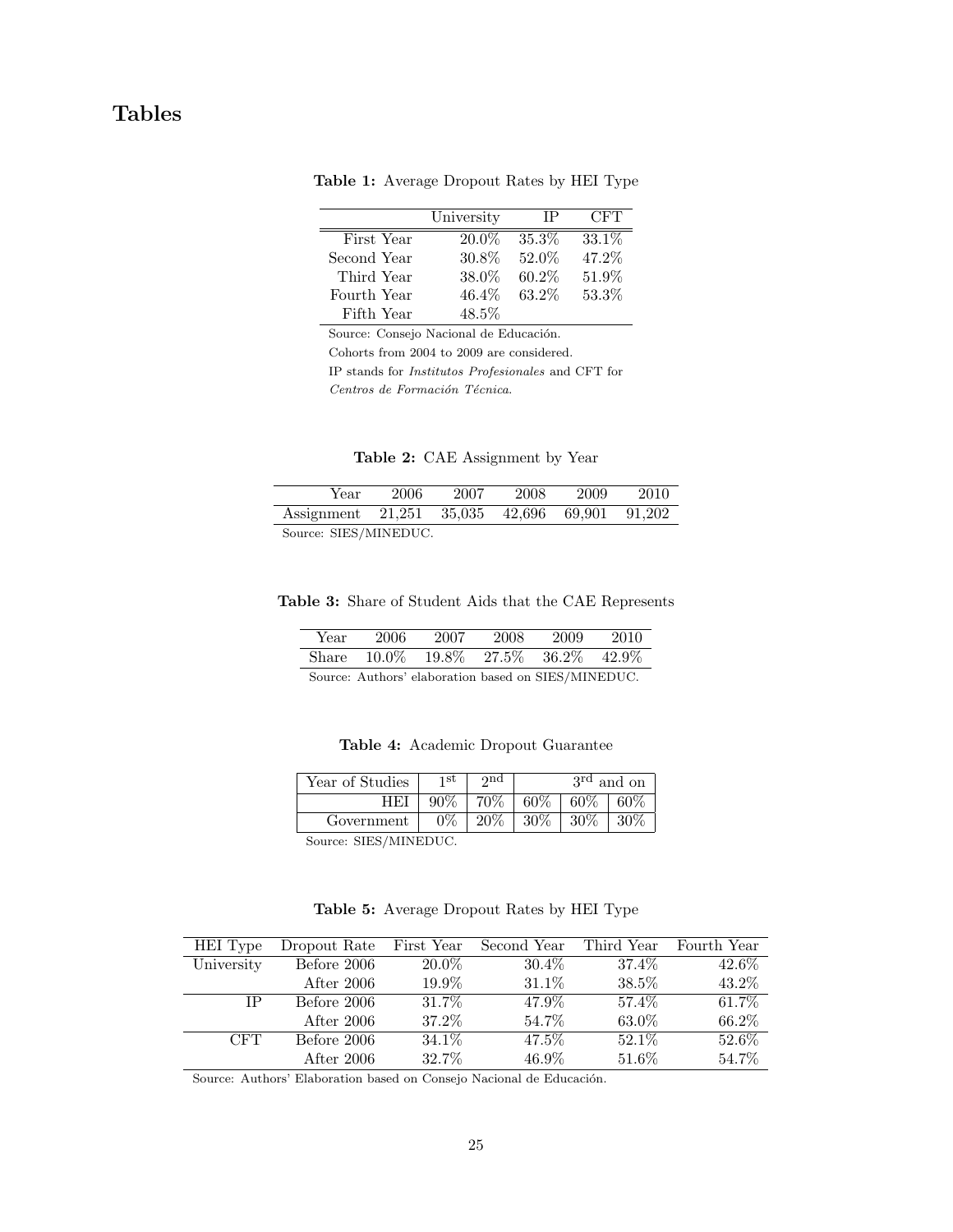<span id="page-25-0"></span>

|                                                      |                                                                                                                                                                                                                                                                                                                                   | Ď,                                                                                                                                                                                                                                                                                                   | $D_2$                                           |                                 | $D_3$                                                 |                                                                                                                                                                                                                                                             |                       | D,      |                                                                                                                                                                                                                                                                                                                                                                                                                 | Ďs                                                                                                                                                                                                                                                                                                             |
|------------------------------------------------------|-----------------------------------------------------------------------------------------------------------------------------------------------------------------------------------------------------------------------------------------------------------------------------------------------------------------------------------|------------------------------------------------------------------------------------------------------------------------------------------------------------------------------------------------------------------------------------------------------------------------------------------------------|-------------------------------------------------|---------------------------------|-------------------------------------------------------|-------------------------------------------------------------------------------------------------------------------------------------------------------------------------------------------------------------------------------------------------------------|-----------------------|---------|-----------------------------------------------------------------------------------------------------------------------------------------------------------------------------------------------------------------------------------------------------------------------------------------------------------------------------------------------------------------------------------------------------------------|----------------------------------------------------------------------------------------------------------------------------------------------------------------------------------------------------------------------------------------------------------------------------------------------------------------|
| Variable                                             | $_{\rm Apply}$                                                                                                                                                                                                                                                                                                                    | Don't Apply                                                                                                                                                                                                                                                                                          | Jniversity                                      | FT/IP                           | niversity                                             | CFT/IP                                                                                                                                                                                                                                                      | CAE                   | No CAE  | E<br>AE                                                                                                                                                                                                                                                                                                                                                                                                         | No CAE                                                                                                                                                                                                                                                                                                         |
| Gender                                               | 0.489                                                                                                                                                                                                                                                                                                                             | 0.522                                                                                                                                                                                                                                                                                                | 0.471                                           | 0.532                           | 0.492                                                 | 0.556                                                                                                                                                                                                                                                       | 0.453                 | 0.478   | 0.462                                                                                                                                                                                                                                                                                                                                                                                                           | 0.573                                                                                                                                                                                                                                                                                                          |
|                                                      | (0.500)                                                                                                                                                                                                                                                                                                                           | (0.500)                                                                                                                                                                                                                                                                                              | (0.499)                                         | (0.499)                         | (0.500)                                               | $(0.497)$<br>18.690                                                                                                                                                                                                                                         |                       |         | (0.499)                                                                                                                                                                                                                                                                                                                                                                                                         | (0.495)                                                                                                                                                                                                                                                                                                        |
| Age                                                  | 18.738                                                                                                                                                                                                                                                                                                                            | 18.724                                                                                                                                                                                                                                                                                               | 18.775                                          | 18.651                          |                                                       |                                                                                                                                                                                                                                                             |                       |         |                                                                                                                                                                                                                                                                                                                                                                                                                 | 18.655                                                                                                                                                                                                                                                                                                         |
|                                                      | (1.839)                                                                                                                                                                                                                                                                                                                           | (1.805)                                                                                                                                                                                                                                                                                              | $\begin{array}{c} (1.898) \\ 0.125 \end{array}$ |                                 |                                                       |                                                                                                                                                                                                                                                             |                       |         |                                                                                                                                                                                                                                                                                                                                                                                                                 |                                                                                                                                                                                                                                                                                                                |
| North                                                |                                                                                                                                                                                                                                                                                                                                   | 0.150                                                                                                                                                                                                                                                                                                |                                                 |                                 |                                                       |                                                                                                                                                                                                                                                             |                       |         |                                                                                                                                                                                                                                                                                                                                                                                                                 |                                                                                                                                                                                                                                                                                                                |
|                                                      |                                                                                                                                                                                                                                                                                                                                   | (0.357)                                                                                                                                                                                                                                                                                              |                                                 |                                 | $\frac{18.754}{(1.875)}$<br>$\frac{(1.875)}{(0.169)}$ |                                                                                                                                                                                                                                                             |                       |         |                                                                                                                                                                                                                                                                                                                                                                                                                 |                                                                                                                                                                                                                                                                                                                |
| South                                                |                                                                                                                                                                                                                                                                                                                                   |                                                                                                                                                                                                                                                                                                      |                                                 |                                 |                                                       |                                                                                                                                                                                                                                                             |                       |         |                                                                                                                                                                                                                                                                                                                                                                                                                 |                                                                                                                                                                                                                                                                                                                |
|                                                      |                                                                                                                                                                                                                                                                                                                                   |                                                                                                                                                                                                                                                                                                      |                                                 |                                 |                                                       |                                                                                                                                                                                                                                                             |                       |         |                                                                                                                                                                                                                                                                                                                                                                                                                 |                                                                                                                                                                                                                                                                                                                |
| Size of Familiar Group                               |                                                                                                                                                                                                                                                                                                                                   |                                                                                                                                                                                                                                                                                                      |                                                 |                                 |                                                       |                                                                                                                                                                                                                                                             |                       |         |                                                                                                                                                                                                                                                                                                                                                                                                                 |                                                                                                                                                                                                                                                                                                                |
|                                                      | $\begin{smallmatrix} 6 & 116 & 0 \\ 0 & 320 & 0 \\ 0 & 0 & 420 & 0 \\ 0 & 0 & 0 & 44 \\ 0 & 0 & 0 & 0 \\ 0 & 0 & 0 & 0 \\ 0 & 0 & 0 & 0 \\ 0 & 0 & 0 & 0 \\ 0 & 0 & 0 & 0 \\ 0 & 0 & 0 & 0 \\ 0 & 0 & 0 & 0 \\ 0 & 0 & 0 & 0 \\ 0 & 0 & 0 & 0 \\ 0 & 0 & 0 & 0 \\ 0 & 0 & 0 & 0 \\ 0 & 0 & 0 & 0 \\ 0 & 0 & 0 & 0 \\ 0 & 0 & 0 &$ | $\begin{array}{l} (178.3)\\ (278.3)\\ (38.4)\\ (49.4)\\ (50.5)\\ (60.4)\\ (60.6)\\ (60.6)\\ (60.6)\\ (60.6)\\ (60.6)\\ (60.6)\\ (60.6)\\ (60.6)\\ (60.6)\\ (60.6)\\ (60.6)\\ (60.6)\\ (60.6)\\ (60.6)\\ (60.6)\\ (60.6)\\ (60.6)\\ (60.6)\\ (60.6)\\ (60.6)\\ (60.6)\\ (60.6)\\ (60.6)\\ (60.6)\\ ($ |                                                 |                                 |                                                       | $\begin{smallmatrix} 111&12&8&7\\ 11&12&13&15\\ 11&12&15&15\\ 11&12&15&15\\ 11&12&15&15\\ 11&12&15&15\\ 11&12&15&15\\ 11&12&15&15\\ 11&12&15&15\\ 11&12&15&15\\ 11&12&15&15\\ 11&12&15&15\\ 11&12&15&15\\ 11&12&15&15\\ 11&12&15&15\\ 11&12&15&15\\ 11&12&$ |                       |         | $\begin{array}{l} \Xi \to 0 \quad \  \  \, \Xi \to 0 \quad \  \  \, \Xi \to 0 \quad \  \  \, \Xi \to 0 \quad \  \  \, \Xi \to 0 \quad \  \  \, \Xi \to 0 \quad \  \  \, \Xi \to 0 \quad \  \  \, \Xi \to 0 \quad \  \  \, \Xi \to 0 \quad \  \  \, \Xi \to 0 \quad \  \  \, \Xi \to 0 \quad \  \  \, \Xi \to 0 \quad \  \  \, \Xi \to 0 \quad \  \  \, \Xi \to 0 \quad \  \, \Xi \to 0 \quad \  \, \Xi \to 0 \$ | $\begin{array}{l} (5,0)\\ (5,0)\\ (5,0)\\ (5,0)\\ (5,0)\\ (5,0)\\ (5,0)\\ (5,0)\\ (5,0)\\ (5,0)\\ (5,0)\\ (5,0)\\ (5,0)\\ (5,0)\\ (5,0)\\ (5,0)\\ (5,0)\\ (5,0)\\ (5,0)\\ (5,0)\\ (5,0)\\ (5,0)\\ (5,0)\\ (5,0)\\ (5,0)\\ (5,0)\\ (5,0)\\ (5,0)\\ (5,0)\\ (5,0)\\ (5,0)\\ (5,0)\\ (5,0)\\ (5,0)\\ (5,0)\\ (5,$ |
| Household Income 278-834 (Thousands of Pesos)        |                                                                                                                                                                                                                                                                                                                                   |                                                                                                                                                                                                                                                                                                      |                                                 |                                 |                                                       |                                                                                                                                                                                                                                                             |                       |         |                                                                                                                                                                                                                                                                                                                                                                                                                 |                                                                                                                                                                                                                                                                                                                |
|                                                      |                                                                                                                                                                                                                                                                                                                                   |                                                                                                                                                                                                                                                                                                      |                                                 |                                 |                                                       |                                                                                                                                                                                                                                                             |                       |         |                                                                                                                                                                                                                                                                                                                                                                                                                 |                                                                                                                                                                                                                                                                                                                |
| Household Income 834-1.400 (Thousands of Pesos)      |                                                                                                                                                                                                                                                                                                                                   |                                                                                                                                                                                                                                                                                                      |                                                 |                                 |                                                       |                                                                                                                                                                                                                                                             |                       |         |                                                                                                                                                                                                                                                                                                                                                                                                                 |                                                                                                                                                                                                                                                                                                                |
|                                                      |                                                                                                                                                                                                                                                                                                                                   |                                                                                                                                                                                                                                                                                                      |                                                 |                                 |                                                       |                                                                                                                                                                                                                                                             |                       |         |                                                                                                                                                                                                                                                                                                                                                                                                                 |                                                                                                                                                                                                                                                                                                                |
| Household Income 1.400-1.950 (Thousands of Pesos)    |                                                                                                                                                                                                                                                                                                                                   |                                                                                                                                                                                                                                                                                                      |                                                 |                                 |                                                       |                                                                                                                                                                                                                                                             |                       |         |                                                                                                                                                                                                                                                                                                                                                                                                                 |                                                                                                                                                                                                                                                                                                                |
|                                                      |                                                                                                                                                                                                                                                                                                                                   |                                                                                                                                                                                                                                                                                                      |                                                 |                                 |                                                       |                                                                                                                                                                                                                                                             |                       |         |                                                                                                                                                                                                                                                                                                                                                                                                                 |                                                                                                                                                                                                                                                                                                                |
| Household Income 1.950 and More (Thousands of Pesos) |                                                                                                                                                                                                                                                                                                                                   |                                                                                                                                                                                                                                                                                                      |                                                 |                                 |                                                       |                                                                                                                                                                                                                                                             |                       |         |                                                                                                                                                                                                                                                                                                                                                                                                                 |                                                                                                                                                                                                                                                                                                                |
|                                                      |                                                                                                                                                                                                                                                                                                                                   |                                                                                                                                                                                                                                                                                                      |                                                 |                                 |                                                       |                                                                                                                                                                                                                                                             |                       |         |                                                                                                                                                                                                                                                                                                                                                                                                                 |                                                                                                                                                                                                                                                                                                                |
| Father's Education: 8-12 Years                       |                                                                                                                                                                                                                                                                                                                                   |                                                                                                                                                                                                                                                                                                      |                                                 |                                 |                                                       |                                                                                                                                                                                                                                                             |                       |         |                                                                                                                                                                                                                                                                                                                                                                                                                 |                                                                                                                                                                                                                                                                                                                |
|                                                      |                                                                                                                                                                                                                                                                                                                                   |                                                                                                                                                                                                                                                                                                      |                                                 |                                 |                                                       |                                                                                                                                                                                                                                                             |                       |         |                                                                                                                                                                                                                                                                                                                                                                                                                 |                                                                                                                                                                                                                                                                                                                |
| Father's Education: 12 Years                         |                                                                                                                                                                                                                                                                                                                                   |                                                                                                                                                                                                                                                                                                      |                                                 |                                 |                                                       |                                                                                                                                                                                                                                                             |                       |         |                                                                                                                                                                                                                                                                                                                                                                                                                 |                                                                                                                                                                                                                                                                                                                |
|                                                      |                                                                                                                                                                                                                                                                                                                                   |                                                                                                                                                                                                                                                                                                      |                                                 |                                 |                                                       |                                                                                                                                                                                                                                                             |                       |         |                                                                                                                                                                                                                                                                                                                                                                                                                 |                                                                                                                                                                                                                                                                                                                |
| Father's Education: More than 12 Years               |                                                                                                                                                                                                                                                                                                                                   |                                                                                                                                                                                                                                                                                                      |                                                 |                                 |                                                       |                                                                                                                                                                                                                                                             |                       |         |                                                                                                                                                                                                                                                                                                                                                                                                                 |                                                                                                                                                                                                                                                                                                                |
|                                                      |                                                                                                                                                                                                                                                                                                                                   |                                                                                                                                                                                                                                                                                                      |                                                 |                                 |                                                       |                                                                                                                                                                                                                                                             |                       |         |                                                                                                                                                                                                                                                                                                                                                                                                                 |                                                                                                                                                                                                                                                                                                                |
| Mother's Education: 8-12 Years                       |                                                                                                                                                                                                                                                                                                                                   |                                                                                                                                                                                                                                                                                                      |                                                 |                                 |                                                       |                                                                                                                                                                                                                                                             |                       |         |                                                                                                                                                                                                                                                                                                                                                                                                                 |                                                                                                                                                                                                                                                                                                                |
|                                                      |                                                                                                                                                                                                                                                                                                                                   |                                                                                                                                                                                                                                                                                                      |                                                 |                                 |                                                       |                                                                                                                                                                                                                                                             |                       |         |                                                                                                                                                                                                                                                                                                                                                                                                                 |                                                                                                                                                                                                                                                                                                                |
| Mother's Education: 12 Years                         |                                                                                                                                                                                                                                                                                                                                   |                                                                                                                                                                                                                                                                                                      |                                                 |                                 |                                                       |                                                                                                                                                                                                                                                             |                       |         |                                                                                                                                                                                                                                                                                                                                                                                                                 |                                                                                                                                                                                                                                                                                                                |
|                                                      | $\begin{array}{c} (0.492) \\ 0.223 \end{array}$                                                                                                                                                                                                                                                                                   | $\begin{array}{c} (0.487) \\ 0.272 \\ 0.445) \\ 0.445 \end{array}$                                                                                                                                                                                                                                   |                                                 |                                 |                                                       |                                                                                                                                                                                                                                                             |                       |         |                                                                                                                                                                                                                                                                                                                                                                                                                 |                                                                                                                                                                                                                                                                                                                |
| Mother's Education: More than 12 Years               |                                                                                                                                                                                                                                                                                                                                   |                                                                                                                                                                                                                                                                                                      |                                                 |                                 |                                                       |                                                                                                                                                                                                                                                             |                       |         |                                                                                                                                                                                                                                                                                                                                                                                                                 |                                                                                                                                                                                                                                                                                                                |
|                                                      | (0.416)                                                                                                                                                                                                                                                                                                                           |                                                                                                                                                                                                                                                                                                      |                                                 |                                 |                                                       |                                                                                                                                                                                                                                                             |                       |         |                                                                                                                                                                                                                                                                                                                                                                                                                 |                                                                                                                                                                                                                                                                                                                |
| Public School                                        | 0.471                                                                                                                                                                                                                                                                                                                             |                                                                                                                                                                                                                                                                                                      |                                                 |                                 |                                                       |                                                                                                                                                                                                                                                             |                       |         | 0.504                                                                                                                                                                                                                                                                                                                                                                                                           |                                                                                                                                                                                                                                                                                                                |
|                                                      | (665.0)                                                                                                                                                                                                                                                                                                                           | (0.491)                                                                                                                                                                                                                                                                                              |                                                 |                                 | (827.0)                                               |                                                                                                                                                                                                                                                             | $\frac{0.482}{0.543}$ |         | $(0.500)$<br>0.470                                                                                                                                                                                                                                                                                                                                                                                              |                                                                                                                                                                                                                                                                                                                |
| Private-Voucher School                               | 0.485                                                                                                                                                                                                                                                                                                                             | 0.472                                                                                                                                                                                                                                                                                                |                                                 | $(66500)$<br>$11700$<br>$10050$ |                                                       |                                                                                                                                                                                                                                                             |                       |         |                                                                                                                                                                                                                                                                                                                                                                                                                 |                                                                                                                                                                                                                                                                                                                |
|                                                      | (0.500)                                                                                                                                                                                                                                                                                                                           | (665.0)                                                                                                                                                                                                                                                                                              | (0.500)                                         |                                 | (6.499)                                               | (0.500)                                                                                                                                                                                                                                                     | (864, 0)              | (665.0) | (664.0)                                                                                                                                                                                                                                                                                                                                                                                                         | (664.0)                                                                                                                                                                                                                                                                                                        |
| Note: Standard errors in parentheses.                |                                                                                                                                                                                                                                                                                                                                   |                                                                                                                                                                                                                                                                                                      |                                                 |                                 |                                                       |                                                                                                                                                                                                                                                             |                       |         |                                                                                                                                                                                                                                                                                                                                                                                                                 |                                                                                                                                                                                                                                                                                                                |

Table 6: Summary Statistics by Choices  $D_1, D_2, D_3, D_4$  y  $D_5$ . **Table 6:** Summary Statistics by Choices  $D_1, D_2, D_3, D_4$  y  $D_5$ .

26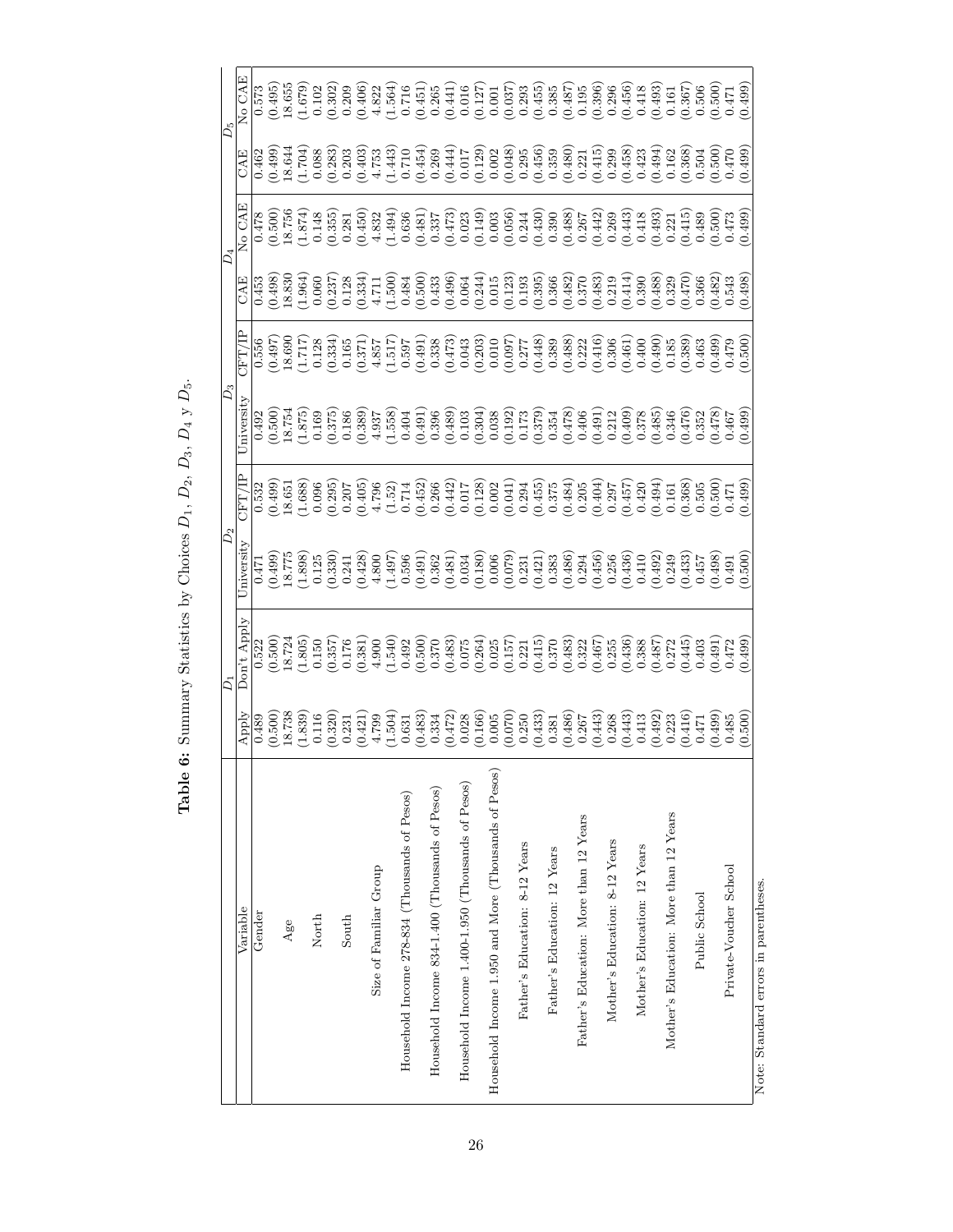<span id="page-26-0"></span>

|                                                      | $D_1$    | $D_2$    | $D_3$    | $D_4$    | $\overline{D}_5$ |
|------------------------------------------------------|----------|----------|----------|----------|------------------|
| Constant                                             | $-0.311$ | $-0.072$ | 0.088    | $-0.834$ | 0.127            |
|                                                      | (0.095)  | (0.189)  | (0.127)  | (0.187)  | (0.310)          |
| Gender                                               | $-0.079$ | $-0.235$ | $-0.222$ | $-0.118$ | $-0.320$         |
|                                                      | (0.015)  | (0.031)  | (0.021)  | (0.032)  | (0.045)          |
| Age                                                  | $-0.006$ | 0.038    | 0.024    | 0.026    | 0.001            |
|                                                      |          | (0.009)  | (0.006)  | (0.008)  | (0.013)          |
|                                                      | (0.004)  |          |          |          |                  |
| North                                                | $-0.188$ | 0.307    | 0.302    | $-0.695$ | $-0.049$         |
|                                                      | (0.023)  | (0.048)  | (0.031)  | (0.058)  | (0.079)          |
| South                                                | 0.136    | 0.336    | 0.235    | $-0.582$ | 0.064            |
|                                                      | (0.020)  | (0.038)  | (0.028)  | (0.042)  | (0.058)          |
| Size of Familiar Group                               | $-0.008$ | $-0.006$ | $-0.007$ | $-0.027$ | $-0.028$         |
|                                                      | (0.005)  | (0.010)  | (0.007)  | (0.011)  | (0.016)          |
| Household Income 278-834 (Thousands of Pesos)        | $-0.193$ | 0.351    | 0.365    | 0.257    | 0.099            |
|                                                      | (0.017)  | (0.034)  | (0.024)  | (0.034)  | (0.054)          |
| Household Income 834-1.400 (Thousands of Pesos)      | $-0.671$ | 0.588    | 0.684    | 0.686    | 0.181            |
|                                                      | (0.042)  | (0.101)  | (0.048)  | (0.082)  | (0.189)          |
| Household Income 1.400-1.950 (Thousands of Pesos)    | $-0.976$ | 0.915    | 0.922    | 1.032    | 0.474            |
|                                                      | (0.082)  | (0.265)  | (0.092)  | (0.188)  | (0.531)          |
| Household Income 1.950 and More (Thousands of Pesos) | $-1.598$ | 0.434    | 0.975    | 0.755    | $-0.050$         |
|                                                      | (0.101)  | (0.330)  | (0.078)  | (0.328)  | (0.556)          |
| Public School                                        | 0.321    | $-0.450$ | $-0.549$ | $-0.368$ | $-0.096$         |
|                                                      | (0.038)  | (0.086)  | (0.046)  | (0.074)  | (0.151)          |
| Private-Voucher School                               | 0.296    | $-0.347$ | $-0.434$ | $-0.224$ | $-0.114$         |
|                                                      | (0.037)  | (0.085)  | (0.044)  | (0.071)  | (0.149)          |
| Factor                                               | 0.540    | 1.123    | 0.867    | 0.435    | 0.599            |
|                                                      | (0.013)  | (0.031)  | (0.017)  | (0.034)  | (0.048)          |
|                                                      |          |          |          |          |                  |

**Table 8:** Estimation Results for Choices  $D_1$ ,  $D_2$ ,  $D_3$ ,  $D_4$  y  $D_5$ .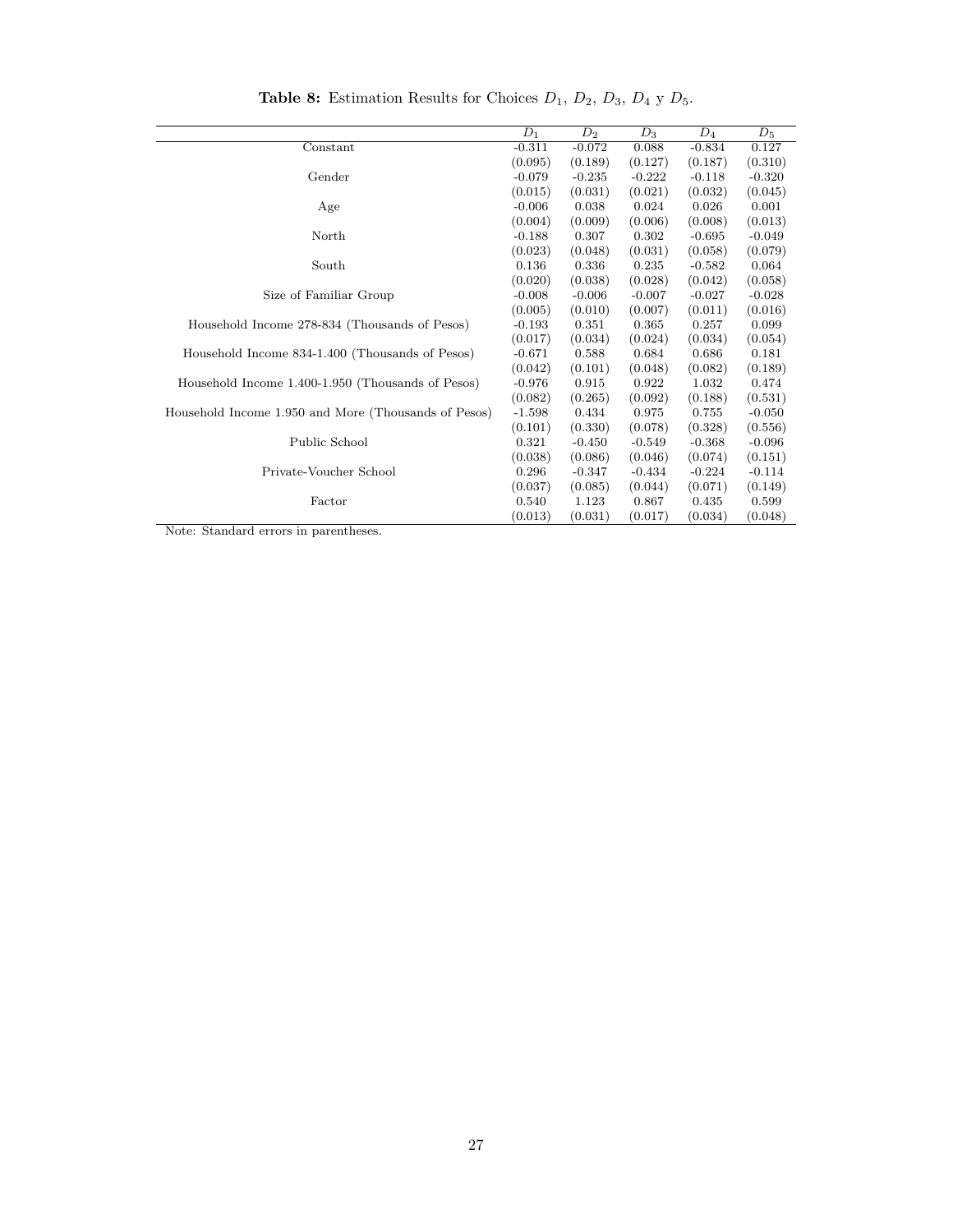<span id="page-27-0"></span>

|                                       |                                                 | ς                                                                                                                                                                                                                                                                   | $D_{2}$                                                   |                                                                                                  | $D_3$      |                                                                                                                                                                                                                                                                                                         |       | $D_4$                                                                                                                                                                                                                                                                                                                                                                                                                                                          |                                                                                                                                                                                                                                                                                                     | $D_5$                                                                                                                                                                                                                                                                                             |
|---------------------------------------|-------------------------------------------------|---------------------------------------------------------------------------------------------------------------------------------------------------------------------------------------------------------------------------------------------------------------------|-----------------------------------------------------------|--------------------------------------------------------------------------------------------------|------------|---------------------------------------------------------------------------------------------------------------------------------------------------------------------------------------------------------------------------------------------------------------------------------------------------------|-------|----------------------------------------------------------------------------------------------------------------------------------------------------------------------------------------------------------------------------------------------------------------------------------------------------------------------------------------------------------------------------------------------------------------------------------------------------------------|-----------------------------------------------------------------------------------------------------------------------------------------------------------------------------------------------------------------------------------------------------------------------------------------------------|---------------------------------------------------------------------------------------------------------------------------------------------------------------------------------------------------------------------------------------------------------------------------------------------------|
| Variable                              | Apply                                           | Don't Apply                                                                                                                                                                                                                                                         | niversity                                                 |                                                                                                  | Iniversity |                                                                                                                                                                                                                                                                                                         | CAE   | No CAE                                                                                                                                                                                                                                                                                                                                                                                                                                                         | CAE                                                                                                                                                                                                                                                                                                 | No CAE                                                                                                                                                                                                                                                                                            |
| Scholarship                           | 0.077                                           | 0.037                                                                                                                                                                                                                                                               | 0.036                                                     |                                                                                                  | 0.018      | 0.058                                                                                                                                                                                                                                                                                                   |       | 0.044                                                                                                                                                                                                                                                                                                                                                                                                                                                          | 0.240                                                                                                                                                                                                                                                                                               |                                                                                                                                                                                                                                                                                                   |
|                                       | $\frac{0.267}{0.034}$                           | $\begin{array}{c} (0.188) \\ 0.030 \end{array}$                                                                                                                                                                                                                     |                                                           | $\begin{array}{c} 0.175 \\ 0.380 \end{array}$<br>0.027                                           |            | $(0.234)$<br>0.026                                                                                                                                                                                                                                                                                      |       | $\begin{array}{c} (0.205) \\ 0.036 \end{array}$                                                                                                                                                                                                                                                                                                                                                                                                                | $\frac{0.427}{0.034}$                                                                                                                                                                                                                                                                               | (0.343)                                                                                                                                                                                                                                                                                           |
| Agricultural and Livestock            |                                                 |                                                                                                                                                                                                                                                                     |                                                           |                                                                                                  |            |                                                                                                                                                                                                                                                                                                         |       |                                                                                                                                                                                                                                                                                                                                                                                                                                                                |                                                                                                                                                                                                                                                                                                     | 0.023                                                                                                                                                                                                                                                                                             |
|                                       | $\begin{array}{c} (0.182) \\ 0.056 \end{array}$ | $\frac{171}{171.0}$                                                                                                                                                                                                                                                 |                                                           | (0.163)                                                                                          |            | $\begin{array}{c} (0.158) \\ 0.083 \\ 0.276) \\ 0.01 \end{array}$                                                                                                                                                                                                                                       |       | (0.186)                                                                                                                                                                                                                                                                                                                                                                                                                                                        | 0.181)<br>0.118<br>0.322                                                                                                                                                                                                                                                                            | (0.151)                                                                                                                                                                                                                                                                                           |
| Arts and Architecture                 |                                                 |                                                                                                                                                                                                                                                                     |                                                           | 0.096                                                                                            |            |                                                                                                                                                                                                                                                                                                         |       | 0.039                                                                                                                                                                                                                                                                                                                                                                                                                                                          |                                                                                                                                                                                                                                                                                                     | 0.083                                                                                                                                                                                                                                                                                             |
|                                       | $\frac{0.231}{0.021}$                           | $\begin{array}{c} (0.249) \\ 0.015 \end{array}$                                                                                                                                                                                                                     |                                                           | (0.295)                                                                                          |            |                                                                                                                                                                                                                                                                                                         |       | (0.194)                                                                                                                                                                                                                                                                                                                                                                                                                                                        |                                                                                                                                                                                                                                                                                                     | (0.276)                                                                                                                                                                                                                                                                                           |
| <b>Basic Sciences</b>                 |                                                 |                                                                                                                                                                                                                                                                     |                                                           | 0.001                                                                                            |            |                                                                                                                                                                                                                                                                                                         |       |                                                                                                                                                                                                                                                                                                                                                                                                                                                                | $\hat{\mathcal{J}}$                                                                                                                                                                                                                                                                                 | 0.001                                                                                                                                                                                                                                                                                             |
|                                       |                                                 |                                                                                                                                                                                                                                                                     |                                                           | $(0.024)$<br>$0.070$<br>$(0.256)$<br>$(0.256)$                                                   |            |                                                                                                                                                                                                                                                                                                         |       |                                                                                                                                                                                                                                                                                                                                                                                                                                                                |                                                                                                                                                                                                                                                                                                     | (0.030)                                                                                                                                                                                                                                                                                           |
| Social Sciences                       |                                                 |                                                                                                                                                                                                                                                                     |                                                           |                                                                                                  |            |                                                                                                                                                                                                                                                                                                         |       |                                                                                                                                                                                                                                                                                                                                                                                                                                                                |                                                                                                                                                                                                                                                                                                     |                                                                                                                                                                                                                                                                                                   |
|                                       |                                                 |                                                                                                                                                                                                                                                                     |                                                           |                                                                                                  |            |                                                                                                                                                                                                                                                                                                         |       |                                                                                                                                                                                                                                                                                                                                                                                                                                                                |                                                                                                                                                                                                                                                                                                     | $(0.070)$<br>$(0.255)$                                                                                                                                                                                                                                                                            |
| $_{\rm Law}$                          |                                                 |                                                                                                                                                                                                                                                                     |                                                           |                                                                                                  |            |                                                                                                                                                                                                                                                                                                         |       |                                                                                                                                                                                                                                                                                                                                                                                                                                                                |                                                                                                                                                                                                                                                                                                     |                                                                                                                                                                                                                                                                                                   |
|                                       |                                                 |                                                                                                                                                                                                                                                                     |                                                           |                                                                                                  |            |                                                                                                                                                                                                                                                                                                         |       |                                                                                                                                                                                                                                                                                                                                                                                                                                                                |                                                                                                                                                                                                                                                                                                     |                                                                                                                                                                                                                                                                                                   |
| Education                             |                                                 |                                                                                                                                                                                                                                                                     |                                                           |                                                                                                  |            |                                                                                                                                                                                                                                                                                                         |       |                                                                                                                                                                                                                                                                                                                                                                                                                                                                |                                                                                                                                                                                                                                                                                                     |                                                                                                                                                                                                                                                                                                   |
|                                       |                                                 |                                                                                                                                                                                                                                                                     |                                                           |                                                                                                  |            |                                                                                                                                                                                                                                                                                                         |       |                                                                                                                                                                                                                                                                                                                                                                                                                                                                |                                                                                                                                                                                                                                                                                                     |                                                                                                                                                                                                                                                                                                   |
| Humanities                            |                                                 |                                                                                                                                                                                                                                                                     |                                                           |                                                                                                  |            |                                                                                                                                                                                                                                                                                                         |       |                                                                                                                                                                                                                                                                                                                                                                                                                                                                |                                                                                                                                                                                                                                                                                                     |                                                                                                                                                                                                                                                                                                   |
|                                       |                                                 | $\begin{array}{l} (0.120)\\ 0.111\\ 0.315)\\ 0.084\\ 0.077\\ 0.084\\ 0.077\\ 0.036\\ 0.014\\ 0.014\\ 0.05\\ 0.0364\\ 0.0364\\ 0.0364\\ 0.0364\\ 0.0364\\ 0.0364\\ 0.0364\\ 0.0364\\ 0.0364\\ 0.0364\\ 0.0364\\ 0.0364\\ 0.0364\\ 0.0364\\ 0.0364\\ 0.0364\\ 0.0364$ |                                                           | $\begin{array}{l} (0.296)\\ 0.053\\ 0.004\\ 0.0065\\ 0.0065\\ 0.124\\ 0.329\\ 0.330 \end{array}$ |            | $\begin{smallmatrix} 0.035 \\ 0.056 \\ 0.029 \\ 0.040 \\ 0.056 \\ 0.001 \\ 0.001 \\ 0.003 \\ 0.000 \\ 0.000 \\ 0.000 \\ 0.000 \\ 0.000 \\ 0.000 \\ 0.000 \\ 0.000 \\ 0.000 \\ 0.000 \\ 0.000 \\ 0.000 \\ 0.000 \\ 0.000 \\ 0.000 \\ 0.000 \\ 0.000 \\ 0.000 \\ 0.000 \\ 0.000 \\ 0.000 \\ 0.000 \\ 0.0$ |       | $\begin{array}{l} \mathbf{1} \\ \mathbf{1} \\ \mathbf{2} \\ \mathbf{3} \\ \mathbf{4} \\ \mathbf{5} \\ \mathbf{6} \\ \mathbf{7} \\ \mathbf{8} \\ \mathbf{9} \\ \mathbf{1} \\ \mathbf{1} \\ \mathbf{2} \\ \mathbf{3} \\ \mathbf{4} \\ \mathbf{5} \\ \mathbf{6} \\ \mathbf{7} \\ \mathbf{8} \\ \mathbf{9} \\ \mathbf{1} \\ \mathbf{1} \\ \mathbf{1} \\ \mathbf{2} \\ \mathbf{3} \\ \mathbf{4} \\ \mathbf{5} \\ \mathbf{6} \\ \mathbf{7} \\ \mathbf{8} \\ \mathbf$ | $\begin{array}{l} 1.071 \\ 0.075 \\ 0.071 \\ 0.070 \\ 0.070 \\ 0.070 \\ 0.070 \\ 0.070 \\ 0.070 \\ 0.070 \\ 0.070 \\ 0.070 \\ 0.070 \\ 0.070 \\ 0.070 \\ 0.070 \\ 0.070 \\ 0.070 \\ 0.070 \\ 0.070 \\ 0.070 \\ 0.070 \\ 0.070 \\ 0.070 \\ 0.070 \\ 0.070 \\ 0.070 \\ 0.070 \\ 0.070 \\ 0.070 \\ 0.$ | $\begin{smallmatrix} 0.080 \\ 0.271 \\ 0.663 \\ 0.0638 \\ 0.0000 \\ 0.0000 \\ 0.0000 \\ 0.0000 \\ 0.0000 \\ 0.0000 \\ 0.0000 \\ 0.0000 \\ 0.0000 \\ 0.0000 \\ 0.0000 \\ 0.0000 \\ 0.0000 \\ 0.0000 \\ 0.0000 \\ 0.0000 \\ 0.0000 \\ 0.0000 \\ 0.0000 \\ 0.0000 \\ 0.0000 \\ 0.0000 \\ 0.0000 \\ $ |
| Health                                |                                                 |                                                                                                                                                                                                                                                                     |                                                           |                                                                                                  |            |                                                                                                                                                                                                                                                                                                         |       |                                                                                                                                                                                                                                                                                                                                                                                                                                                                |                                                                                                                                                                                                                                                                                                     |                                                                                                                                                                                                                                                                                                   |
|                                       |                                                 |                                                                                                                                                                                                                                                                     |                                                           |                                                                                                  |            |                                                                                                                                                                                                                                                                                                         |       |                                                                                                                                                                                                                                                                                                                                                                                                                                                                |                                                                                                                                                                                                                                                                                                     |                                                                                                                                                                                                                                                                                                   |
| Technology                            |                                                 |                                                                                                                                                                                                                                                                     |                                                           |                                                                                                  |            |                                                                                                                                                                                                                                                                                                         |       |                                                                                                                                                                                                                                                                                                                                                                                                                                                                |                                                                                                                                                                                                                                                                                                     |                                                                                                                                                                                                                                                                                                   |
|                                       |                                                 |                                                                                                                                                                                                                                                                     |                                                           |                                                                                                  |            |                                                                                                                                                                                                                                                                                                         |       |                                                                                                                                                                                                                                                                                                                                                                                                                                                                |                                                                                                                                                                                                                                                                                                     |                                                                                                                                                                                                                                                                                                   |
| Number of Semesters                   |                                                 |                                                                                                                                                                                                                                                                     |                                                           |                                                                                                  |            |                                                                                                                                                                                                                                                                                                         |       |                                                                                                                                                                                                                                                                                                                                                                                                                                                                |                                                                                                                                                                                                                                                                                                     |                                                                                                                                                                                                                                                                                                   |
|                                       |                                                 | $(0.441)$<br>$7.707$<br>$(2.271)$<br>$2.363$<br>$(2.409)$<br>$-0.114$<br>$(1.001)$                                                                                                                                                                                  |                                                           | $\begin{array}{c} (0.47) \\ 6.278 \\ 1.651 \\ 3.465 \end{array}$                                 |            |                                                                                                                                                                                                                                                                                                         |       |                                                                                                                                                                                                                                                                                                                                                                                                                                                                |                                                                                                                                                                                                                                                                                                     |                                                                                                                                                                                                                                                                                                   |
| HEI Years of Accreditation            |                                                 |                                                                                                                                                                                                                                                                     |                                                           |                                                                                                  |            |                                                                                                                                                                                                                                                                                                         |       |                                                                                                                                                                                                                                                                                                                                                                                                                                                                |                                                                                                                                                                                                                                                                                                     |                                                                                                                                                                                                                                                                                                   |
|                                       |                                                 |                                                                                                                                                                                                                                                                     |                                                           | $(2.482)$<br>-0.132                                                                              |            |                                                                                                                                                                                                                                                                                                         |       |                                                                                                                                                                                                                                                                                                                                                                                                                                                                |                                                                                                                                                                                                                                                                                                     |                                                                                                                                                                                                                                                                                                   |
| GPA                                   |                                                 |                                                                                                                                                                                                                                                                     |                                                           |                                                                                                  |            |                                                                                                                                                                                                                                                                                                         |       |                                                                                                                                                                                                                                                                                                                                                                                                                                                                |                                                                                                                                                                                                                                                                                                     |                                                                                                                                                                                                                                                                                                   |
|                                       |                                                 |                                                                                                                                                                                                                                                                     | $\begin{array}{c} (0.961) \\ 0.396 \\ 0.834) \end{array}$ | (0.905)                                                                                          |            |                                                                                                                                                                                                                                                                                                         |       |                                                                                                                                                                                                                                                                                                                                                                                                                                                                |                                                                                                                                                                                                                                                                                                     | (0.907)                                                                                                                                                                                                                                                                                           |
| Mathematics                           | 0.184                                           | 0.109                                                                                                                                                                                                                                                               |                                                           | $-0.315$                                                                                         |            |                                                                                                                                                                                                                                                                                                         |       |                                                                                                                                                                                                                                                                                                                                                                                                                                                                |                                                                                                                                                                                                                                                                                                     | $-0.399$                                                                                                                                                                                                                                                                                          |
|                                       | $(0.895)$<br>$0.229$                            | $1.042$<br>$0.135$                                                                                                                                                                                                                                                  |                                                           | (0.831)                                                                                          |            | 0.863                                                                                                                                                                                                                                                                                                   |       | (0.865)                                                                                                                                                                                                                                                                                                                                                                                                                                                        |                                                                                                                                                                                                                                                                                                     | 0.828                                                                                                                                                                                                                                                                                             |
| Language                              |                                                 |                                                                                                                                                                                                                                                                     | 0.449                                                     | $-0.290$                                                                                         |            | $-0.601$                                                                                                                                                                                                                                                                                                |       | 0.338                                                                                                                                                                                                                                                                                                                                                                                                                                                          |                                                                                                                                                                                                                                                                                                     | $-0.396$                                                                                                                                                                                                                                                                                          |
|                                       | 0.892                                           | (.035)                                                                                                                                                                                                                                                              | 0.826                                                     | 0.825                                                                                            | 1.000      | 0.869                                                                                                                                                                                                                                                                                                   | 0.695 | 0.841                                                                                                                                                                                                                                                                                                                                                                                                                                                          | 0.784                                                                                                                                                                                                                                                                                               | 0.831                                                                                                                                                                                                                                                                                             |
| Number of Observations                | 11694                                           | 19787                                                                                                                                                                                                                                                               | 8210                                                      | 3484                                                                                             | .0716      |                                                                                                                                                                                                                                                                                                         | 2165  | 6045                                                                                                                                                                                                                                                                                                                                                                                                                                                           | 1299                                                                                                                                                                                                                                                                                                | 2185                                                                                                                                                                                                                                                                                              |
| Note: Standard errors in parentheses. |                                                 |                                                                                                                                                                                                                                                                     |                                                           |                                                                                                  |            |                                                                                                                                                                                                                                                                                                         |       |                                                                                                                                                                                                                                                                                                                                                                                                                                                                |                                                                                                                                                                                                                                                                                                     |                                                                                                                                                                                                                                                                                                   |

Table 7: Summary Statistics by Choices  $D_1$ ,  $D_2$ ,  $D_3$ ,  $D_4$  y  $D_5$  (Continuation). **Table 7:** Summary Statistics by Choices  $D_1$ ,  $D_2$ ,  $D_3$ ,  $D_4$  y  $D_5$  (Continuation).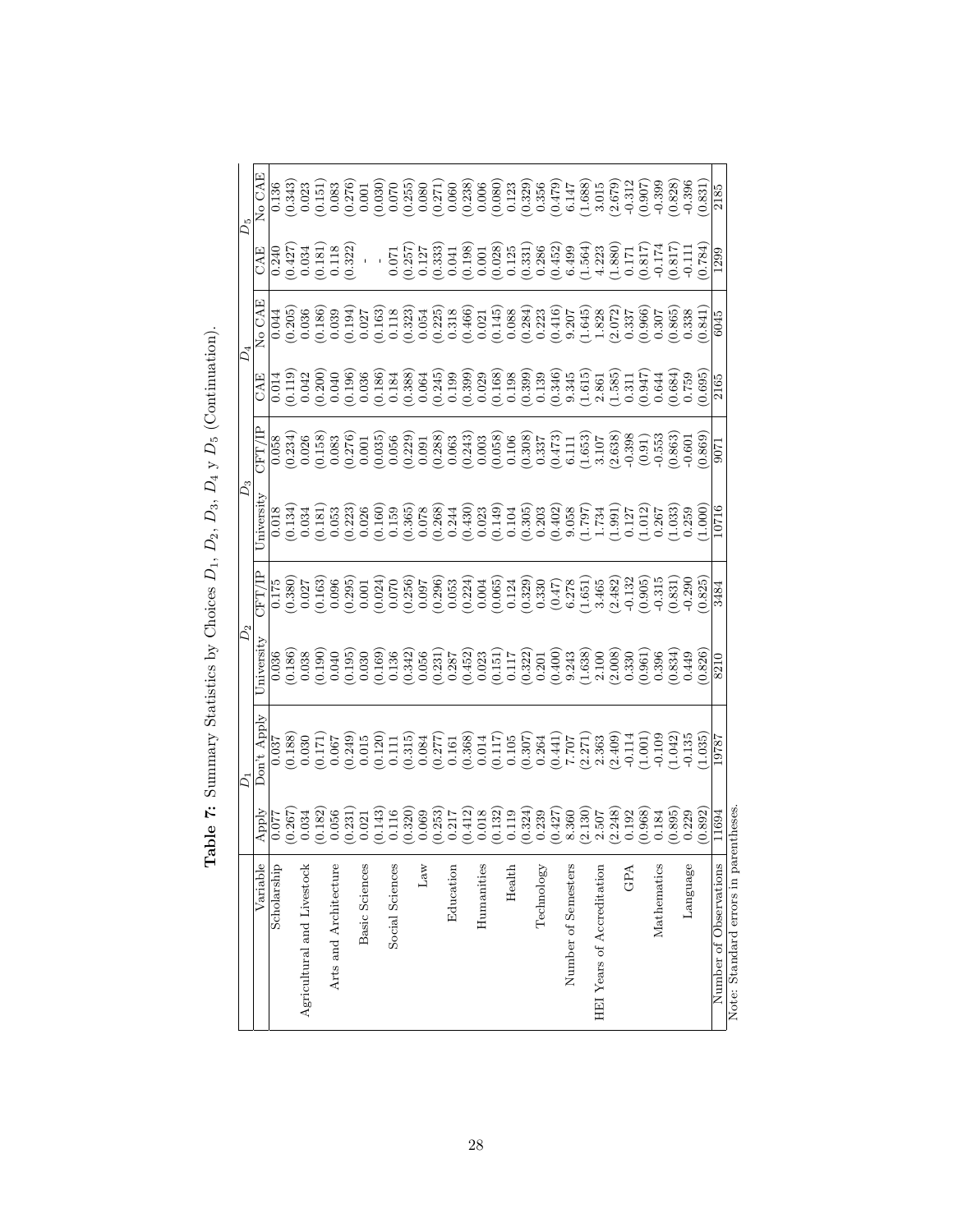<span id="page-28-0"></span>

|                                                      | $\Lambda^{\mathbf{D}_1}$ | $\Lambda^{\mathbf{D}_2}$ | $\Lambda^{D_3}$          | $\Lambda^{D_4}$          | $\Lambda^{D_5}$ | $\overline{\Lambda^{D_6}}$ |
|------------------------------------------------------|--------------------------|--------------------------|--------------------------|--------------------------|-----------------|----------------------------|
| Constant                                             | $-2.042$                 | $-3.269$                 | $-2.220$                 | $-3.389$                 | $-2.363$        | $-1.417$                   |
|                                                      | (0.473)                  | (0.313)                  | (0.991)                  | (0.522)                  | (0.201)         | (0.237)                    |
| Gender                                               | 0.340                    | 0.119                    | 0.305                    | 0.094                    | 0.142           | 0.177                      |
|                                                      | (0.084)                  | (0.047)                  | (0.122)                  | (0.080)                  | (0.035)         | (0.040)                    |
| Age                                                  | 0.015                    | 0.059                    | $-0.031$                 | 0.079                    | 0.022           | $-0.011$                   |
|                                                      | (0.021)                  | (0.010)                  | (0.041)                  | (0.019)                  | (0.008)         | (0.010)                    |
| North                                                | 0.184                    | 0.074                    | 0.243                    | 0.181                    | 0.029           | 0.280                      |
|                                                      | (0.166)                  | (0.060)                  | (0.185)                  | (0.115)                  | (0.044)         | (0.050)                    |
| South                                                | $-0.060$                 | $-0.097$                 | $-0.012$                 | $-0.122$                 | 0.030           | $-0.024$                   |
|                                                      | (0.136)                  | (0.054)                  | (0.155)                  | (0.089)                  | (0.044)         | (0.048)                    |
| Size of Familiar Group                               | 0.002                    | 0.055                    | 0.094                    | 0.035                    | 0.046           | 0.047                      |
|                                                      | (0.029)                  | (0.014)                  | (0.037)                  | (0.021)                  | (0.010)         | (0.011)                    |
| Household Income 278-834 (Thousands of Pesos)        | 0.047                    | $-0.220$                 | $-0.040$                 | $-0.176$                 | $-0.261$        | $-0.259$                   |
|                                                      | (0.091)                  | (0.050)                  | (0.141)                  | (0.085)                  | (0.036)         | (0.041)                    |
| Household Income 834-1.400 (Thousands of Pesos)      | $-0.325$                 | $-0.326$                 |                          | $-0.707$                 | $-0.378$        | $-0.517$                   |
|                                                      | (0.229)                  | (0.166)                  | $\overline{\phantom{0}}$ | (0.378)                  | (0.068)         | (0.108)                    |
| Household Income 1.400-1.950 (Thousands of Pesos)    | $-0.207$                 | $-0.250$                 | $\qquad \qquad -$        | 0.653                    | $-0.379$        | $-1.021$                   |
|                                                      | (0.376)                  | (0.434)                  | $\qquad \qquad -$        | (0.769)                  | (0.105)         | (0.300)                    |
| Household Income 1.950 and More (Thousands of Pesos) |                          | 0.319                    | $\overline{a}$           | 0.236                    | $-0.529$        | $-0.354$                   |
|                                                      | $\overline{\phantom{a}}$ | (0.526)                  | $\frac{1}{2}$            | (0.730)                  | (0.110)         | (0.184)                    |
| Public School                                        | 0.339                    | 0.418                    | 0.566                    | 0.663                    | 0.382           | 0.284                      |
|                                                      | (0.189)                  | (0.134)                  | (0.537)                  | (0.303)                  | (0.067)         | (0.096)                    |
| Private-Voucher School                               | 0.238                    | 0.285                    | 0.511                    | 0.397                    | 0.244           | 0.185                      |
|                                                      | (0.183)                  | (0.134)                  | (0.535)                  | (0.304)                  | (0.065)         | (0.093)                    |
| Scholarship                                          | $\overline{a}$           | $-0.037$                 | $\overline{a}$           | $-0.268$                 | $-0.179$        | $-0.214$                   |
|                                                      | $\overline{\phantom{a}}$ | (0.129)                  | $\overline{\phantom{0}}$ | (0.112)                  | (0.143)         | (0.080)                    |
| Agricultural and Livestock                           | $\frac{1}{2}$            | $-0.047$                 | $\overline{a}$           | 0.220                    | 0.155           | $-0.152$                   |
|                                                      | $\overline{a}$           | (0.14)                   | $\overline{a}$           | (0.223)                  | (0.104)         | (0.115)                    |
| Arts and Architecture                                | $\overline{a}$           | 0.278                    | $\overline{\phantom{0}}$ | 0.086                    | 0.082           | 0.044                      |
|                                                      | $\frac{1}{2}$            | (0.125)                  | $\overline{\phantom{0}}$ | (0.149)                  | (0.097)         | (0.073)                    |
| <b>Basic Sciences</b>                                | $\overline{\phantom{a}}$ | 0.515                    | $\overline{\phantom{0}}$ | $\overline{\phantom{0}}$ | 0.324           |                            |
|                                                      | $\overline{\phantom{a}}$ | (0.143)                  | $\overline{a}$           | $\overline{a}$           | (0.114)         |                            |
| Social Sciences                                      | $\overline{a}$           | $-0.108$                 | $\overline{a}$           | 0.156                    | $-0.117$        | 0.048                      |
|                                                      | $\overline{a}$           | (0.104)                  | $\overline{\phantom{0}}$ | (0.150)                  | (0.079)         | (0.078)                    |
| Law                                                  | $\overline{a}$           | 0.077                    | $\overline{a}$           | $-0.042$                 | 0.213           | 0.032                      |
|                                                      | $\overline{\phantom{a}}$ | (0.118)                  | $\overline{\phantom{0}}$ | (0.145)                  | (0.083)         | (0.065)                    |
| Education                                            | $\overline{a}$           | $-0.353$                 | $\overline{a}$           | $-0.081$                 | $-0.178$        | $-0.13$                    |
|                                                      | $\overline{\phantom{a}}$ | (0.093)                  | $\overline{\phantom{0}}$ | (0.155)                  | (0.072)         | (0.072)                    |
| Humanities                                           | $\overline{a}$           | 0.289                    |                          | $\overline{\phantom{0}}$ | 0.188           |                            |
|                                                      | $\overline{\phantom{a}}$ | (0.154)                  | $\overline{a}$           | $\overline{\phantom{a}}$ | (0.125)         |                            |
| Health                                               | $\overline{a}$           | 0.026                    | $\overline{a}$           | 0.015                    | 0.157           | $-0.158$                   |
|                                                      | $\overline{a}$           | (0.109)                  | $\overline{\phantom{0}}$ | (0.128)                  | (0.082)         | (0.064)                    |
| Technology                                           | $\overline{a}$           | 0.071                    | $\overline{\phantom{0}}$ | 0.153                    | 0.167           | 0.037                      |
|                                                      | $\overline{\phantom{a}}$ | (0.094)                  | $\overline{a}$           | (0.106)                  | (0.075)         | (0.053)                    |
| Number of Semesters                                  | $\overline{a}$           | 0.068                    | $\overline{\phantom{0}}$ | 0.041                    | 0.041           | 0.015                      |
|                                                      | $\overline{a}$           | (0.014)                  | $\overline{\phantom{0}}$ | (0.021)                  | (0.010)         | (0.011)                    |
| HEI Years of Accreditation                           | 0.041                    | $-0.011$                 | $\overline{a}$           | $-0.085$                 | $-0.011$        | $-0.093$                   |
|                                                      | (0.030)                  | (0.012)                  |                          | (0.014)                  | (0.010)         | (0.007)                    |
| Factor                                               | $-0.531$                 | $-0.502$                 | $-0.475$                 | $-0.413$                 | $-0.387$        | $-0.475$                   |
|                                                      | (0.128)                  | (0.049)                  | (0.136)                  | (0.073)                  | (0.031)         | (0.034)                    |

Table 9: Estimation Results for Choices  $\Lambda^{D_1}$ ,  $\Lambda^{D_2}$ ,  $\Lambda^{D_3}$ ,  $\Lambda^{D_4}$ ,  $\Lambda^{D_5}$  y  $\Lambda^{D_6}$ .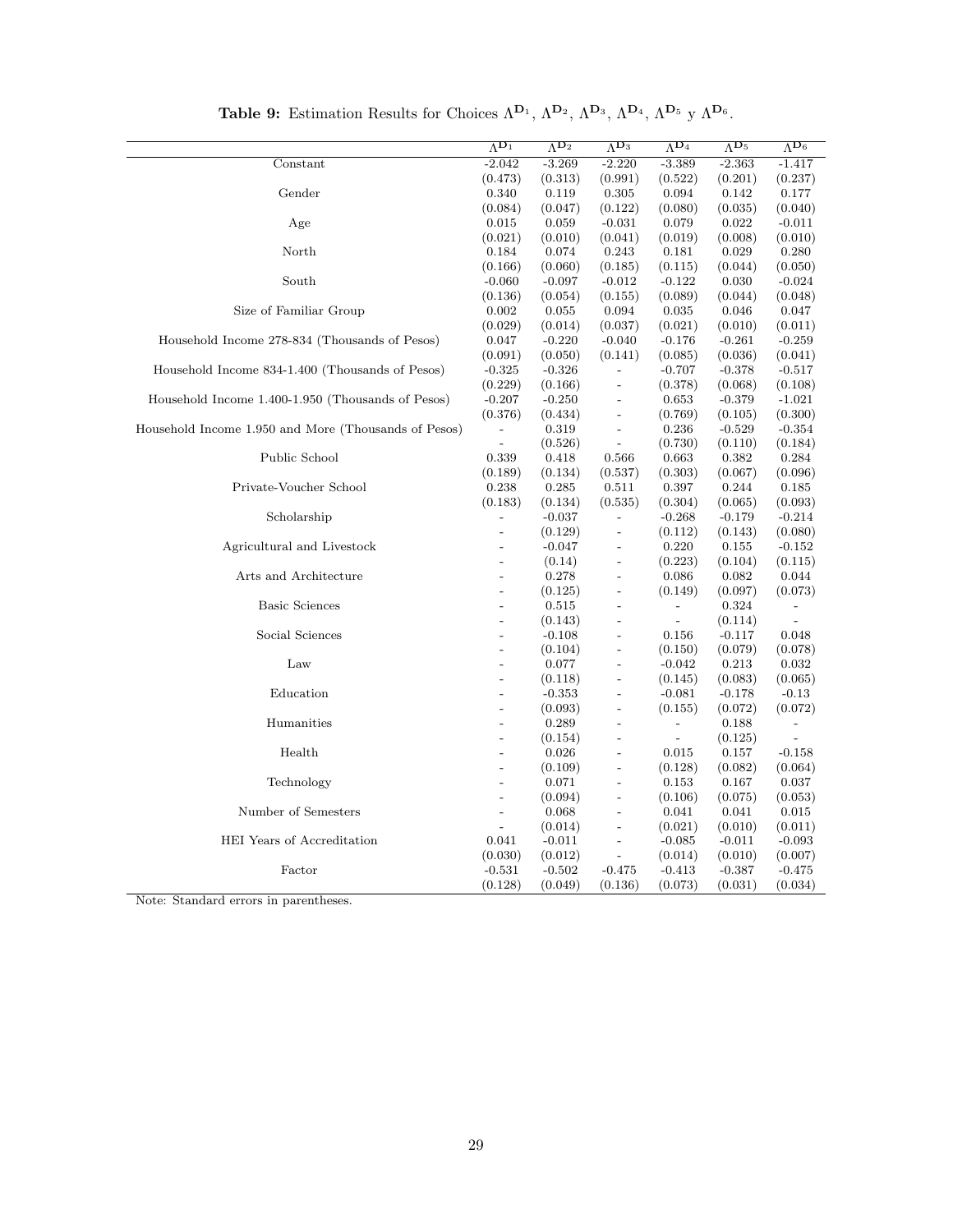<span id="page-29-0"></span>

|                                      |                   | $\overline{W^{\mathbf{D}_1}}$                                         | $\overline{W\mathbf{D}_2}$                                                     |                            | $\frac{\overline{W\mathbf{D}_3}}{\overline{1}^{\prime\prime}} = 1 \qquad \qquad \mathbf{A}$                     |                                                                                                                                                                                                                                                                                                                                                                                                                                                   | $\ensuremath{\widehat{W}}\xspace^{\mathbf{D}_4}$                       |                                                                                                                                              | $\frac{\overline{W}^{D_5}}{1!}$ $\overline{W}^{D_5}$ .                        |                                                                                                                                                                                                                                                                                             | $\overline{W^{\mathbf{D}_6}}$                                                              |                                                                                                                                                                                                                                                   |
|--------------------------------------|-------------------|-----------------------------------------------------------------------|--------------------------------------------------------------------------------|----------------------------|-----------------------------------------------------------------------------------------------------------------|---------------------------------------------------------------------------------------------------------------------------------------------------------------------------------------------------------------------------------------------------------------------------------------------------------------------------------------------------------------------------------------------------------------------------------------------------|------------------------------------------------------------------------|----------------------------------------------------------------------------------------------------------------------------------------------|-------------------------------------------------------------------------------|---------------------------------------------------------------------------------------------------------------------------------------------------------------------------------------------------------------------------------------------------------------------------------------------|--------------------------------------------------------------------------------------------|---------------------------------------------------------------------------------------------------------------------------------------------------------------------------------------------------------------------------------------------------|
|                                      | $\Lambda^{D_1}=1$ | $\Lambda$ Dı = 0                                                      | $\Lambda^{D_2}=1$                                                              | $\Lambda^{{\rm\bf D}_2}=0$ |                                                                                                                 | $\Lambda$ D <sub>3</sub> = 0                                                                                                                                                                                                                                                                                                                                                                                                                      | $\Lambda^{{\rm\bf D}_4}=1$                                             | $\Lambda^{\mathbf{D}_4}=0$                                                                                                                   |                                                                               | $\Lambda$ $\mathbf{D}_5 = 0$                                                                                                                                                                                                                                                                | $\Lambda^{D_6}=1$                                                                          | $\Lambda^{\text{De}}=0$                                                                                                                                                                                                                           |
| Constant                             | 11.776            | 12.513                                                                | $\frac{11.359}{(0.237)}$<br>$\frac{0.167}{(0.058)}$<br>$\frac{0.046}{(0.046)}$ |                            |                                                                                                                 |                                                                                                                                                                                                                                                                                                                                                                                                                                                   |                                                                        |                                                                                                                                              |                                                                               |                                                                                                                                                                                                                                                                                             |                                                                                            |                                                                                                                                                                                                                                                   |
|                                      | (0.532)           | (0.251)                                                               |                                                                                |                            |                                                                                                                 |                                                                                                                                                                                                                                                                                                                                                                                                                                                   |                                                                        |                                                                                                                                              |                                                                               |                                                                                                                                                                                                                                                                                             |                                                                                            |                                                                                                                                                                                                                                                   |
| Gender                               | 0.231             | 0.009                                                                 |                                                                                |                            |                                                                                                                 |                                                                                                                                                                                                                                                                                                                                                                                                                                                   |                                                                        |                                                                                                                                              |                                                                               |                                                                                                                                                                                                                                                                                             |                                                                                            |                                                                                                                                                                                                                                                   |
|                                      | (0.120)           | (0.043)                                                               |                                                                                |                            |                                                                                                                 |                                                                                                                                                                                                                                                                                                                                                                                                                                                   |                                                                        |                                                                                                                                              |                                                                               |                                                                                                                                                                                                                                                                                             |                                                                                            |                                                                                                                                                                                                                                                   |
| Age                                  | 0.018             | 0.038                                                                 |                                                                                |                            |                                                                                                                 |                                                                                                                                                                                                                                                                                                                                                                                                                                                   |                                                                        |                                                                                                                                              |                                                                               |                                                                                                                                                                                                                                                                                             |                                                                                            |                                                                                                                                                                                                                                                   |
|                                      | (0.027)           | (0.011)                                                               | 0.012                                                                          |                            | $\begin{array}{c} 14.313 \\ (1.539) \\ 0.156 \\ \hline 0.197) \\ -0.117 \\ -0.117 \\ \hline 0.085) \end{array}$ | $\begin{array}{l} 12.431 \\ (0.244) \\ (0.018) \\ (0.047) \\ (0.009) \\ (0.012) \\ (0.012) \\ (0.122) \\ (0.123) \\ (0.075) \end{array}$                                                                                                                                                                                                                                                                                                          | $12.702$<br>$(0.353)$<br>$0.211$<br>$(0.076)$<br>$-0.019$<br>$(0.019)$ | $\begin{array}{l} 12.551 \\ (0.206) \\ (0.022) \\ (0.040) \\ (0.005) \\ (0.010) \\ (0.010) \\ (0.118) \\ (-0.245) \\ (0.071) \\ \end{array}$ | $\frac{11.532}{(0.186)}$<br>$\frac{(0.157}{0.042)}$<br>$\frac{(0.042)}{0.03}$ |                                                                                                                                                                                                                                                                                             | $\begin{array}{l} 12.157 \\ (0.180) \\ (0.276) \\ (0.038) \\ (0.008) \\ 0.009 \end{array}$ | $\begin{array}{l} \text{12.195} \\ \text{(0.096)} \\ \text{(0.097)} \\ \text{(0.018)} \\ \text{(0.019)} \\ \text{(0.019)} \\ \text{(0.025)} \\ \text{(0.05)} \\ \text{(0.050)} \\ \text{(0.050)} \\ \text{(0.031)} \\ \text{(0.031)} \end{array}$ |
| Agricultural and Livestock           |                   | $-0.956$                                                              |                                                                                |                            |                                                                                                                 |                                                                                                                                                                                                                                                                                                                                                                                                                                                   |                                                                        |                                                                                                                                              |                                                                               |                                                                                                                                                                                                                                                                                             |                                                                                            |                                                                                                                                                                                                                                                   |
|                                      |                   | (0.131)                                                               |                                                                                |                            |                                                                                                                 |                                                                                                                                                                                                                                                                                                                                                                                                                                                   |                                                                        |                                                                                                                                              |                                                                               |                                                                                                                                                                                                                                                                                             |                                                                                            |                                                                                                                                                                                                                                                   |
| Arts and Architecture                |                   | $-0.626$                                                              |                                                                                |                            |                                                                                                                 |                                                                                                                                                                                                                                                                                                                                                                                                                                                   |                                                                        |                                                                                                                                              |                                                                               |                                                                                                                                                                                                                                                                                             |                                                                                            |                                                                                                                                                                                                                                                   |
|                                      |                   | (0.127)                                                               |                                                                                |                            |                                                                                                                 |                                                                                                                                                                                                                                                                                                                                                                                                                                                   |                                                                        |                                                                                                                                              |                                                                               |                                                                                                                                                                                                                                                                                             |                                                                                            |                                                                                                                                                                                                                                                   |
| <b>Basic Sciences</b>                |                   | $-0.931$                                                              |                                                                                |                            |                                                                                                                 |                                                                                                                                                                                                                                                                                                                                                                                                                                                   |                                                                        |                                                                                                                                              |                                                                               |                                                                                                                                                                                                                                                                                             |                                                                                            |                                                                                                                                                                                                                                                   |
|                                      |                   | (0.134)                                                               |                                                                                |                            |                                                                                                                 |                                                                                                                                                                                                                                                                                                                                                                                                                                                   |                                                                        |                                                                                                                                              |                                                                               |                                                                                                                                                                                                                                                                                             |                                                                                            |                                                                                                                                                                                                                                                   |
| Social Sciences                      |                   | $-0.343$<br>(0.092)                                                   |                                                                                |                            |                                                                                                                 |                                                                                                                                                                                                                                                                                                                                                                                                                                                   |                                                                        |                                                                                                                                              |                                                                               |                                                                                                                                                                                                                                                                                             |                                                                                            |                                                                                                                                                                                                                                                   |
|                                      |                   |                                                                       |                                                                                |                            |                                                                                                                 |                                                                                                                                                                                                                                                                                                                                                                                                                                                   |                                                                        |                                                                                                                                              |                                                                               |                                                                                                                                                                                                                                                                                             |                                                                                            |                                                                                                                                                                                                                                                   |
| Lаw                                  |                   |                                                                       |                                                                                |                            |                                                                                                                 |                                                                                                                                                                                                                                                                                                                                                                                                                                                   |                                                                        |                                                                                                                                              |                                                                               |                                                                                                                                                                                                                                                                                             |                                                                                            |                                                                                                                                                                                                                                                   |
|                                      |                   | $\begin{array}{c} -0.927 \\ (0.116) \\ -0.274 \\ (0.091) \end{array}$ |                                                                                |                            |                                                                                                                 |                                                                                                                                                                                                                                                                                                                                                                                                                                                   |                                                                        |                                                                                                                                              |                                                                               |                                                                                                                                                                                                                                                                                             |                                                                                            |                                                                                                                                                                                                                                                   |
| Education                            |                   |                                                                       |                                                                                |                            |                                                                                                                 |                                                                                                                                                                                                                                                                                                                                                                                                                                                   |                                                                        |                                                                                                                                              |                                                                               |                                                                                                                                                                                                                                                                                             |                                                                                            |                                                                                                                                                                                                                                                   |
|                                      |                   |                                                                       |                                                                                |                            |                                                                                                                 | $\begin{array}{c} \mathbf{1}_{1} \\ \mathbf{1}_{2} \\ \mathbf{1}_{3} \\ \mathbf{1}_{4} \\ \mathbf{1}_{5} \\ \mathbf{1}_{6} \\ \mathbf{1}_{7} \\ \mathbf{1}_{8} \\ \mathbf{1}_{9} \\ \mathbf{1}_{10} \\ \mathbf{1}_{11} \\ \mathbf{1}_{12} \\ \mathbf{1}_{13} \\ \mathbf{1}_{14} \\ \mathbf{1}_{15} \\ \mathbf{1}_{16} \\ \mathbf{1}_{17} \\ \mathbf{1}_{18} \\ \mathbf{1}_{19} \\ \mathbf{1}_{10} \\ \mathbf{1}_{17} \\ \mathbf{1}_{18} \\ \math$ |                                                                        |                                                                                                                                              |                                                                               | $\begin{array}{l} 11.740 \\ 11.000 \\ 01.000 \\ 01.000 \\ 01.000 \\ 01.000 \\ 01.000 \\ 01.000 \\ 01.000 \\ 01.000 \\ 01.000 \\ 01.000 \\ 01.000 \\ 01.000 \\ 01.000 \\ 01.000 \\ 01.000 \\ 01.000 \\ 01.000 \\ 01.000 \\ 01.000 \\ 01.000 \\ 01.000 \\ 01.000 \\ 01.000 \\ 01.000 \\ 01.0$ |                                                                                            |                                                                                                                                                                                                                                                   |
| Humanities                           |                   |                                                                       |                                                                                |                            |                                                                                                                 |                                                                                                                                                                                                                                                                                                                                                                                                                                                   |                                                                        |                                                                                                                                              |                                                                               |                                                                                                                                                                                                                                                                                             |                                                                                            |                                                                                                                                                                                                                                                   |
|                                      |                   | $\begin{array}{c} -0.922 \\ (0.144) \\ -0.563 \\ (0.094) \end{array}$ |                                                                                |                            |                                                                                                                 |                                                                                                                                                                                                                                                                                                                                                                                                                                                   |                                                                        |                                                                                                                                              |                                                                               |                                                                                                                                                                                                                                                                                             |                                                                                            |                                                                                                                                                                                                                                                   |
| Health                               |                   |                                                                       |                                                                                |                            |                                                                                                                 |                                                                                                                                                                                                                                                                                                                                                                                                                                                   |                                                                        |                                                                                                                                              |                                                                               |                                                                                                                                                                                                                                                                                             |                                                                                            |                                                                                                                                                                                                                                                   |
|                                      |                   |                                                                       |                                                                                |                            |                                                                                                                 |                                                                                                                                                                                                                                                                                                                                                                                                                                                   |                                                                        |                                                                                                                                              |                                                                               |                                                                                                                                                                                                                                                                                             |                                                                                            |                                                                                                                                                                                                                                                   |
| Technology                           |                   | $-0.448$                                                              |                                                                                |                            |                                                                                                                 |                                                                                                                                                                                                                                                                                                                                                                                                                                                   |                                                                        |                                                                                                                                              |                                                                               |                                                                                                                                                                                                                                                                                             |                                                                                            |                                                                                                                                                                                                                                                   |
|                                      |                   | (0.097)                                                               |                                                                                |                            |                                                                                                                 |                                                                                                                                                                                                                                                                                                                                                                                                                                                   |                                                                        |                                                                                                                                              |                                                                               |                                                                                                                                                                                                                                                                                             |                                                                                            |                                                                                                                                                                                                                                                   |
| Number of Semesters                  |                   | $-0.070$                                                              |                                                                                |                            |                                                                                                                 |                                                                                                                                                                                                                                                                                                                                                                                                                                                   |                                                                        |                                                                                                                                              |                                                                               |                                                                                                                                                                                                                                                                                             |                                                                                            |                                                                                                                                                                                                                                                   |
|                                      |                   | (0.015)                                                               |                                                                                |                            |                                                                                                                 |                                                                                                                                                                                                                                                                                                                                                                                                                                                   |                                                                        |                                                                                                                                              |                                                                               |                                                                                                                                                                                                                                                                                             |                                                                                            |                                                                                                                                                                                                                                                   |
| HEI Years of Accreditation           |                   | 0.022                                                                 |                                                                                |                            |                                                                                                                 |                                                                                                                                                                                                                                                                                                                                                                                                                                                   |                                                                        |                                                                                                                                              |                                                                               |                                                                                                                                                                                                                                                                                             |                                                                                            |                                                                                                                                                                                                                                                   |
|                                      |                   | (0.013)                                                               |                                                                                |                            |                                                                                                                 |                                                                                                                                                                                                                                                                                                                                                                                                                                                   |                                                                        |                                                                                                                                              |                                                                               |                                                                                                                                                                                                                                                                                             |                                                                                            |                                                                                                                                                                                                                                                   |
| Factor                               | 0.095             | 0.224                                                                 | $-0.001$                                                                       |                            | 0.005                                                                                                           |                                                                                                                                                                                                                                                                                                                                                                                                                                                   | 0.236                                                                  |                                                                                                                                              | 0.000                                                                         |                                                                                                                                                                                                                                                                                             | 0.112                                                                                      |                                                                                                                                                                                                                                                   |
|                                      | (0.161)           | (0.057)                                                               | (0.052)                                                                        |                            | 0.244)                                                                                                          |                                                                                                                                                                                                                                                                                                                                                                                                                                                   | (0.075)                                                                |                                                                                                                                              | 0.033                                                                         | 0.017                                                                                                                                                                                                                                                                                       | 0.037                                                                                      |                                                                                                                                                                                                                                                   |
| Note: Standard errors in parentheses |                   |                                                                       |                                                                                |                            |                                                                                                                 |                                                                                                                                                                                                                                                                                                                                                                                                                                                   |                                                                        |                                                                                                                                              |                                                                               |                                                                                                                                                                                                                                                                                             |                                                                                            |                                                                                                                                                                                                                                                   |

Table 10: Estimation Results for Wage Equations. Table 10: Estimation Results for Wage Equations.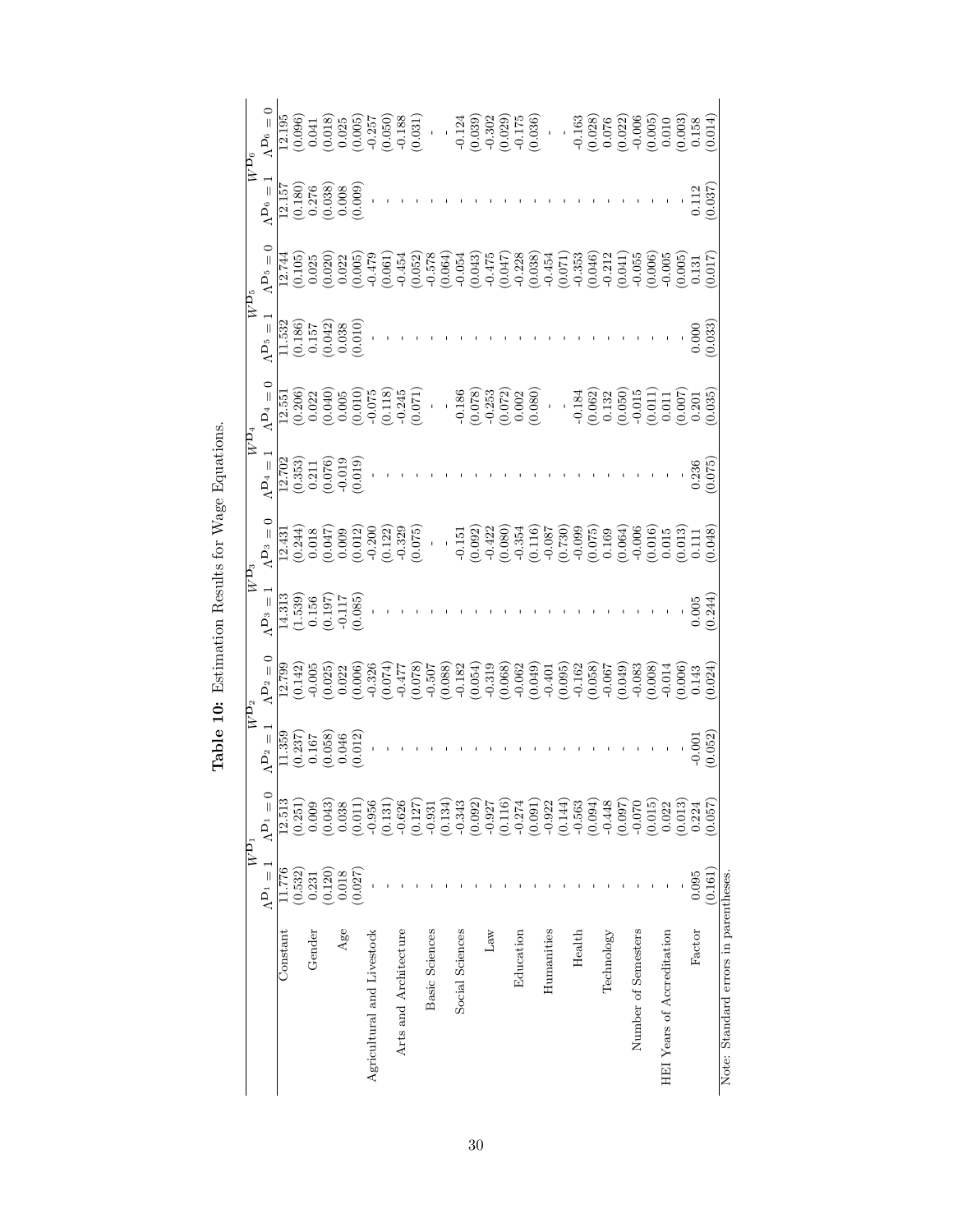<span id="page-30-0"></span>

|                                                      | GPA      | Mathematics | Language |
|------------------------------------------------------|----------|-------------|----------|
| Constant                                             | 1.605    | $-0.042$    | $-0.521$ |
|                                                      | (0.070)  | (0.065)     | (0.064)  |
| Gender                                               | $-0.378$ | 0.196       | $-0.133$ |
|                                                      | (0.011)  | (0.010)     | (0.011)  |
| Age                                                  | $-0.055$ | 0.007       | 0.041    |
|                                                      | (0.003)  | (0.003)     | (0.003)  |
| North                                                | $-0.004$ | $-0.132$    | $-0.269$ |
|                                                      | (0.016)  | (0.015)     | (0.015)  |
| South                                                | 0.043    | 0.029       | $-0.035$ |
|                                                      | (0.014)  | (0.013)     | (0.013)  |
| Size of Familiar Group                               | $-0.005$ | $-0.015$    | $-0.022$ |
|                                                      | (0.004)  | (0.004)     | (0.003)  |
| Household Income 278-834 (Thousands of Pesos)        | 0.018    | 0.178       | 0.162    |
|                                                      | (0.013)  | (0.012)     | (0.012)  |
| Household Income 834-1.400 (Thousands of Pesos)      | 0.123    | 0.364       | 0.311    |
|                                                      | (0.027)  | (0.025)     | (0.026)  |
| Household Income 1.400-1.950 (Thousands of Pesos)    | 0.246    | 0.565       | 0.470    |
|                                                      | (0.044)  | (0.043)     | (0.041)  |
| Household Income 1.950 and More (Thousands of Pesos) | 0.339    | 0.669       | 0.515    |
|                                                      | (0.040)  | (0.039)     | (0.040)  |
| Public School                                        | $-0.116$ | $-0.425$    | $-0.397$ |
|                                                      | (0.024)  | (0.024)     | (0.024)  |
| Private-Voucher School                               | $-0.170$ | $-0.378$    | $-0.302$ |
|                                                      | (0.023)  | (0.022)     | (0.022)  |
| Father's Education: 8-12 Years                       | $-0.102$ | 0.003       | 0.032    |
|                                                      | (0.021)  | (0.019)     | (0.019)  |
| Father's Education: 12 Years                         | $-0.180$ | 0.019       | 0.066    |
|                                                      | (0.022)  | (0.019)     | (0.019)  |
| Father's Education: More than 12 Years               | $-0.153$ | 0.187       | 0.227    |
|                                                      | (0.023)  | (0.021)     | (0.021)  |
| Mother's Education: 8-12 Years                       | $-0.127$ | 0.022       | 0.020    |
|                                                      | (0.020)  | (0.018)     | (0.019)  |
| Mother's Education: 12 Years                         | $-0.155$ | 0.074       | 0.080    |
|                                                      | (0.021)  | (0.018)     | (0.019)  |
| Mother's Education: More than 12 Years               | $-0.125$ | 0.203       | 0.232    |
|                                                      | (0.023)  | (0.021)     | (0.021)  |
| Factor                                               | 0.758    | 1.000       | 0.970    |
|                                                      | (0.008)  | (0.000)     | (0.008)  |

Table 11: Estimation Results for Test Score Equations.

|                 | Actual | Model | P-Value |
|-----------------|--------|-------|---------|
| $D_1$           | 0.372  | 0.371 | 0.962   |
| $D_2$           | 0.702  | 0.701 | 0.924   |
| $D_3$           | 0.542  | 0.546 | 0.491   |
| $D_4$           | 0.264  | 0.264 | 0.930   |
| $D_5$           | 0.373  | 0.366 | 0.258   |
| $\Lambda^{D_1}$ | 0.072  | 0.070 | 0.962   |
| $\Lambda^{D_2}$ | 0.122  | 0.111 | 0.016   |
| $\Lambda^{D_3}$ | 0.058  | 0.059 | 0.728   |
| $\Lambda^{D_4}$ | 0.165  | 0.201 | 0.000   |
| $\Lambda^{D_5}$ | 0.122  | 0.118 | 0.267   |
| $\Lambda^{D_6}$ | 0.152  | 0.169 | 0.002   |

<span id="page-30-1"></span>Table 12: Goodness of Fit - Model Choices.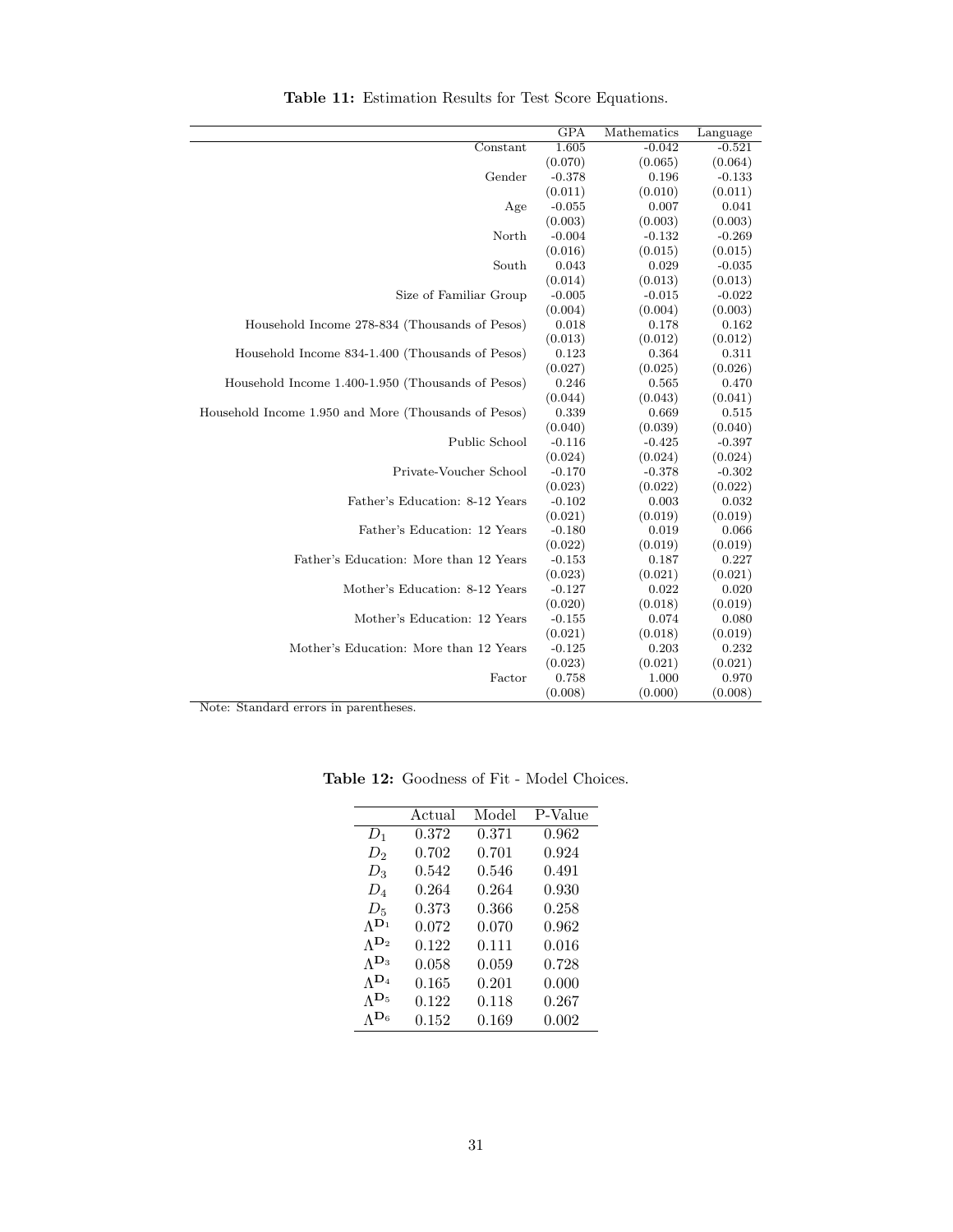Table 13: Goodness of Fit - Joint Test.

| P-Value | 0.852 |
|---------|-------|

<span id="page-31-1"></span><span id="page-31-0"></span>Table 14: Estimated Impact of the CAE on Dropout Rates.

|             | ****    |
|-------------|---------|
| ÷,<br>$-4-$ |         |
|             | $10***$ |
| J.          |         |
|             |         |

Note: ∗∗∗ denotes statistical significance at 1%.

<span id="page-31-2"></span>Table 15: Estimated Impact of the CAE on Dropout Rates Conditional on Income and Factor (University).

|          | Income Category |             |            |             |               |
|----------|-----------------|-------------|------------|-------------|---------------|
|          |                 |             | 2          | 3           | Unconditional |
|          |                 | $-0.048***$ | $0.019***$ | $-0.044***$ | $-0.022***$   |
| Factor   | 2               | $-0.030***$ | $0.011***$ | $-0.035***$ | $-0.017***$   |
| Quintile | 3               | $-0.027***$ | $0.009***$ | $-0.029***$ | $-0.017***$   |
|          | 4               | $-0.027***$ | $0.005**$  | $-0.028***$ | $-0.012***$   |
|          | 5               | $-0.022***$ | 0.002      | $-0.019***$ | $-0.013***$   |
|          | Unconditional   | $-0.031***$ | $0.009**$  | $-0.031***$ | $-0.016***$   |

Note: \*\*\*, \*\* and \* denote statistical significance at 1%, 5% and 10%, respectively. Income categories are defined as follows: between 0 and 278.000 pesos (category 1), between 278.000 and 834.000 pesos (category 2) and 834.000 or more pesos (category 3).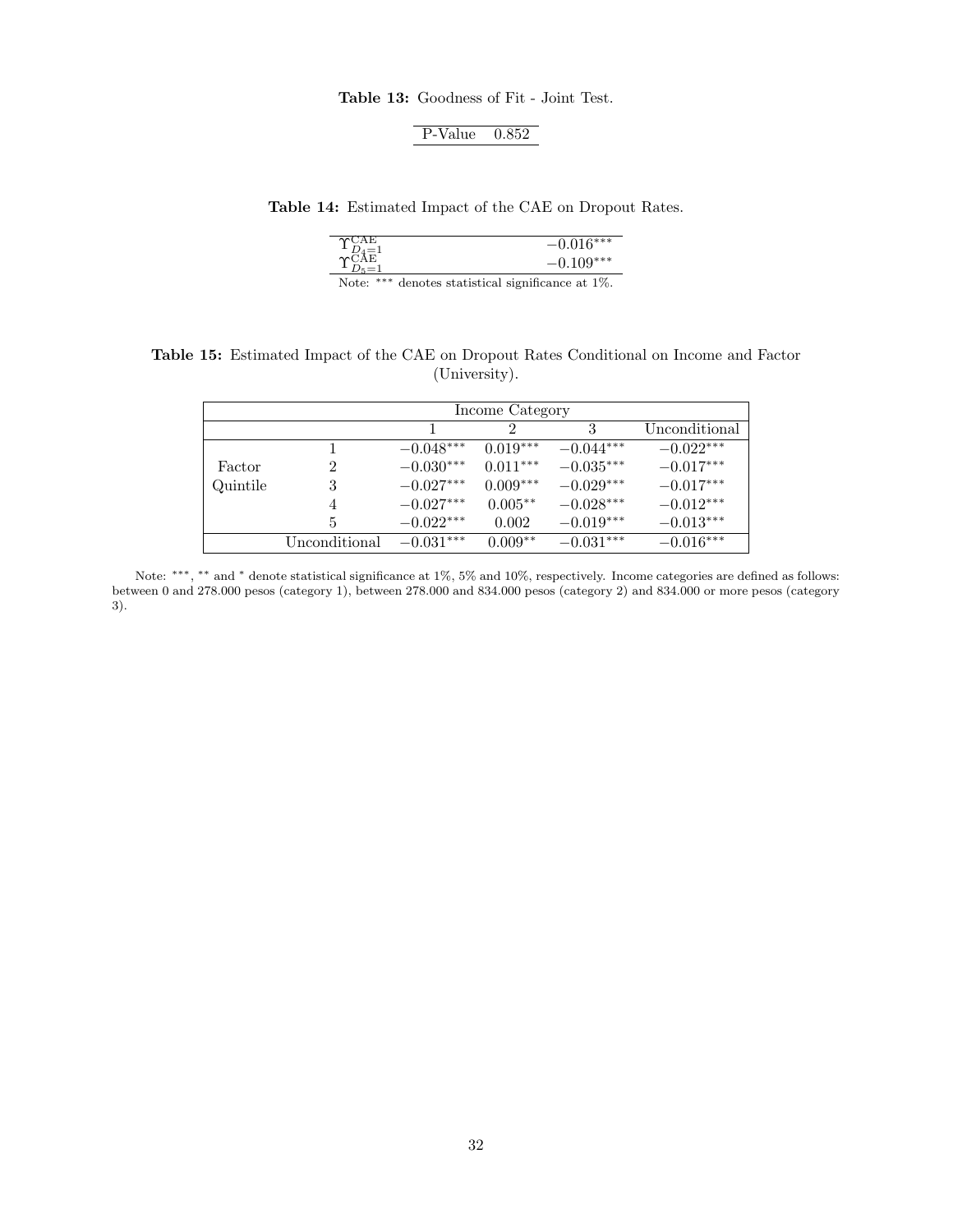|          | Income Category |             |               |             |               |
|----------|-----------------|-------------|---------------|-------------|---------------|
|          |                 |             | $\mathcal{D}$ | 3           | Unconditional |
|          |                 | $-0.041***$ | $0.020***$    | $-0.045***$ | $-0.022***$   |
| Factor   | 2               | $-0.032***$ | $0.013***$    | $-0.034***$ | $-0.017***$   |
| Quintile | 3               | $-0.030***$ | $0.006**$     | $-0.036***$ | $-0.017***$   |
|          | 4               | $-0.025***$ | $0.009***$    | $-0.027***$ | $-0.012***$   |
|          | 5               | $-0.023***$ | 0.002         | $-0.027***$ | $-0.013***$   |
|          | Unconditional   | $-0.031***$ | $0.009***$    | $-0.031***$ | $-0.016***$   |

<span id="page-32-0"></span>Table 16: Estimated Impact of the CAE on Dropout Rates Conditional on Income and PSU (University).

Note: \*\*\*, \*\* and \* denote statistical significance at 1%, 5% and 10%, respectively. Income categories are defined as follows: between 0 and 278.000 pesos (category 1), between 278.000 and 834.000 pesos (category 2) and 834.000 or more pesos (category 3).

<span id="page-32-1"></span>Table 17: Estimated Impact of the CAE on Dropout Rates Conditional on Income and Factor (CFT/IP).

|          | Income Category |             |               |             |               |
|----------|-----------------|-------------|---------------|-------------|---------------|
|          |                 |             | $\mathcal{D}$ | 3           | Unconditional |
|          |                 | $-0.164***$ | $-0.095***$   | 0.028       | $-0.142***$   |
| Factor   | $\mathcal{D}$   | $-0.138***$ | $-0.088***$   | $-0.016$    | $-0.122***$   |
| Quintile | 3               | $-0.123***$ | $-0.077***$   | $-0.075***$ | $-0.110***$   |
|          | 4               | $-0.106***$ | $-0.067***$   | $-0.025$    | $-0.095***$   |
|          | 5.              | $-0.083***$ | $-0.065***$   | $-0.047***$ | $-0.078***$   |
|          | Unconditional   | $-0.122***$ | $-0.079***$   | $-0.026***$ | $-0.109***$   |

Note: \*\*\*, \*\* and \* denote statistical significance at 1%, 5% and 10%, respectively. Income categories are defined as follows: between 0 and 278.000 pesos (category 1), between 278.000 and 834.000 pesos (category 2) and 834.000 or more pesos (category 3).

<span id="page-32-2"></span>Table 18: Estimated Impact of the CAE on Dropout Rates Conditional on Income and PSU (CFT/IP).

|          | Income Category |             |             |             |               |
|----------|-----------------|-------------|-------------|-------------|---------------|
|          |                 |             | 2           | 3           | Unconditional |
|          |                 | $-0.151***$ | $-0.089***$ | 0.037       | $-0.142***$   |
| Factor   | 2               | $-0.138***$ | $-0.097***$ | $-0.021$    | $-0.122***$   |
| Quintile | 3               | $-0.125***$ | $-0.085***$ | $-0.003$    | $-0.110***$   |
|          | 4               | $-0.106***$ | $-0.070***$ | $-0.025$    | $-0.015***$   |
|          | 5               | $-0.086***$ | $-0.062***$ | $-0.047***$ | $-0.061***$   |
|          | Unconditional   | $-0.122***$ | $-0.079***$ | $-0.026***$ | $-0.109***$   |

<span id="page-32-3"></span>Note: \*\*\*, \*\* and \* denote statistical significance at 1%, 5% and 10%, respectively. Income categories are defined as follows: between 0 and 278.000 pesos (category 1), between 278.000 and 834.000 pesos (category 2) and 834.000 or more pesos (category 3).

Table 19: Estimation of the Impact of Having Attended a HEI with CAE on Wages

| Parameter      | Estimate    |
|----------------|-------------|
| ĀĒ             | $-0.018***$ |
|                | $-0.048***$ |
| $\mathbf{D}^5$ | $-0.132***$ |
|                | $0.092***$  |

Note: ∗∗∗ denotes statistical significance at 1%.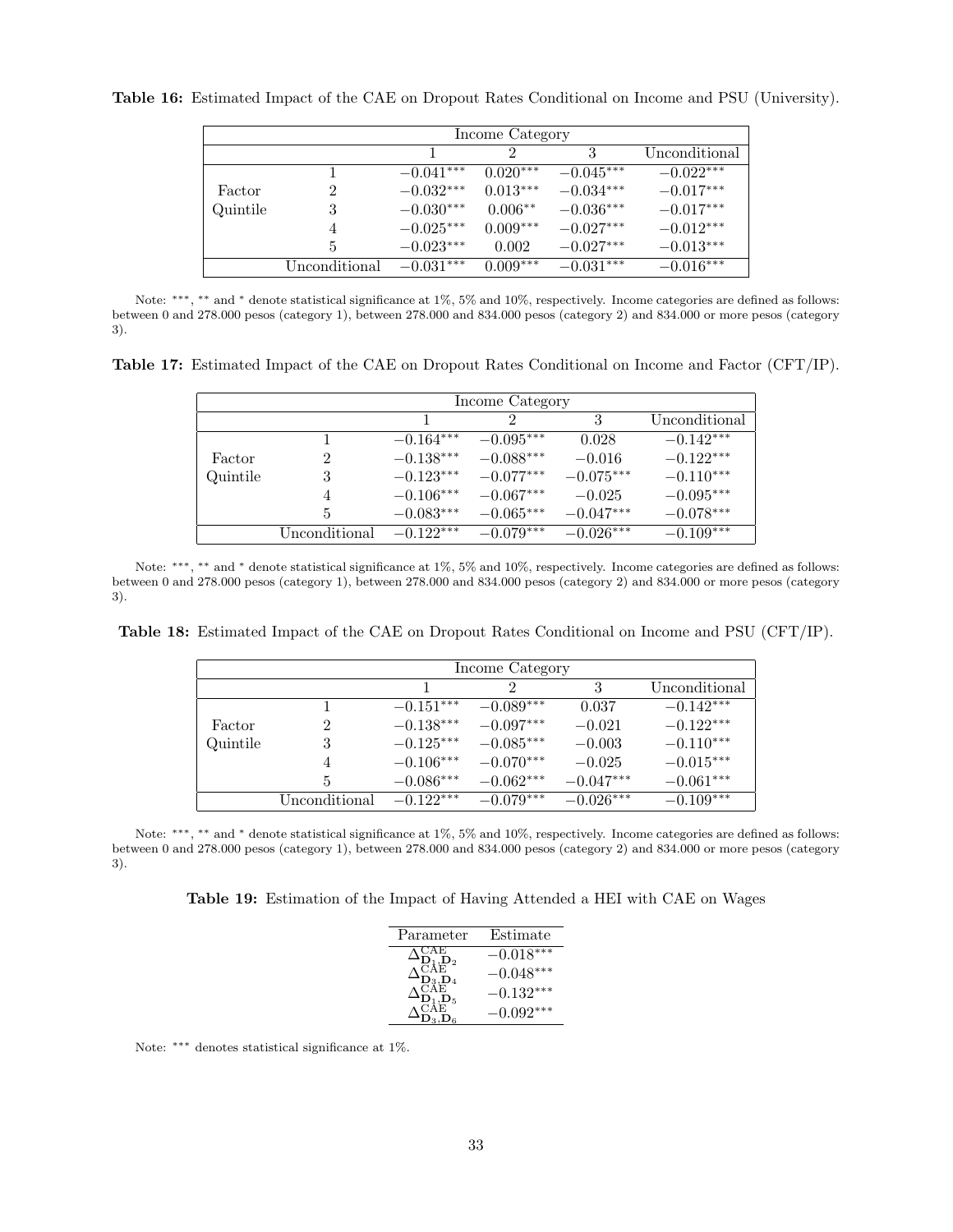| Year | CAE   | No CAE | Same? |
|------|-------|--------|-------|
| 2007 | 2.53  | 2.31   | No    |
| 2008 | 6.12  | 5.69   | No    |
| 2009 | 10.28 | 9.84   | Yes   |
| 2010 | 15.41 | 15.44  | Yes   |

<span id="page-33-0"></span>Table 20: Number of Average Pension Contributions for University Enrolled Students.

<span id="page-33-1"></span>Note: Students who did not dropout in the first year are considered. Mean difference tests were computed.

Table 21: Number of Average Pension Contributions for CFT/IP Enrolled Students.

| Year | CAE   | No CAE | Same? |
|------|-------|--------|-------|
| 2007 | 2.51  | 3.46   | No    |
| 2008 | 6.37  | 8.46   | No    |
| 2009 | 11.79 | 14.91  | Nο    |
| 2010 | 18.88 | 22.61  | Nο    |

Note: Students who did not dropout in the first year are considered. Mean difference tests were computed.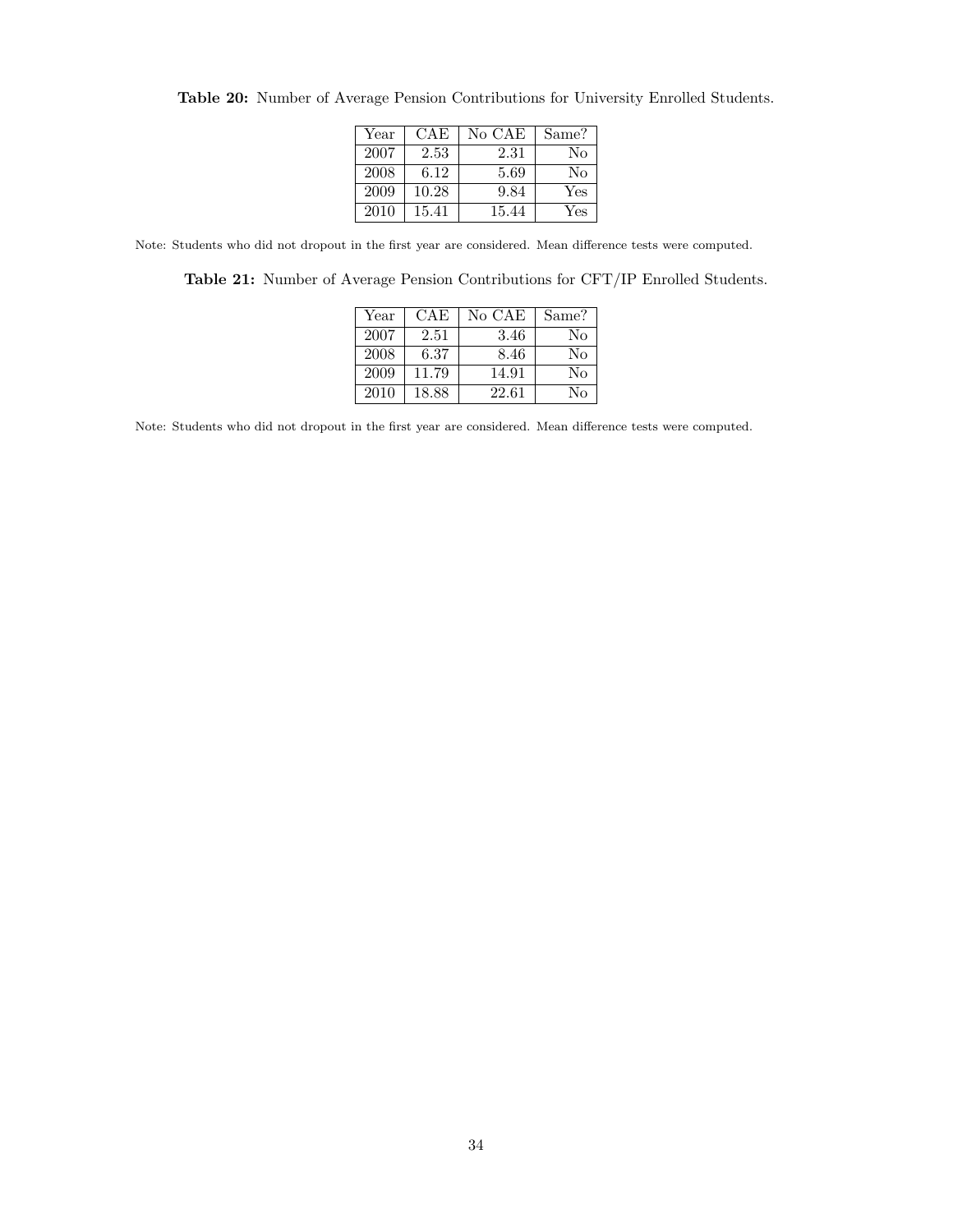## <span id="page-34-0"></span>Figures

Figure 1: Total Undergraduate Enrollment. Source: SIES/MINEDUC.

<span id="page-34-2"></span><span id="page-34-1"></span>Figure 2: Total Undergraduate Enrollment by HEI Type. Source: SIES/MINEDUC.

Figure 3: Number of Student Aids. Source: SIES/MINEDUC.

<span id="page-34-3"></span>Figure 4: Aids-Enrollment Ratio. Source: Authors' Elaboration based on SIES/MINEDUC.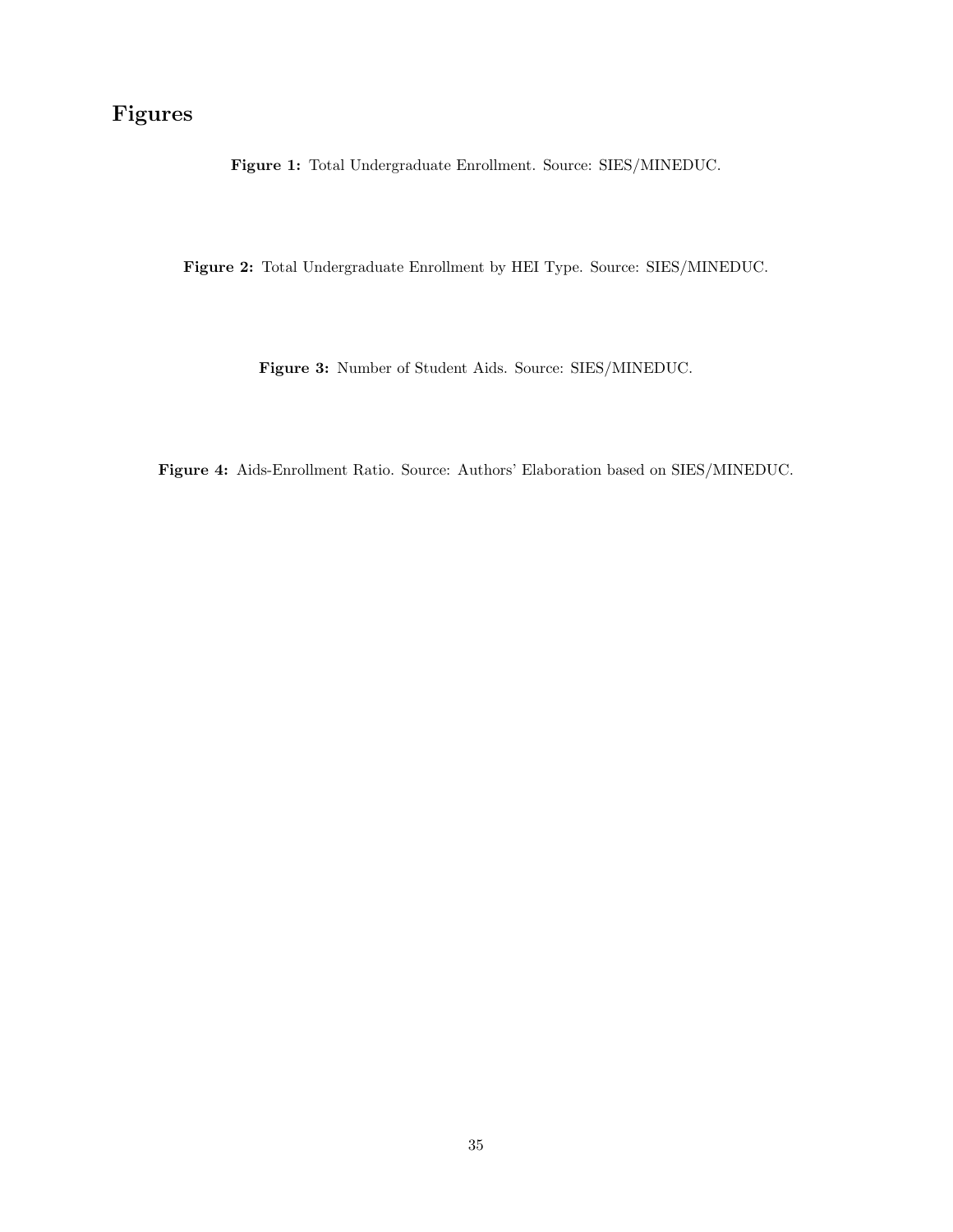<span id="page-35-0"></span>Figure 5: Decision Scheme. Number of Observations by Node, Average Dropout Rates and Average Natural Logarithm of Wages in parentheses. Figure 5: Decision Scheme. Number of Observations by Node, Average Dropout Rates and Average Natural Logarithm of Wages in parentheses.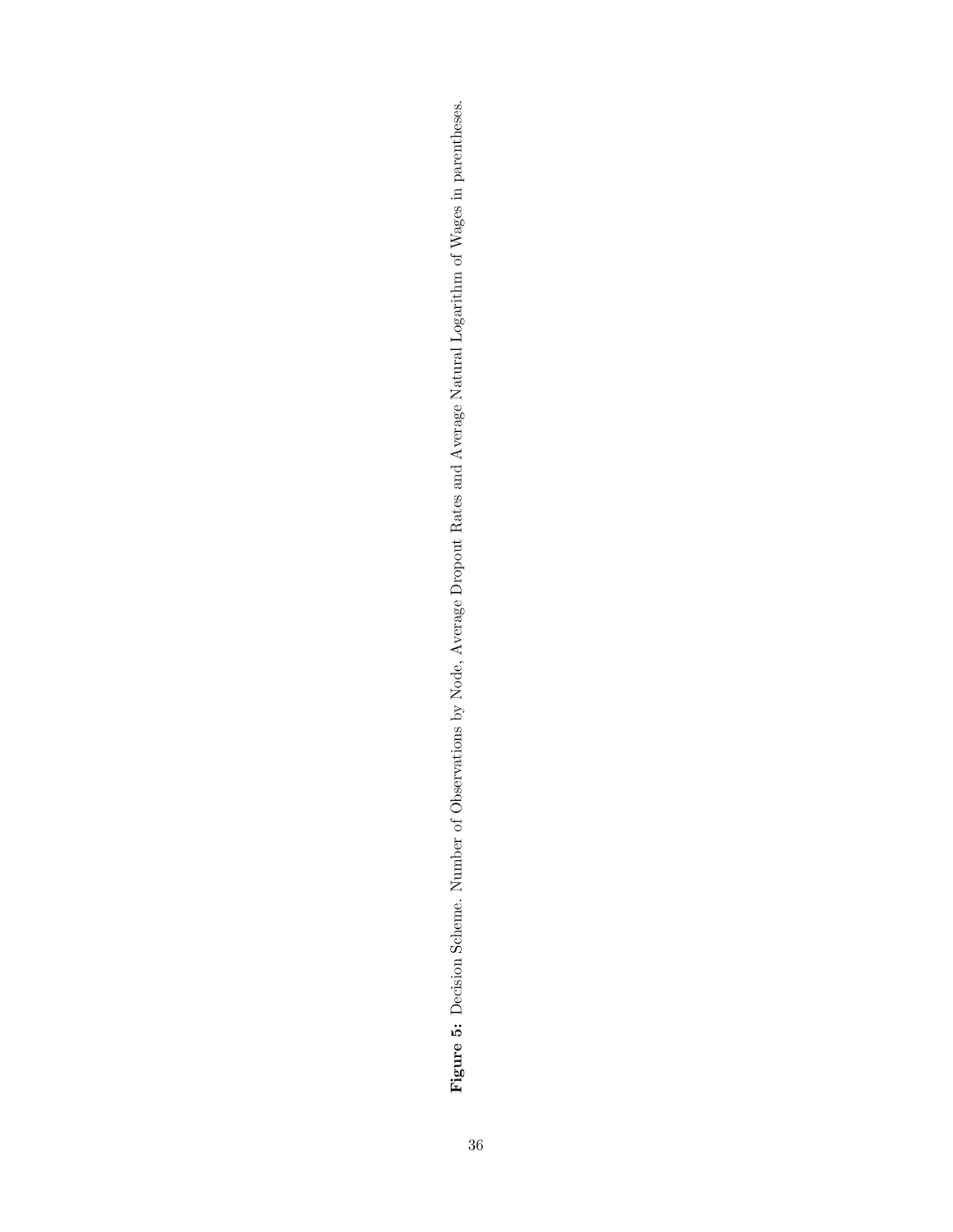#### Figure 6: Unconditional Distribution of the Factor.

<span id="page-36-0"></span>The estimated distribution,  $f \sim \rho_1 \mathcal{N}(\tau_1, \sigma_1^2) + \rho_2 \mathcal{N}(\tau_2, \sigma_2^2) + \rho_3 \mathcal{N}(\tau_3, \sigma_3^2)$ , is given by the following parameters:

 $\tau = (-0.598 \quad 0.515 \quad 0.194)$  $\sigma^2 = (3.638 \quad 6.533 \quad 1.657)$  $\rho = (0.371 \quad 0.350 \quad 0.279)$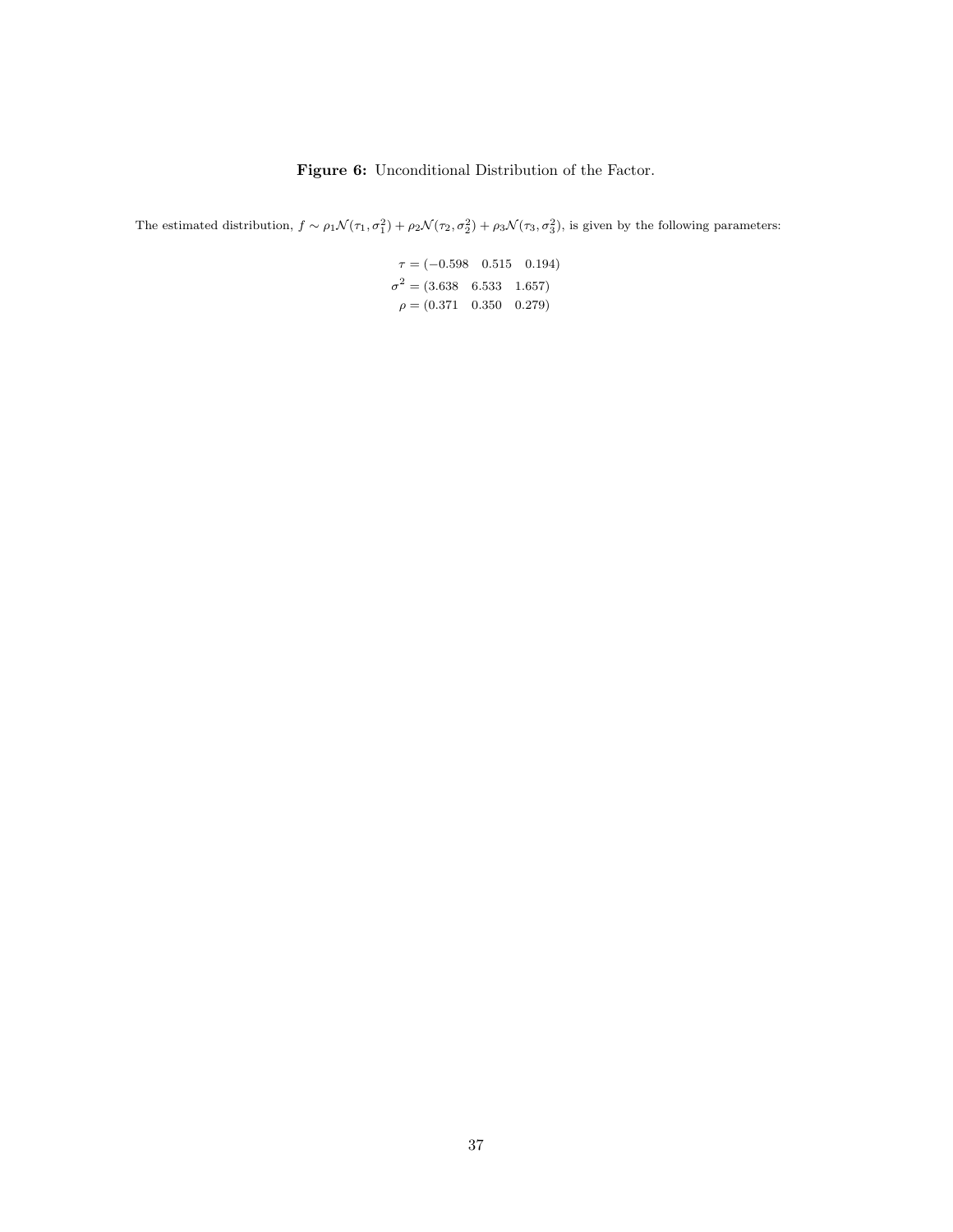<span id="page-37-0"></span>Figure 7: Distribution of Factor by CAE Application.

(a) Appe pAy ford CAE (b) Don't Ap- $\mathbf{p}$ dy for CAE

<span id="page-37-1"></span>Figure 8: Distribution of Factor by HEI Type.



Figure 9: Distribution of Factor by CAE Assigment.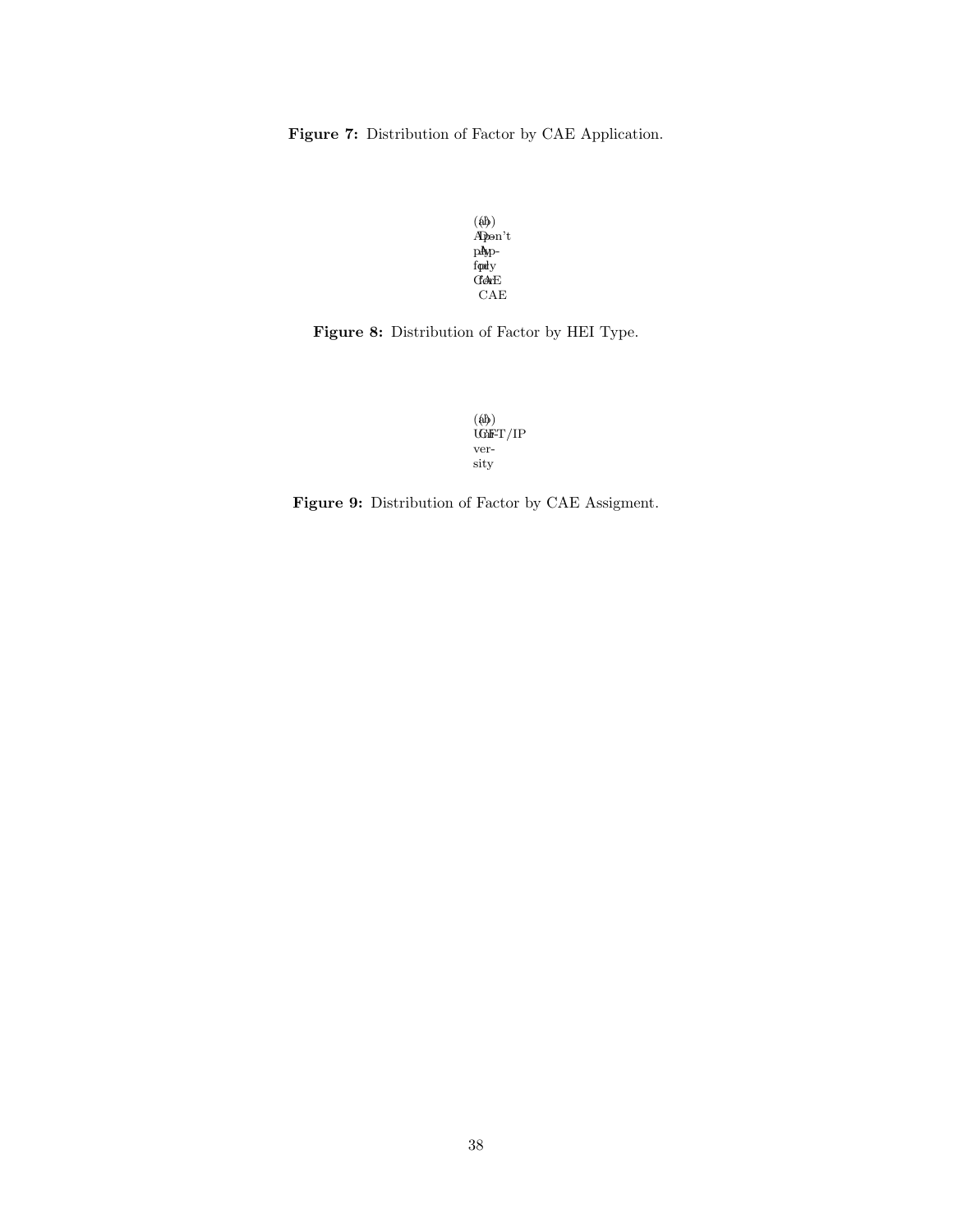(a) Ap-ply, Uni-ver-sity and CAE (b) Ap-ply, Uni-ver-sity and No CAE (c) Ap-ply, CFT/IP and CAE (d) Ap-ply, CFT/IP and No CAE (e) Don't Ap-ply and Uni-ver-sity (f) Don't Ap-ply and CFT/IP

<span id="page-38-0"></span>Figure 10: Distribution of Factor by Dropout Decision. Figure 10: Distribution of Factor by Dropout Decision.